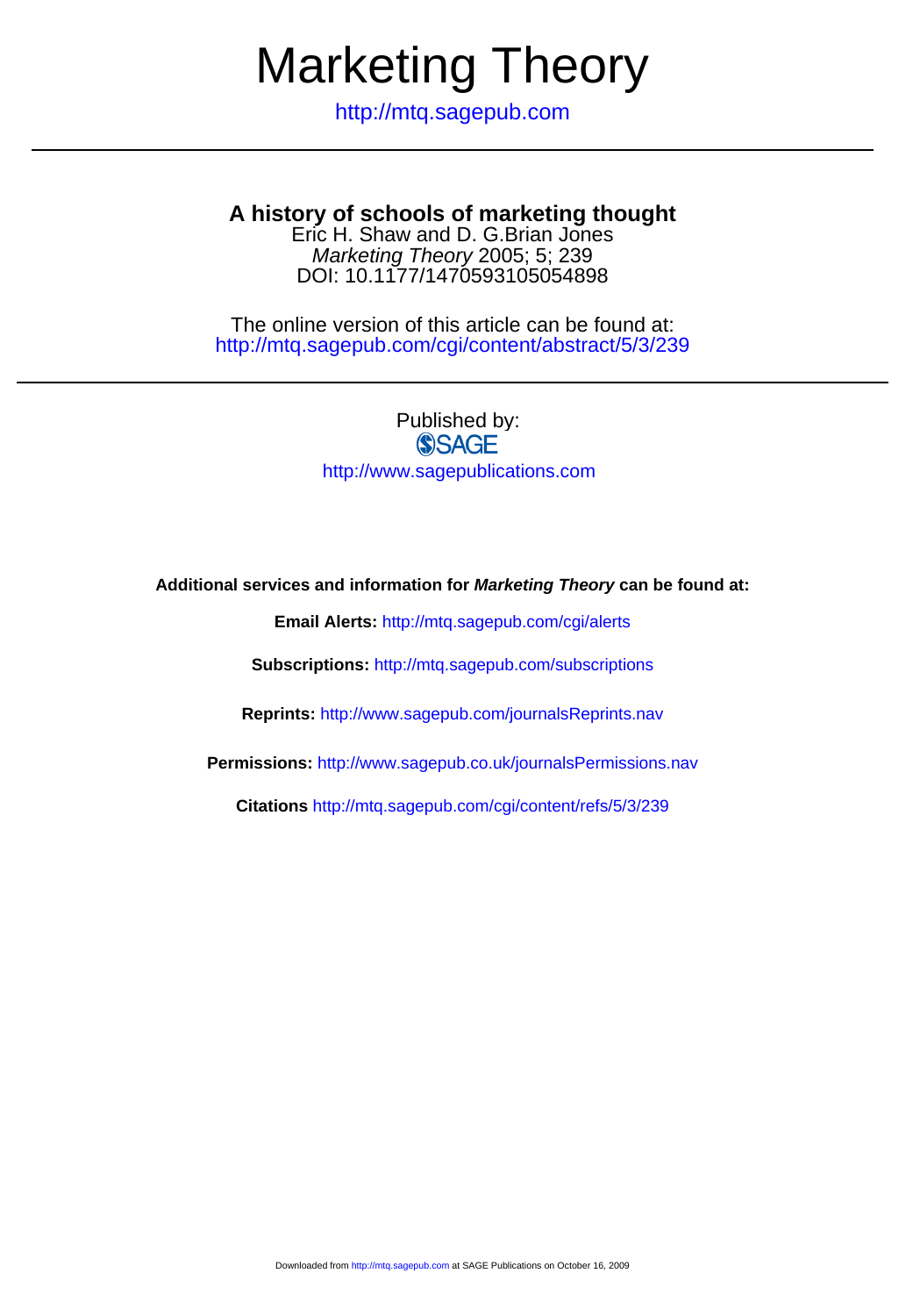

**articles**

# **A history of schools of marketing thought**

Eric H. Shaw

Florida Atlantic University, USA

## D.G. Brian Jones

Quinnipiac University, USA

*Abstract. Marketing has been practiced since ancient times and has been thought about almost as long. Yet, it is only during the 20th century that marketing ideas evolved into an academic discipline in its own right. Most concepts, issues and problems of marketing thought have coalesced into one of several schools or approaches to understanding marketing. In this article we trace the evolution of 10 schools of marketing thought. At the turn of the 20th century, early in the discipline's history, the study of functions, commodities, and institutions emerged as complementary modes of thinking about subject matter and became known collectively as the 'traditional approaches' to studying marketing; shortly thereafter the interregional trade approach emerged. About mid-century, there was a 'paradigm shift' in marketing thought eclipsing the traditional approaches as a number of newer schools developed: marketing management, marketing systems, consumer behavior, macromarketing, exchange, and marketing history. During the mid 1970s, three of the modern schools – marketing management, consumer behavior, and exchange – underwent a 'paradigm broadening'. The broadened paradigm has bifurcated marketing thought from the conventional domain of business behavior to the much broader domain of all human social behavior. Thus, at the beginning of the 21st century marketing thought is at a crossroads. Key Words* • *marketing history* • *marketing theory* • *marketing thought* 

### **Introduction**

In the study of any academic discipline, ideas and issues are discussed and debated. Over the course of time these concepts and arguments cluster into critical masses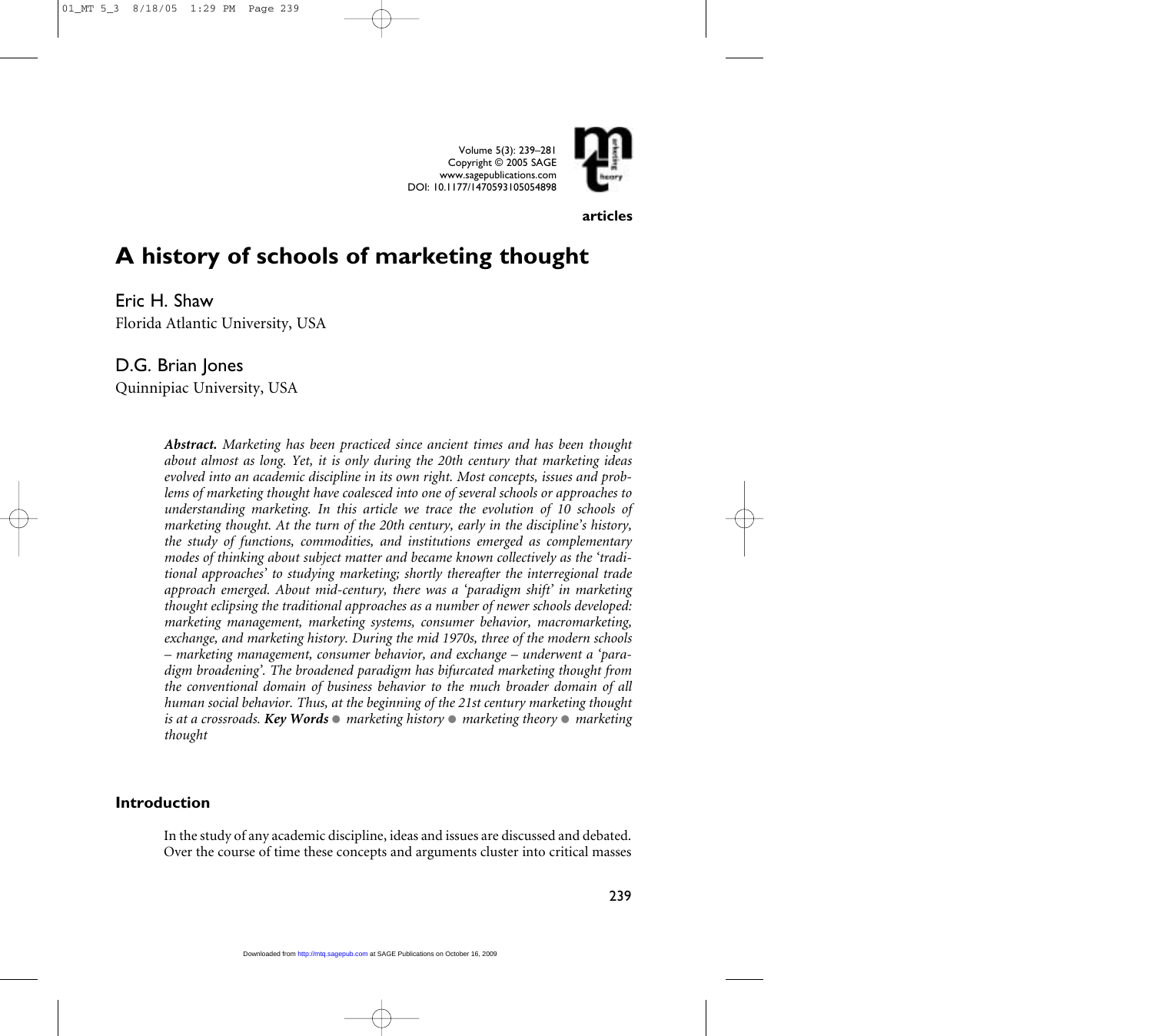

that may be described as a means of organizing subject matter, an approach to understanding the discipline, or as a school of marketing thought.

Several articles already exist reviewing the history of individual schools of marketing thought, particularly Hollander (1980) on the institutional school; Hunt and Goolsby (1988) on functions; Murphy and Enis (1986) and Zinn and Johnson (1990) on the commodity school; Savitt (1981) on interregional trade; Sheth and Gross (1988) on the consumer behavior school; Webster (1992) on marketing management; and Wilkie and Moore (2002, 2003) on twin areas of macromarketing: marketing and society, and marketing and public policy. In addition, there are published reviews on some of the sub-areas of schools, such as Fisk et al. (1993) on Services Marketing; and Berry (1995) on Relationship Marketing. Finally, there are also two excellent books on the subject of schools of marketing thought and theory: Bartels' (1988) *The History of Marketing Thought* and Sheth et al.'s (1988) *Marketing Theory: Evolution and Evaluation.* Why yet another history?

Unfortunately, the review articles focus on the history of individual schools, or a sub-area within a school, and miss the wider landscape of their fit with other schools and the whole of marketing thought. Also, despite their seminal contributions to the marketing literature, there are some limitations in each of the books. Bartels' (1988) work primarily focuses on sub-areas of marketing, rather than schools of thought. Although traditional schools are discussed in his general marketing section, and there is a chapter on marketing management and one on 'newer areas', the book is a general history of marketing as an academic discipline, organized chronologically, rather than a focus on schools of marketing thought. Sheth et al. (1988) provide the most comprehensive work on schools of marketing thought. Their book mainly centers on the theoretical evaluation of these schools, however, rather than their historical evolution.

The purpose of this work is to bring the history of schools of marketing thought up to date. We provide new insights into the origins and development of the traditional schools. We discuss the paradigm shift resulting in an array of newer schools during the mid 1950s, and the subsequent paradigm broadening of the most popular schools of marketing thought in the mid 1970s. Based on this historical analysis, the article examines the state of marketing thought at the beginning of the 21st century, describes how the schools are interrelated with one another, explains the crossroads at which the discipline currently finds itself and proposes a path for the future.

Because of its panoramic scope in discussing 12 schools of marketing theory, the pioneering work of Sheth et al. (1988) provides a useful starting point. Among other points of departure, we reduce the number of schools from 12 to 10. We include their 'activist' school in 'macromarketing' because it deals with consumerism or consumption in the aggregate. Also we fold their 'organizational dynamics school' into the 'institutional school' because we believe the behavioral dimensions of the former should be linked with the economic dimensions of the latter to more fully understand the operations of trading firms in channels of distribution. We also exclude 'functionalism', because it does not fit our (or their)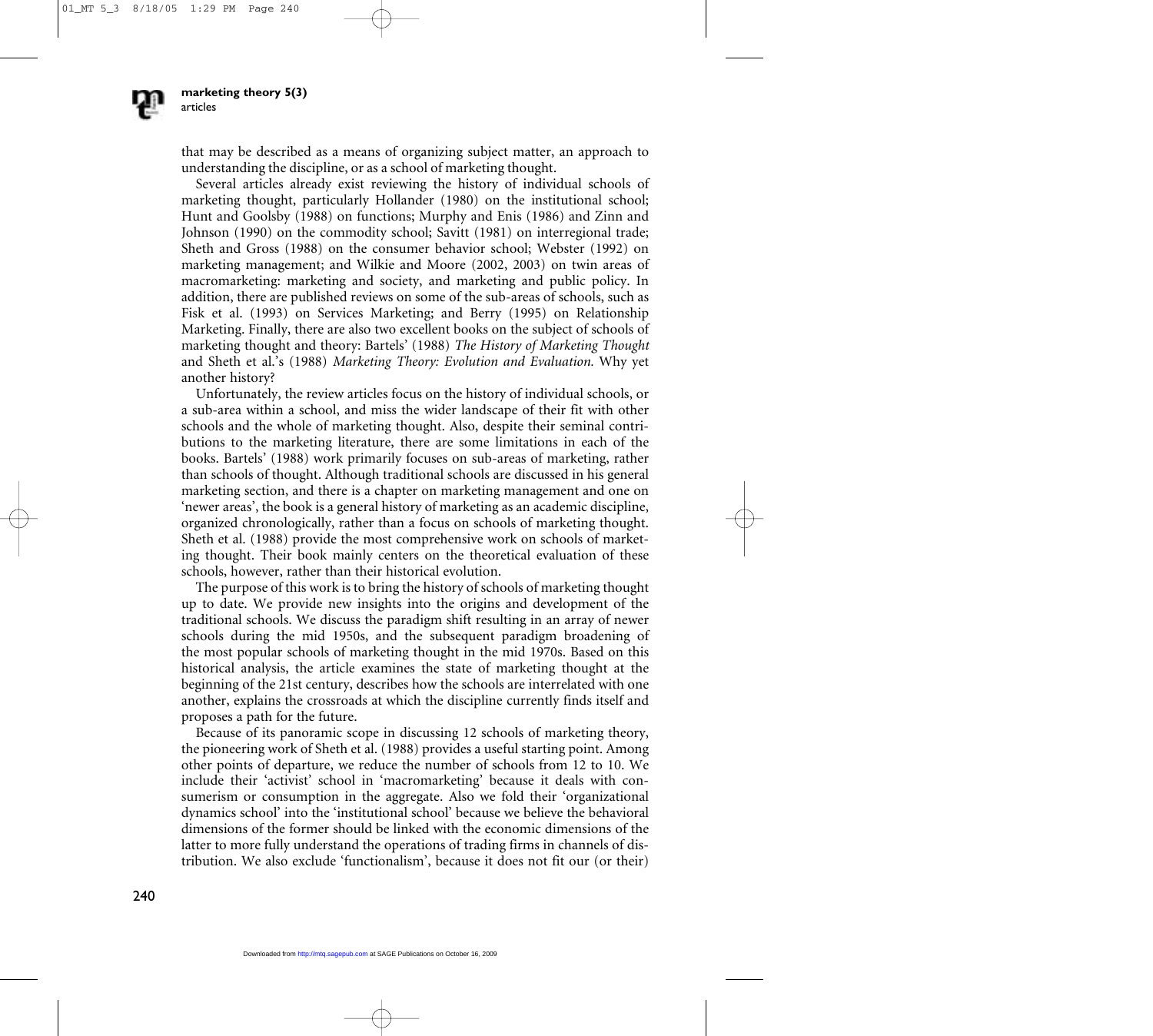

definition of a school of marketing thought. Only a single marketing scholar – Wroe Alderson – described it in only two books; and more importantly we show that functionalism is subsumed within another school – marketing systems – that falls out of Alderson's work. Additionally, we include marketing history as a school, which was in an embryonic state when Sheth et al. (1988) were writing their book.

We define a school of marketing thought as:

- 1 a substantial body of knowledge;
- 2 developed by a number of scholars; and
- 3 describing at least one aspect of the what, how, who, why, when and where of performing marketing activities.

It is difficult, but useful, to distinguish schools of thought from sub-areas within marketing, such as advertising, sales management, or marketing research (Bartels, 1988). As a first approximation, schools represent a perspective on the whole or at least a large part of marketing, whereas sub-areas are elements within a school, usually within marketing management. Two sub-areas of great significance to the marketing field discussed only peripherally are advertising (see Bartels, 1988; Hotchkiss, 1933) and services marketing (see Fisk et al., 1993; Vargo and Lusch, 2004). Although advertising and services marketing have a larger following than many schools and despite their importance in their own right, space limitations preclude more than a passing discussion of any sub-area, except to the extent it impacts the development of a school.

#### **Historical development of schools**

The development of schools of marketing thought can be divided into four periods, roughly paralleling Wilkie and Moore's (2003) '4 Eras':

- 1 Pre-Academic Marketing Thought, prior to 1900;
- 2 Traditional Approaches to Marketing Thought, extending from roughly 1900 to 1955;
- 3 the Paradigm Shift, based on Alderson's work, from about 1955 to 1975; and
- 4 the Paradigm Broadening, mostly following Kotler's (and various co-authors) writings, from approximately 1975 to 2000.

Prior to the academic study of marketing, various thinkers dating back to the ancient Greek Socratic philosophers, Plato and Aristotle, discussed macromarketing issues, such as how marketing was integrated into society (Shaw, 1995). Throughout the Middle Ages, the Medieval schoolmen, from St Augustus of Hippo to St Thomas of Aquinas, wrote about micromarketing concerns, such as how people could practice marketing ethically and without sin (Jones and Shaw, 2002). Most historians agree, however, that marketing as an academic discipline emerged as a branch of applied economics. Various schools of economics provided grist for the marketing mill at that time, particularly the Classical and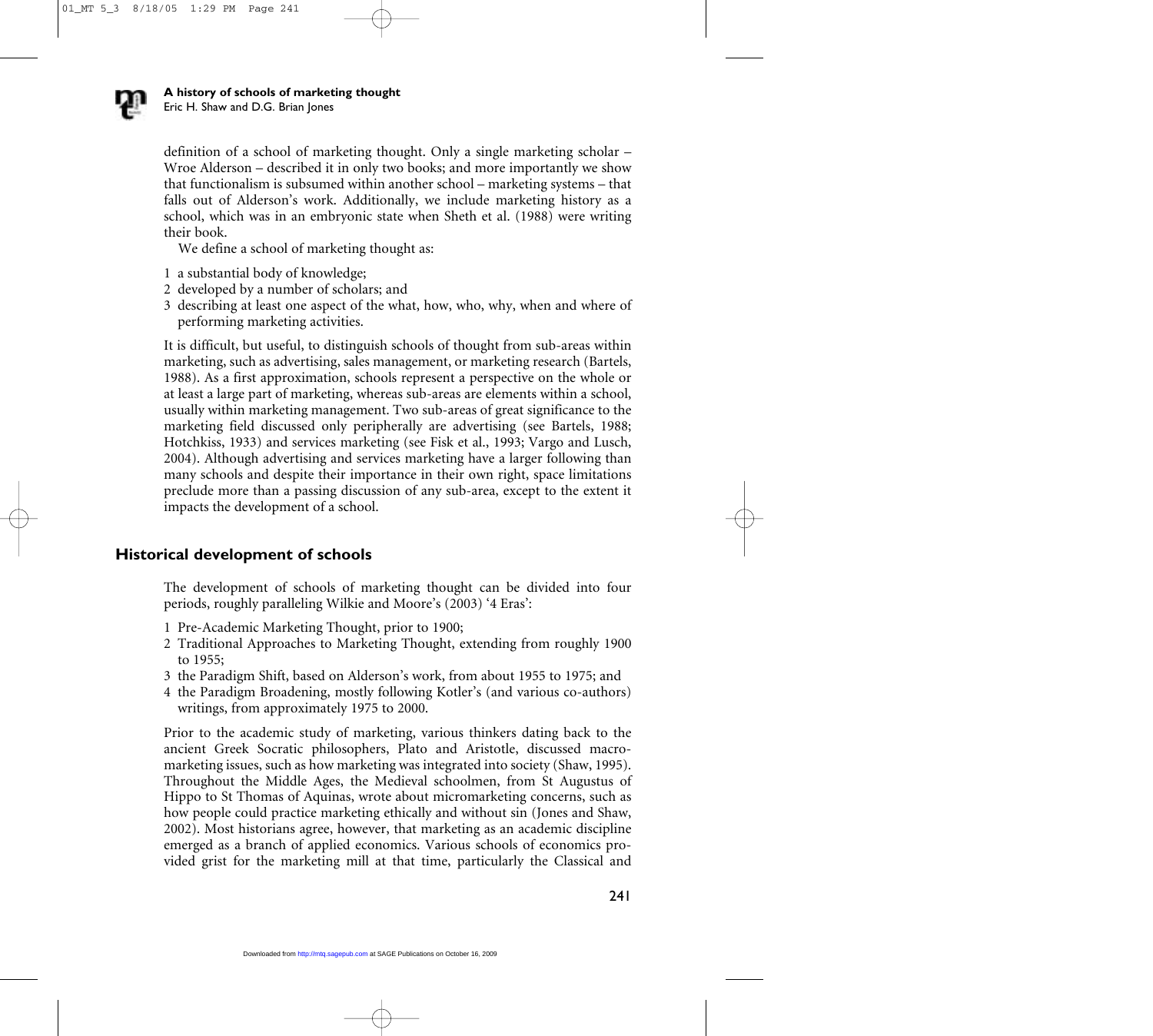Neoclassical schools (Bartels, 1988), as well as the German Historical and American Institutional schools (Jones and Monieson, 1990). In addition to economics as a parent discipline, management also developed as a sister discipline in the early 20th century. Practical innovations, such as interchangeable parts and assembly lines were combined with innovative thinking in more efficient management practices. Pioneered by Taylor (1903, 1911) and Gilbreth (1911), 'Scientific Management' studied worker tasks and costs and time and motion, to produce efficiencies on the factory floor. Dramatic improvements in the factory system resulted in mass production, creating the necessity for understanding mass distribution to service mass consumption.

In the second period, the traditional approaches to understanding marketing thought developed. At the turn of the 20th century business was bustling in the United States. There was increasing migration to cities, the emergence of national brands and chain stores, rural free mail and package delivery, and growing newspaper and magazine advertising. The completion of the transcontinental railroad generated ever-increasing trunk lines to even small cities, larger cities developed mass transit, and growing numbers of automobiles and trucks travelled on ever-expanding roadways. These developments connected rural farmers, through agents and brokers, with urban consumers; and connected manufacturers with wholesalers, and wholesalers with retailers, and not just small specialty stores, but the new mammoth department stores and national mail order houses, to ultimately reach household consumers. The time was ripe for thinking about improvements in market distribution. As academic schools of business arose at the end of the 19th century, the first marketing courses in American universities were taught in 1902 (Bartels, 1988). To organize marketing's distinct subject matter, pioneer scholars in the newly emerging discipline developed the first three approaches to the scientific study of marketing phenomena: (1) cataloging functions; (2) classifying commodities; and (3) categorizing institutions. Now known collectively as the traditional approaches to the study of marketing (Bartels, 1988), they were used to argue against the popular complaint 'of high price spreads between farmers and consumers' and the widely held opinion of 'high costs, waste and inefficiencies in marketing'. Marketing *functions* demonstrated that the distribution and exchange activities performed by specialized marketing *institutions* (trading firms) in moving agricultural and manufacturing *commodities* from sources of supply to places of demand were socially useful and economically valuable (Jones and Shaw, 2002).

Period three, approximately between 1955 and 1975, is called a Paradigm Shift (following the phrase used by Wilkie and Moore, 2003). The paradigm shift from traditional approaches to modern schools of marketing thought resulted from several developments. It was influenced by military advances in mathematical modeling, such as linear programming, during the Second World War. Following the war, the shift in capacity from military production to consumer goods spurred economic growth in the United States creating supply surpluses and the concomitant necessity for demand generation activities by business firms. The paradigm shift was also affected by the Ford Foundation and Carnegie Foundation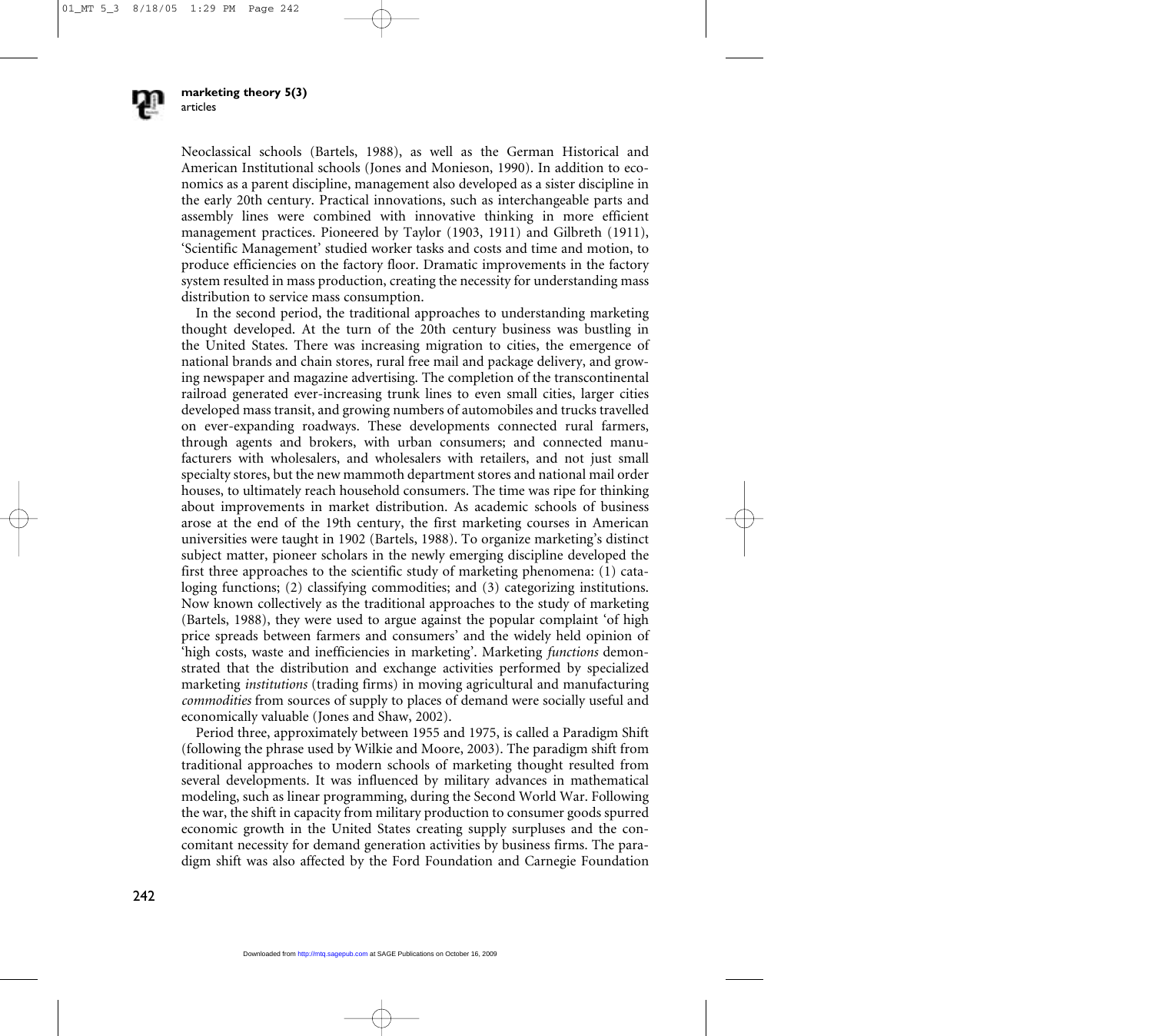reports of 1959 calling for greater relevance in business education and providing foundation funding to produce significant curriculum changes. The most important cause of the paradigm shift in academic thought, however, was the thinking of the dominant scholar of his time – Wroe Alderson. Based on his numerous articles and presentations, marketing theory seminars, newsletters, and two seminal books (1957, 1965), the paradigm shift resulted in or impacted most modern schools of thought; including: marketing management; marketing systems; consumer behaviour; macromarketing; and exchange.

The fourth period, from about 1975 to 2000, is named the Paradigm Broadening. External forces were only involved in consumer behavior, where researchers from outside the field (particularly psychology) entered the marketing discipline (Sheth, 1992). In other schools, the major impetus for broadening the paradigm was again a dominant scholar. In this case the prodigious thinking of Philip Kotler (1972, 1975) and various co-authors (Kotler and Levy, 1969; Kotler and Zaltman, 1971; Levy and Zaltman, 1975). This movement resulted in a bifurcation in three schools: marketing management, exchange, and consumer behavior. The paradigm broadening expanded the boundaries of marketing thought from its conventional focus on business activities to a broader perspective embracing all forms of human activity related to any generic or social exchange.

The various schools of thought, pioneering scholars, questions addressed, level or focus of the school, and key concepts are summarized in Table 1.

### **Marketing functions school**

Marketing functions was the first of the traditional schools to emerge in the embryonic marketing discipline. It addressed the question: what is the work of marketing? The functional approach was described by Converse (1945) as the most significant theoretical development of early marketing thought; indeed he compared it with the discovery of atomic theory because it sought to identify and catalogue the fundamental elements of the field. Few concepts in the marketing literature have so closely followed such a clearly delineated life cycle. The functional approach to understanding marketing began its introduction during the 1910s, underwent rapid growth in the 1920s, entered early maturity in the 1940s, peaked in the 1950s, began declining in the 1960s, and was discarded by the 1970s (roughly paralleling Hunt and Goolsby's 1988 review).

In what historians (Bartels, 1988; Sheth et al., 1988) generally regard as the critical work in the emerging academic discipline of marketing, 'Some Problems in Market Distribution', Arch Shaw (1912: 173) identified five functions of middlemen: '(1) Sharing the risk, (2) Transporting the goods, (3) Financing the operations, (4) Selling the goods, and (5) Assembling, sorting, and reshipping'. In a retrospective letter, Shaw (1950) described how he developed these ideas in 1910 as a student at the Harvard Business School; while studying the historical contribution of merchants to the economy, he searched 'for some simple concept by means of which these functions would fall naturally into definite classifications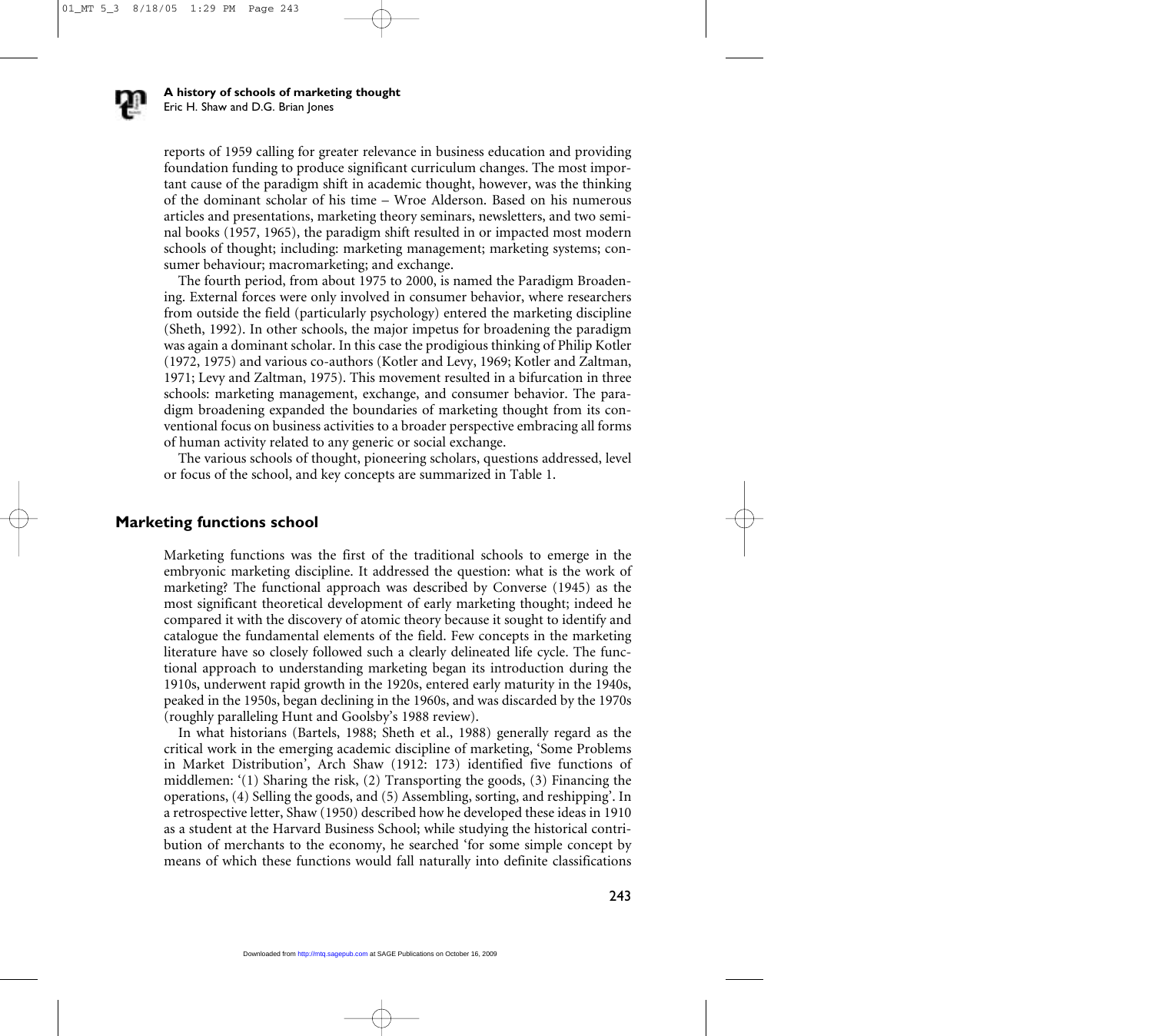# $\overrightarrow{2}$  Table 1

# **Schools of marketing thought**

| School                    | Selected<br>marketing pioneers                                                                                             | Question(s) addressed                                                                                                                 | Level or focus<br>of analysis                                                                         | Key concepts and theories                                                                                                                                                                                                                           |
|---------------------------|----------------------------------------------------------------------------------------------------------------------------|---------------------------------------------------------------------------------------------------------------------------------------|-------------------------------------------------------------------------------------------------------|-----------------------------------------------------------------------------------------------------------------------------------------------------------------------------------------------------------------------------------------------------|
| Marketing<br>functions    | Shaw 1912, Weld 1917,<br>Cherington 1920, Clark<br>1922, Converse 1922,<br>Maynard et al. 1927                             | What activities<br>(i.e. functions)<br>comprise marketing?                                                                            | Macro:<br>• Marketing<br>Middlemen                                                                    | Value added by marketing activities                                                                                                                                                                                                                 |
| Marketing<br>commodities  | Shaw 1916, Cherington<br>1920, Copeland 1924,<br>Breyer 1931                                                               | How are different<br>types of goods<br>(i.e., commodities)<br>classified and related<br>to different types of<br>marketing functions? | Macro:<br>• Trade flows<br>• Types of goods                                                           | Classification of goods:<br>• Industrial and consumer<br>• Convenience, shopping and specialty<br>• Products and services<br>• Search and experience                                                                                                |
| Marketing<br>institutions | Weld 1916, Nystrom<br>1915, Clark 1922,<br>Maynard et al. 1927<br>Breyer 1934,<br>Mallen 1967, Stern 1969,<br>Bucklin 1970 | Who performs<br>marketing functions<br>on commodities?                                                                                | Macro:<br>• Retailers<br>• Wholesalers<br>Middlemen<br>$\bullet$<br>• Channels of<br>distribution     | Channels of distribution:<br>• Market gaps and flows<br>• Parallel systems<br>• Depots<br>• Transactions and transvections<br>• Sorts and transformations<br>• Postponement and speculation<br>• Conflict and cooperation<br>• Power and dependence |
| Marketing<br>management   | Alderson 1956, 1965,<br>Howard 1956, Kelley and<br>Lazer 1958, McCarthy<br>1960, Kotler 1967                               | How should managers<br>market goods to<br>customers (clients,<br>patrons, patients)?                                                  | Micro:<br>• Business firm as<br>seller/supplier<br>• Any individual or<br>organization as<br>supplier | • Marketing mix<br>• Customer orientation<br>• Segmentation, targeting and<br>positioning                                                                                                                                                           |
| Marketing<br>systems      | Alderson 1956, 1965,<br>Boddewyn 1969,<br>Fisk 1967, Dixon 1967                                                            | What is a marketing<br>system? Why does it<br>exist? How do<br>marketing systems<br>work? Who performs<br>marketing work?             | Micro:<br>• Firms and<br>households<br>Macro:<br>• Channels of                                        | • Interrelationships between<br>parts and whole<br>• Unity of thought<br>• Marketing systems<br>• Micro and macro marketing<br>• Societal Impact                                                                                                    |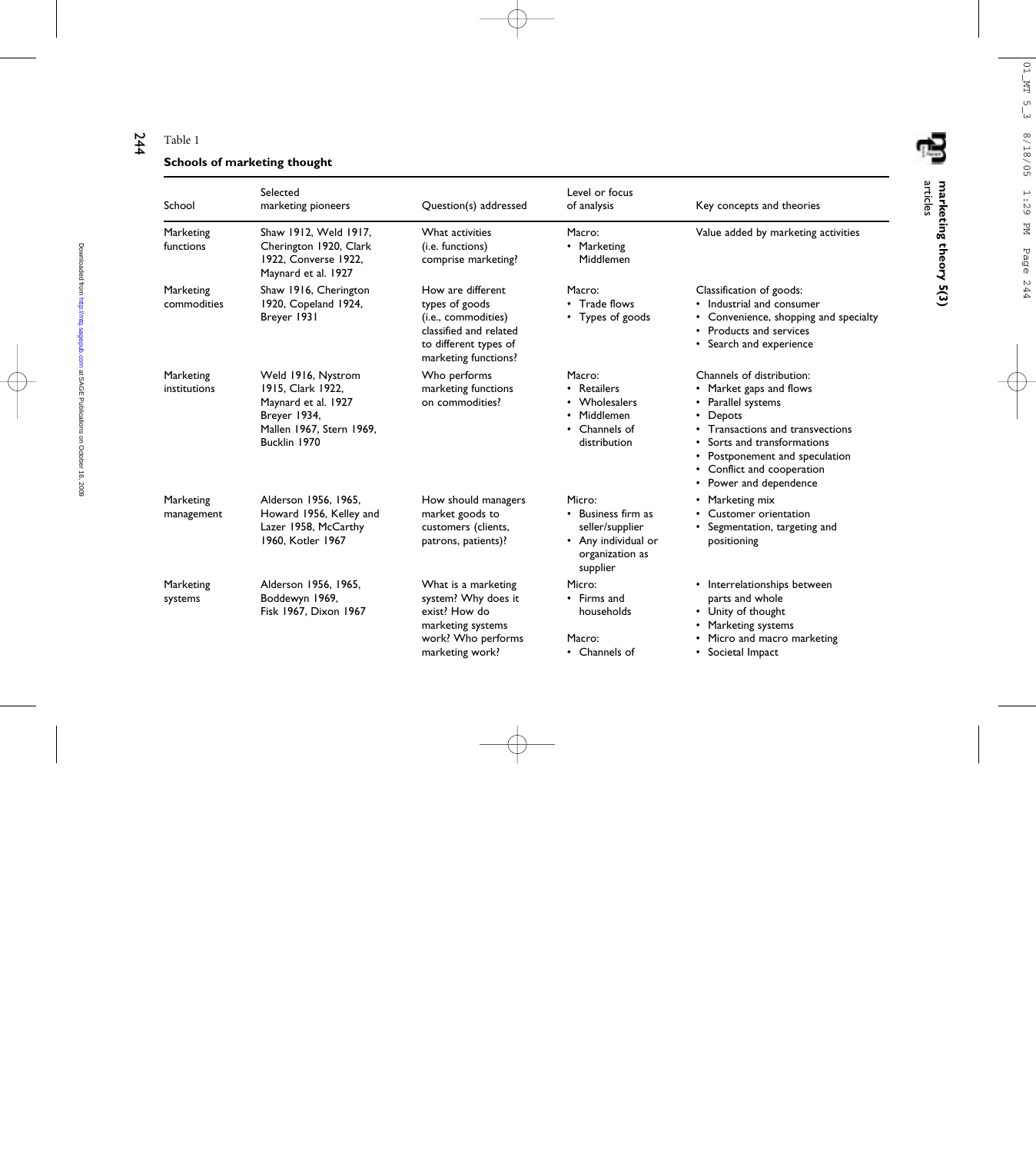|                      |                                                                                                                                                     | Where and when is it<br>performed?                                                                                                                                             | distribution<br>• Aggregate<br>marketing systems                                                                                           |                                                                                                                                                                                                                                                                                                         |                                                                                |
|----------------------|-----------------------------------------------------------------------------------------------------------------------------------------------------|--------------------------------------------------------------------------------------------------------------------------------------------------------------------------------|--------------------------------------------------------------------------------------------------------------------------------------------|---------------------------------------------------------------------------------------------------------------------------------------------------------------------------------------------------------------------------------------------------------------------------------------------------------|--------------------------------------------------------------------------------|
| Consumer<br>behavior | Dichter 1947, Katona<br>1953, Engel et al. 1968,<br>Kassarjian and Robertson<br>1968, Howard and Sheth<br>1969, Holloway et al. 1971,<br>Cohen 1972 | Why do customers buy?<br>How do people think,<br>feel, act?<br>How can customers/<br>people be persuaded?                                                                      | Micro:<br>• Business buying<br>• Consumer buying<br>Individual or<br>household<br>consumption                                              | • Subconscious motivation<br>• Rational & emotional motives<br>• Needs and wants<br>• Learning<br>• Personality<br>• Attitude formation and change<br>• Hierarchy of effects<br>• Information processing<br>• Symbolism and signs<br>• Opinion leadership<br>• Social class<br>Culture and sub-cultures | A history of schools of marketing thought<br>Eric H. Shaw and D.G. Brian Jones |
| Macro-<br>marketing  | Alderson 1965, Fisk 1967,<br>Dixon 1967, Hunt 1976,<br>Bartels and Jenkins 1977                                                                     | How do marketing<br>systems impact society<br>and society impact<br>marketing systems?                                                                                         | Macro:<br>• Industries<br>• Channels of<br><b>Distribution</b><br>• Consumer<br>Movement<br>• Public Policy<br>• Economic<br>Development   | • Standard of living<br>• Quality of life<br>• Marketing systems<br>• Aggregate marketing<br>performance                                                                                                                                                                                                |                                                                                |
| Exchange             | Alderson 1965, Kotler<br>1972, Bagozzi 1975, 1978,<br>1979, Shaw and Dixon<br>1980. Houston and<br>Gassenheimer 1987.<br>Wilkie and Moore 2003      | What are the forms<br>of exchange?<br>How does market<br>exchange differ from<br>other exchanges?<br>Who are the parties to<br>exchange?<br>Why do they engage<br>in exchange? | Macro:<br>• Aggregations of<br>buyers and sellers<br>in channels<br>Micro:<br>• Firms and<br>households<br>• Any two parties<br>or persons | • Strategic and routine transactions<br>• Social, economic and market<br>exchange<br>• Barter and market transactions<br>• Generic exchange                                                                                                                                                             |                                                                                |
| Marketing<br>history | Hotchkiss 1938, Bartels<br>1962, 1976, 1988,<br>Hollander 1960, 1983,<br>Shapiro and Doody 1968,<br>Savitt 1980                                     | When did marketing<br>practices, ideas,<br>theories, schools of<br>thought emerge<br>and evolve?                                                                               | Macro:<br>• Thought and<br>practice<br>Micro:<br>• Thought and practice                                                                    | • History of marketing practice<br>• History of marketing thought                                                                                                                                                                                                                                       |                                                                                |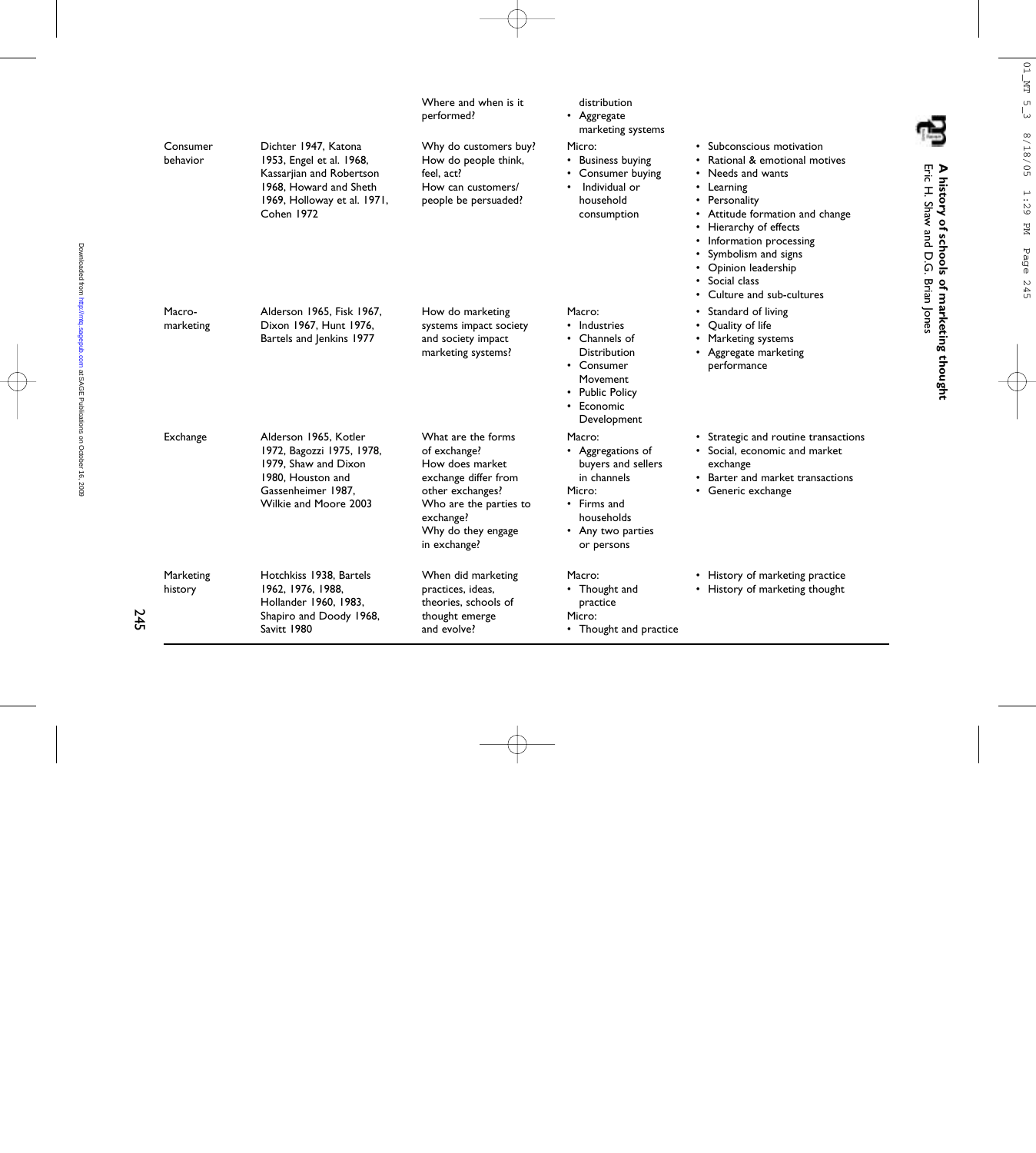

and their interdependence disclosed. The objective was to give order and usability to the knowledge of market distribution accumulated as of that time'.

L.D.H. Weld recognized that functions are 'universal', often shifting backward and forward in the channel of distribution: 'They are not always performed by middlemen, but often to a greater extent by producers themselves, [and] it should be noted that the final consumer performs part of the marketing functions' (1917: 306). Very similar to Shaw's list, Weld's listing includes seven functions: (1) risk bearing, (2) transportation, (3) financing, (4) selling, (5) assembling, (6) rearrangement (sorting, grading, breaking bulk), and (7) storage. Although arranged and combined somewhat differently, the only new function added is storage.

Although no two authors' lists looked precisely the same, subsequent writers, such as Cherington (1920) with seven functions, Duncan (1920) with eight, Vanderblue (1921) with 10, Ivey (1921) with seven, Converse (1921) with nine, and Clark (1922) with seven functions, also entered the competition for the best list of functions. Each author added some, dropped others, aggregated several functions into one or disaggregated one function into several others. Clark (1922) ultimately reduced the number to as few as three (with sub-functions): exchange (buying and selling); physical distribution (storage and transportation); and facilitating functions (financing, risk taking, standardization). In the most comprehensive review of the literature to that date, Ryan (1935) expanded the list to more than 120 functions grouped into 16 functional categories. In one historical analysis of the functional approach, Faria (1983) opined that the most useful synthesis and most widely accepted list of marketing functions to 1940 was developed by Maynard et al. in 1927, but Faria offered no evidence in support of his opinion. Maynard et al. (1927) essentially extended Clark's (1922) list of seven functions to eight by adding marketing information. There does not appear to be much basis to argue one author's list of functions versus another list, other than to state the most parsimonious is that of Clark (1922) and the most detailed that of Ryan (1935).

That different writers could produce such varying numbers of functions presents an obvious problem with the concept. By 1948, the American Marketing Association Committee on Definitions expressed their dissatisfaction:

It is probably unfortunate that this term [marketing function] was ever developed. Under it students have sought to squeeze a heterogeneous and non-consistent group of activities . . . Such functions as assembling, storage, and transporting, are broad general economic functions, while selling and buying are essentially individual in character. All these discrete groups we attempt to crowd into one class and label marketing functions. (cited in McGarry, 1950: 264)

Attempting to revive the functional approach, McGarry (1950) reconsidered the concept based on the purpose of marketing activity, which he regarded as creating exchanges. McGarry (1950: 269) believed he had arrived at six functions constituting the *sine qua non* of marketing:

- Contractual searching out of buyers and sellers;
- Merchandising fitting goods to market requirements;
- Pricing the selection of a price;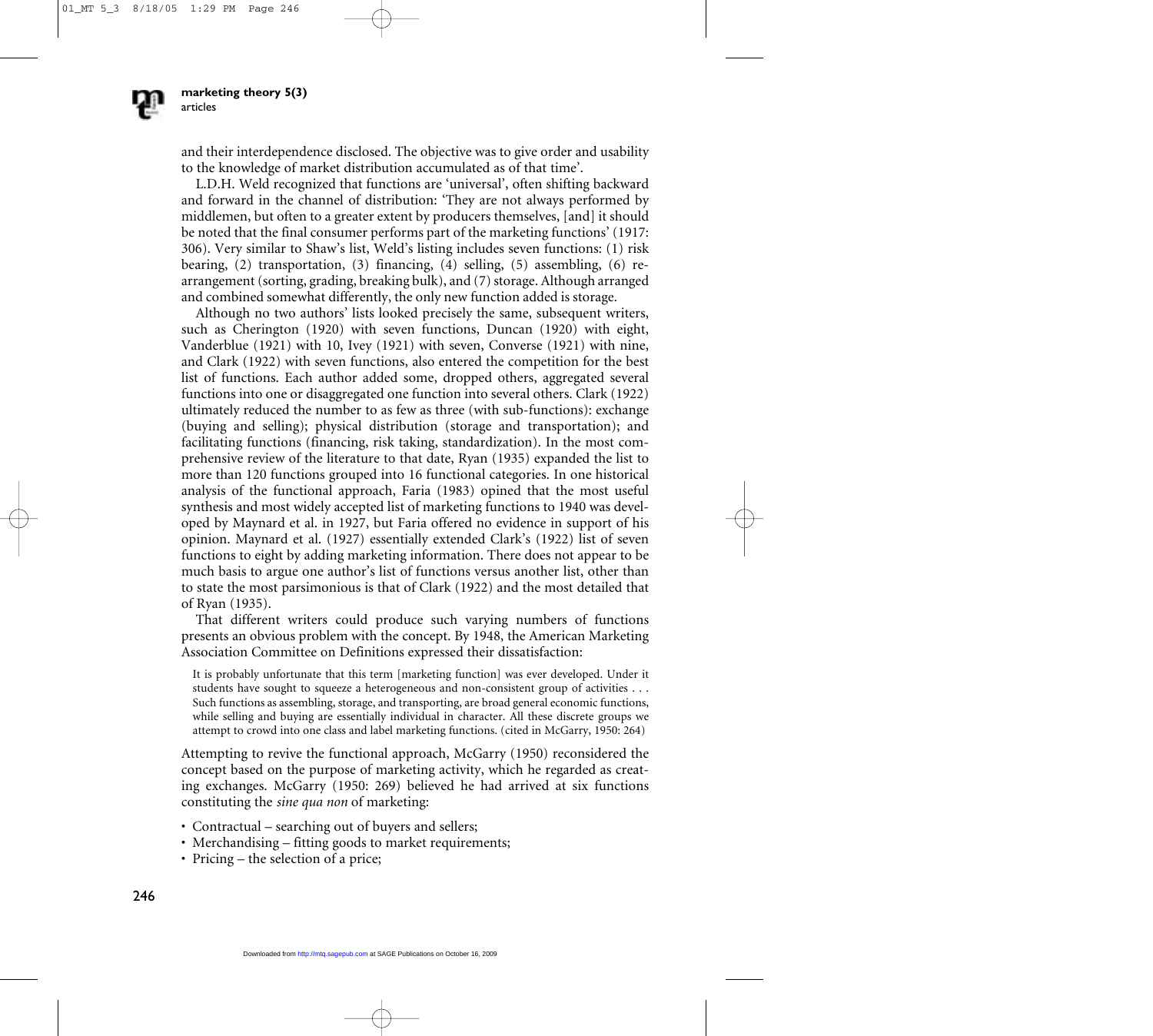

- Propaganda the conditioning of the buyers or of the sellers to a favorable attitude;
- Physical Distribution the transporting and storing of the goods;
- Termination the consummation of the marketing process.

Ironically, in attempting to breathe new life into functions, Hunt and Goolsby astutely observed that McGarry was sowing the 'seeds of its demise'. In their exhaustive search of the literature, they noted that McGarry's list of functions was much closer to the work of marketing managers than older listings of functions, 'McGarry was presaging the rise of the managerial approach to the study of marketing and the demise of the functional approach' (1988: 40). Although there were no new conceptual developments after McGarry, functions could still be found in the revised editions of earlier marketing principles texts (such as Beckman and a variety of his co-authors through nine editions from 1927 to 1973). As the principles' texts died out, so did the functional approach to marketing thought. The functions or work of marketing, however, later reemerged as channel 'flows' in the institutional school, and as managerial tasks in the marketing management school.

#### **Commodities school**

The commodity school focuses on the distinctive characteristics of goods (i.e. products and services) and primarily addresses the question: how are different classes of goods marketed? Most work in commodities involves categories of goods: 'Classification schemes have always been at the heart of the commodity approach because they are of critical importance in establishing the differences among various types of commodities' (Zinn and Johnson, 1990: 346). Although he did not use the terms industrial and consumer commodities, Cherington (1920: 21–2) discussed several categories of goods, including raw materials and component parts used in manufacturing and those goods that 'disappear from commerce to go into individual consumption or into household use'. Duncan (1920) distinguished between agricultural and manufactured commodities, noting that the analysis of commodities could be applied to any good, 'whether a material thing or service', anticipating issues of products compared to services (e.g. Judd, 1969; Lovelock, 1981; Rathmell, 1966; Shostack, 1977; Vargo and Lusch, 2004).

In Breyer's (1931) book, *Commodity Marketing*, each chapter followed a common method in describing the marketing of an individual product or service from original producers, through intermediaries, to final users, including such commodities as cotton, cement, coal, petroleum, iron, steel, automobiles, electricity and telephone services. Similarly, in Vaile et al.'s (1952) book, *Marketing in the American Economy*, there was also discussion of how some individual goods are marketed, including used cars and airplanes. In contrast to tracing the movement of individual commodities, Alexander (1951: 4) illustrated the aggregate flow of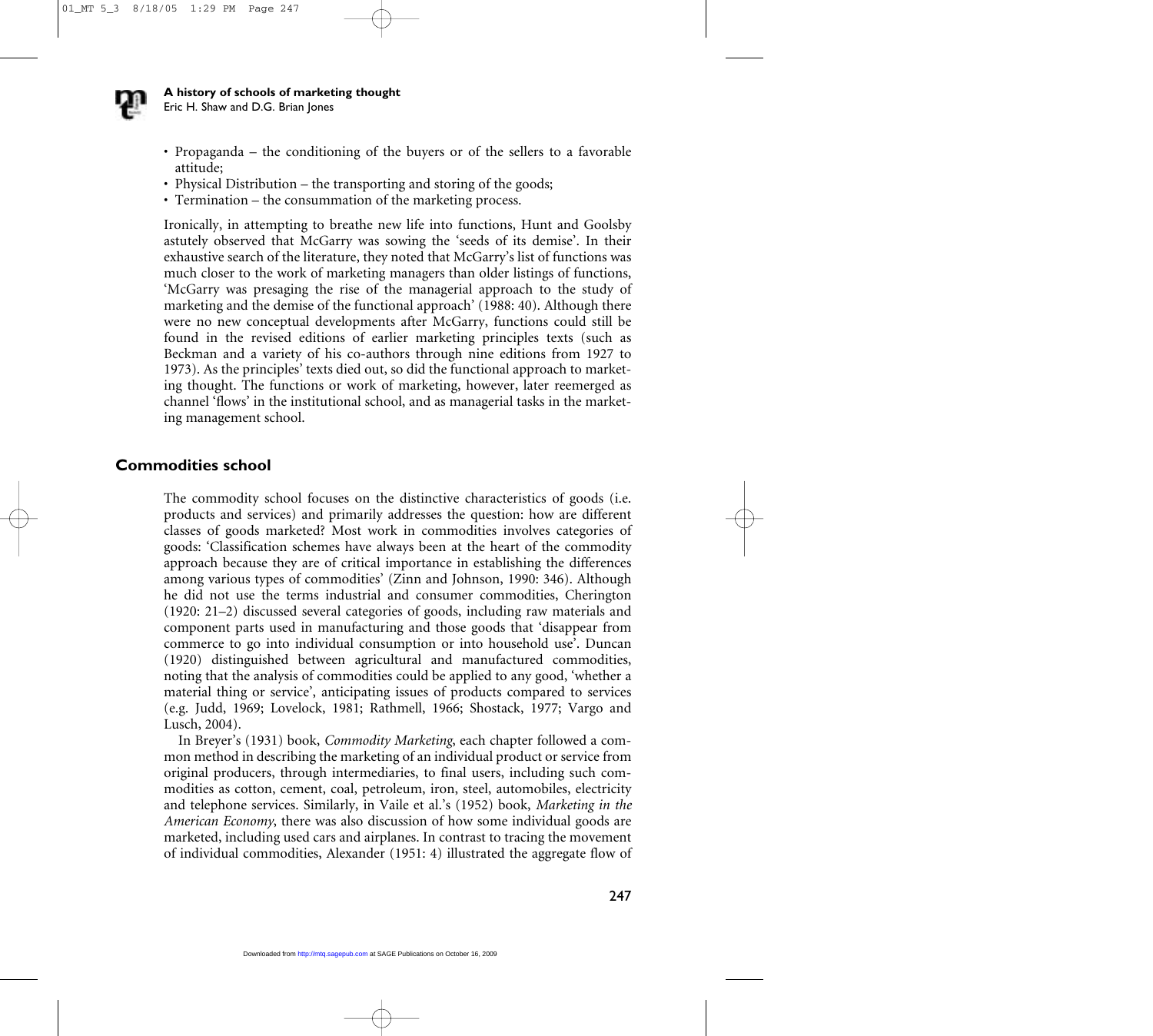

goods in the United States for 1939, from manufacturing, through manufacturer's sales branches, wholesalers and retailers, to industrial and household consumers. In an even more extensive study, Cox et al. (1965) explored the aggregate flow of goods in the United States for 1947, from agriculture, mining, fisheries, and other extractive industries, through wholesalers and other intermediate trade, to manufacturing and construction, to wholesaling and retailing, including imports, public utilities, transportation, and services to final users – including exports, government, businesses and households. Most work in the commodity school of thought involved neither individual commodities nor aggregate commodity flows, but rather was focused on the classification of goods.

The most influential classifier of commodities was Copeland (1924). First, he made a clear distinction between industrial and consumer goods based upon who bought the commodity and the use for which it was intended. Copeland recognized the demand for industrial goods was derived from the demand for consumer goods, a distinction largely taken for granted by subsequent scholars. Copeland identified five categories of industrial goods, and later services were added as a sixth category (McCarthy, 1960). Of the six categories, two involve capital goods, two are used in production, and two are expense items. Capital goods are generally depreciable and include the two most expensive categories: (1) installations; long-term capital items such as buildings and land; and (2) accessory equipment; shorter duration capital items such as trucks and computers. Other goods are used in the production process: (3) raw materials, such as silica, lead oxide, and potash heated to 1600 degrees Fahrenheit to produce glass; and (4) component parts, for example rubber tires, metal and plastic body parts, leather seats, and glass windows are assembled to produce an automobile. Expense items include categories to maintain and support the business: (5) supplies for maintenance, repair, and operating the business; and (6) services to support business operations (for example, accounting or custodial services). Copeland's industrial goods classification – with the addition of services – has barely changed over the decades of the 20th century (Perreault and McCarthy, 1996). Although the concepts remain the same, the term industrial goods is sometimes replaced with business goods or its shorthand expression – B2B (business to business marketing).

It is in the area of consumer goods classification, however, that the most extensive developments in the commodities school occurred. Most work on consumer goods classification is built on Copeland's original three categories: convenience, shopping, and specialty goods. Copeland (1924) credited Charles Parlin with suggesting two of the three categories. Gardner cited Parlin's (1912) categories as '(1) convenience goods, those articles of daily purchase required for immediate use, (2) shopping goods, those more important purchases that require comparison as to qualities and price, and (3) emergency goods those necessary to meet an unexpected occurrence' (1945: 275). Copeland subsumed Parlin's emergency goods in the convenience category.

In another work, not cited by Copeland, Parlin (1915: 298) anticipated specialty goods as well, noting those goods for which people 'may go some dis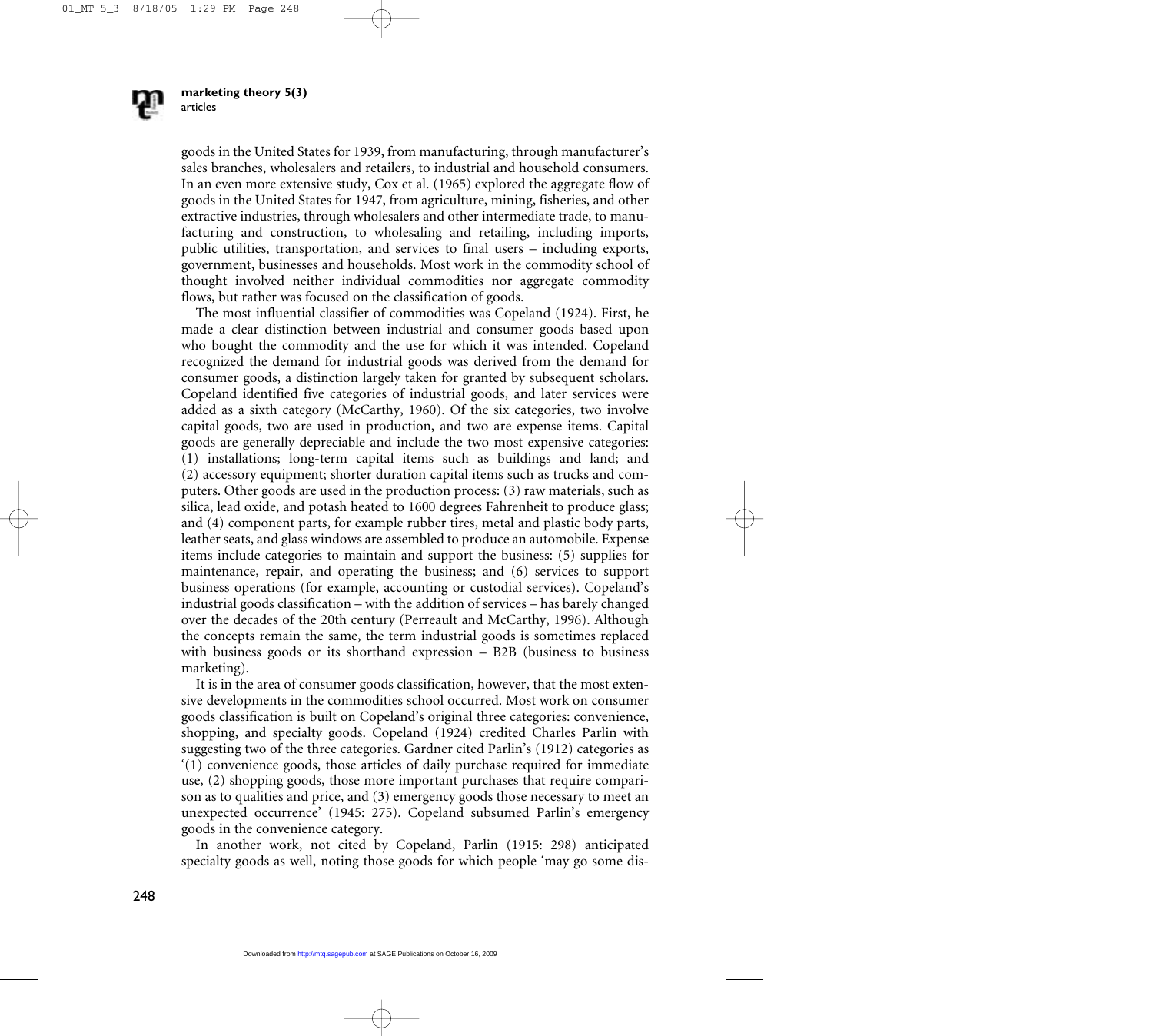tance out of their way to find a desired brand'. Also anticipated by one of Copeland's colleagues at Harvard, Arch W. Shaw mentioned convenience and specialty goods. With the former, 'the consumer puts convenience first, either because the amount of money involved is small and values are standardized or because the nature of the product puts a premium on frequent small purchases close at home' (1916: 283). In the latter, 'a specialty [good] is the result of closer adaptation of a product to the needs . . . of the consumer' (1916: 125). Thus, Copeland's three categories of goods were in the air, so to speak, at the time he began organizing them into a coherent classification system.

Copeland clearly defined the three categories. Convenience goods are 'those customarily purchased at easily accessible stores'. Shopping goods include 'those for which a consumer wishes to compare prices, quality, and style at the time of purchase'. With specialty goods, however, consumers neither traveled to a convenient store location nor made comparisons while shopping. He thought this category so different he called it specialty goods, 'those which have some [special] attraction for the consumer, other than price, which induces him to put forth special effort to visit the store . . . and make the purchase without shopping' (1924: 14).

Although there were a number of rationales for the three categories of consumer goods, it was the specialty goods category that perked the most interest and raised the most questions among subsequent authors.

Holton (1958) conceptualized the distinction between the categories based on the benefits resulting from price and quality comparisons relative to searching costs. With convenience goods the benefits are small and with shopping goods the benefits are large compared to the cost of search. Specialty goods overlapped the other categories, and the distinction Holton made is that such goods had a small demand thereby requiring a buyer's special effort to find the relatively few outlets carrying them. Luck (1959: 64) rejoined Holton's disparagement of specialty goods by arguing 'the willingness of consumers to make special purchasing efforts is explanatory, consumer oriented, and useful'.

Although he used shopping and convenience goods categories, Aspinwall (1958b) took a very different approach to Copeland's classification than prior or subsequent authors. Using a continuous color scheme, where red stands for convenience goods, yellow for shopping goods and shades of orange for goods in between, he related five characteristics of goods to length of channel and type of promotion required based on summing the values on each characteristic. Convenience goods have a high (1) replacement rate, and are low on (2) gross margin, (3) amount of product adjustment or service, (4) time of consumption, and (5) search time. Based on these characteristics, such goods require long channels and broadcast advertising. Shopping goods have a low replacement rate, and are high on the other four characteristics. These goods require short channels and personal selling. The colors are meant to blend, and shades of orange goods could occur anywhere in between the red and yellow. Orange was more moderate in all characteristics, requiring mid-length channels and some broadcast promotion. The specialty category was not included in Aspinwall's classification.

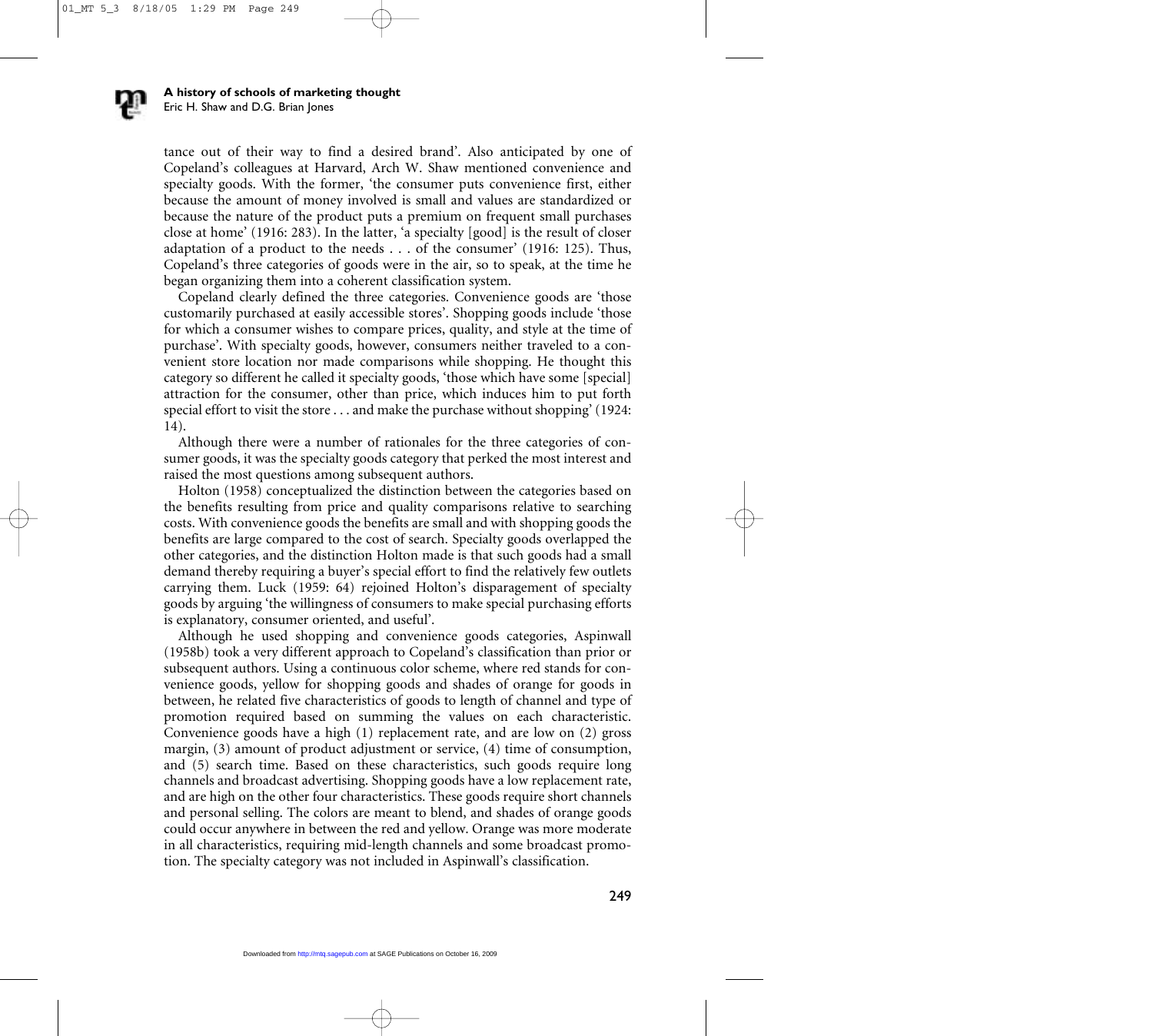Several rationales appeared in the literature justifying Copeland's three consumer goods categories. Bucklin (1963), using a decision-making approach, asked the question: prior to purchase, does the consumer have a mental preference map? If the answer is no, then price and quality comparisons are required, indicating a shopping good. If yes, a sub-question must be asked; will the buyer accept substitutes? If yes, then the buyer knows what she wants, any close substitute will work, and it is a convenience good. If no, the buyer knows what she wants, will not accept alternatives and extra search effort is required – a specialty good. Kaish (1967: 31) used the theory of cognitive dissonance to explain a buyer's willingness to put forth physical or mental energy. While convenience goods are not particularly important to the buyer, any brand will do, no mental cognitive dissonance, and minimal physical effort is required, shopping goods are important and 'arouse high levels of pre-purchase mental anxiety about the possible inappropriateness of the purchase [although anxiety is high] . . . it is reducible by shopping behavior'. Specialty goods are important and also have high pre-purchase anxiety but it is 'not readily reducible' by comparison shopping; their importance requires physical search to locate the special good and reduce the mental anxiety.

Based on product similarity and buyer risk, Bucklin (1976) subdivided shopping goods into two types: low-intensity and high-intensity shopping goods (similar to Krugman's (1965) concept of low-involvement/high-involvement goods). Following a similar path, but building on Kaish's work, Holbrook and Howard (1977) developed a two-dimensional map with physical effort on one axis and mental effort on the other. Based on the four quadrants, they also argued for including a fourth category of goods, termed preference goods (roughly similar to Krugman's low-involvement or Bucklin's low-intensity shopping goods), requiring some shopping effort, moderate risk and high brand preference.

Building on these conceptual developments, Enis and Roering (1980) combined two basic buyer considerations – physical effort and mental risk – with the marketer's concern for product differentiation and marketing mix differentiation (although it could be argued the product is just one element of the marketing mix). This results in a four-way classification relating buyer effort/product differentiation to buyer risk/marketing mix differentiation with suggestions for marketing strategies relating to each of the convenience, shopping, specialty, and preference quadrants.

After an exhaustive literature review of consumer goods categories, Murphy and Enis (1986) organized almost all articles classifying consumer goods, based on Copeland, into a table with two dimensions: effort and risk. Convenience goods are low effort and low risk; and marketer's can only employ limited marketing mixes. Compared to convenience goods, preference goods are slightly higher effort and much higher risk; and marketers can use a wider variety of mixes. Shopping goods are still higher on both effort and risk dimensions; here marketer's can use the widest range of alternative mixes. Specialty goods are the highest on effort and risk, but offer marketers the most limited range of alternative mixes. Murphy and Enis (1986: 30) concluded that based on the effort and risk dimensions of price/cost, the four-fold classification is 'superior' to all others.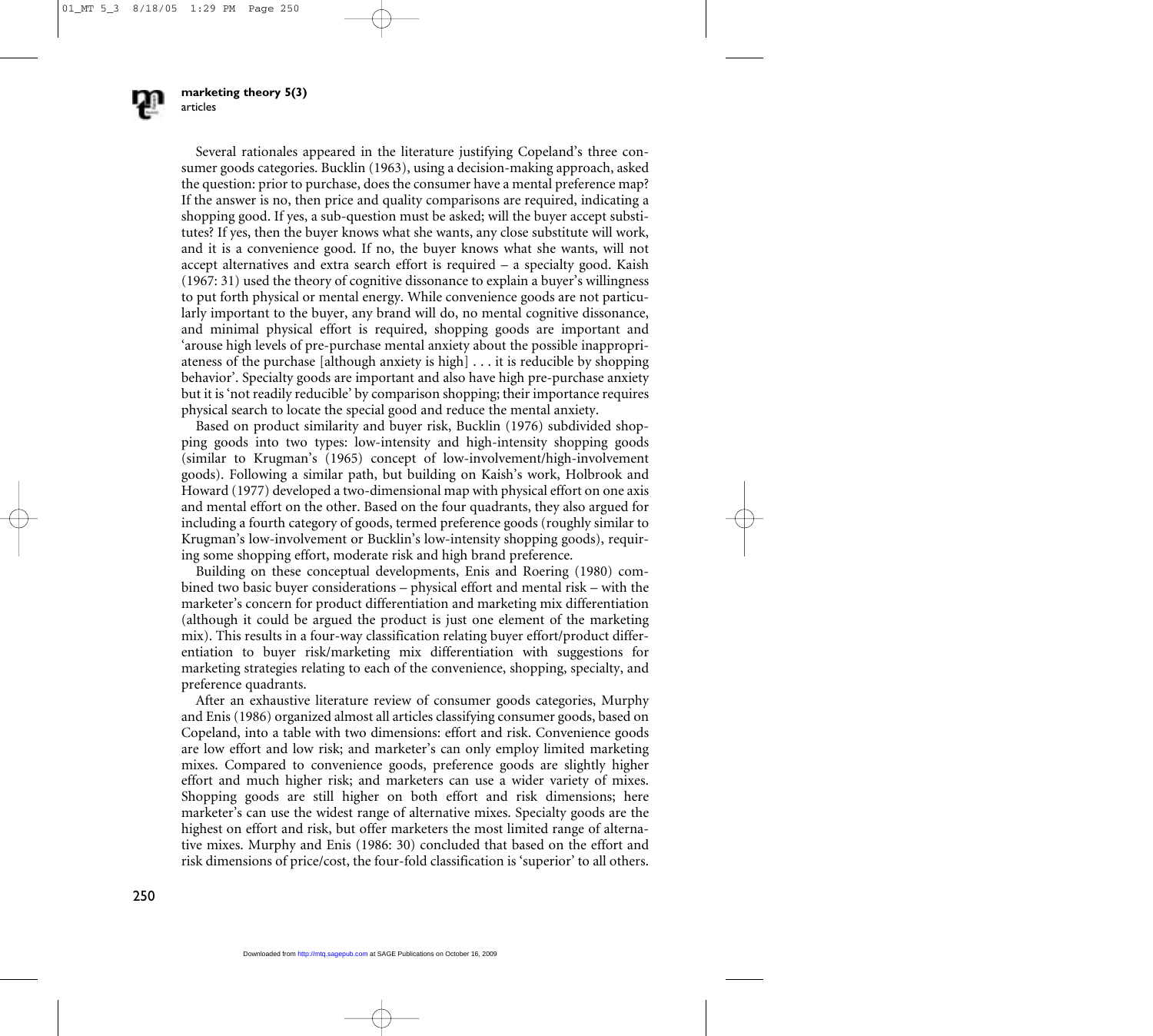

They supported their conclusion with four arguments: (1) it is buyer oriented; (2) it is generalizable across all users [consumer, industrial], sectors [profit, nonprofit] and goods categories [products, services];  $(3)$  the new classification recognizes the central role of the benefit/cost bundle [benefits must equal or exceed the costs of a transaction]; and (4) it has the advantage of using familiar terminology.

From the 1920s to 1980s, Copeland's classification scheme produced one of the longest strings of conceptually building upon and improving an original idea, rather than abandoning a concept to the scrap heap of history or reinventing an old concept with a new name. Nevertheless, there are a number of alternative goods classification schemes in the literature, particularly categorizations featuring bipolar alternatives: low-involvement versus high-involvement goods (Krugman, 1965); products versus services (Lovelock, 1981; Rathmell, 1966; Shostack, 1977 etc.) and many others.

Another classification scheme attracting marketing interest is the work of Nelson (1970, 1974); he separated goods into two categories: search and experience, based on the relative costs of the good versus the costs of the search (building on Stigler's [1961] work on the marginal value of information). With search goods the benefits can be discovered by information search prior to purchase, such as a computer or camcorder. On the other hand, with experience goods the benefits can only be determined after purchase when the good is utilized, such as toothpaste or fast food restaurants. These goods do not require much search because they can be purchased inexpensively and discarded for an alternative brand if not satisfactory, or because the cost of search is high relative to the potential benefits. A third category called 'credence goods' was added by Darby and Karni (1973), where the attributes of goods cannot be easily verified before or after purchase. Credence goods require additional information search costs to determine the good's benefits or value, for example, a surgical operation or automobile repair that may not have been necessary. There is some similarity between Copeland's (1924), particularly Bucklin's (1963) version of it, and Nelson's (1970) goods classification schemas, and Krugman's (1965) schema as well. Shopping goods and search goods require information search prior to purchase and are usually high involvement except in the case of preference goods which are low involvement. Convenience goods and experience goods are inexpensive enough to allow sampling of alternatives or evaluation by purchase, do not require significant information search, and are typically low involvement. Specialty goods include but are not limited to credence goods and are very high involvement.

#### **Institutional school**

Marketing institutions refer to those who do the work of marketing, usually marketing middlemen, including wholesalers, agents, brokers, and retailers. Sheth et al. (1988: 74) wrote: 'L.D.H. Weld deserves credit as the founding father of the institutional school' based on his discussion of the value of specialized middlemen in performing marketing tasks. Weld (1916: 21) addressed the question: 'Are there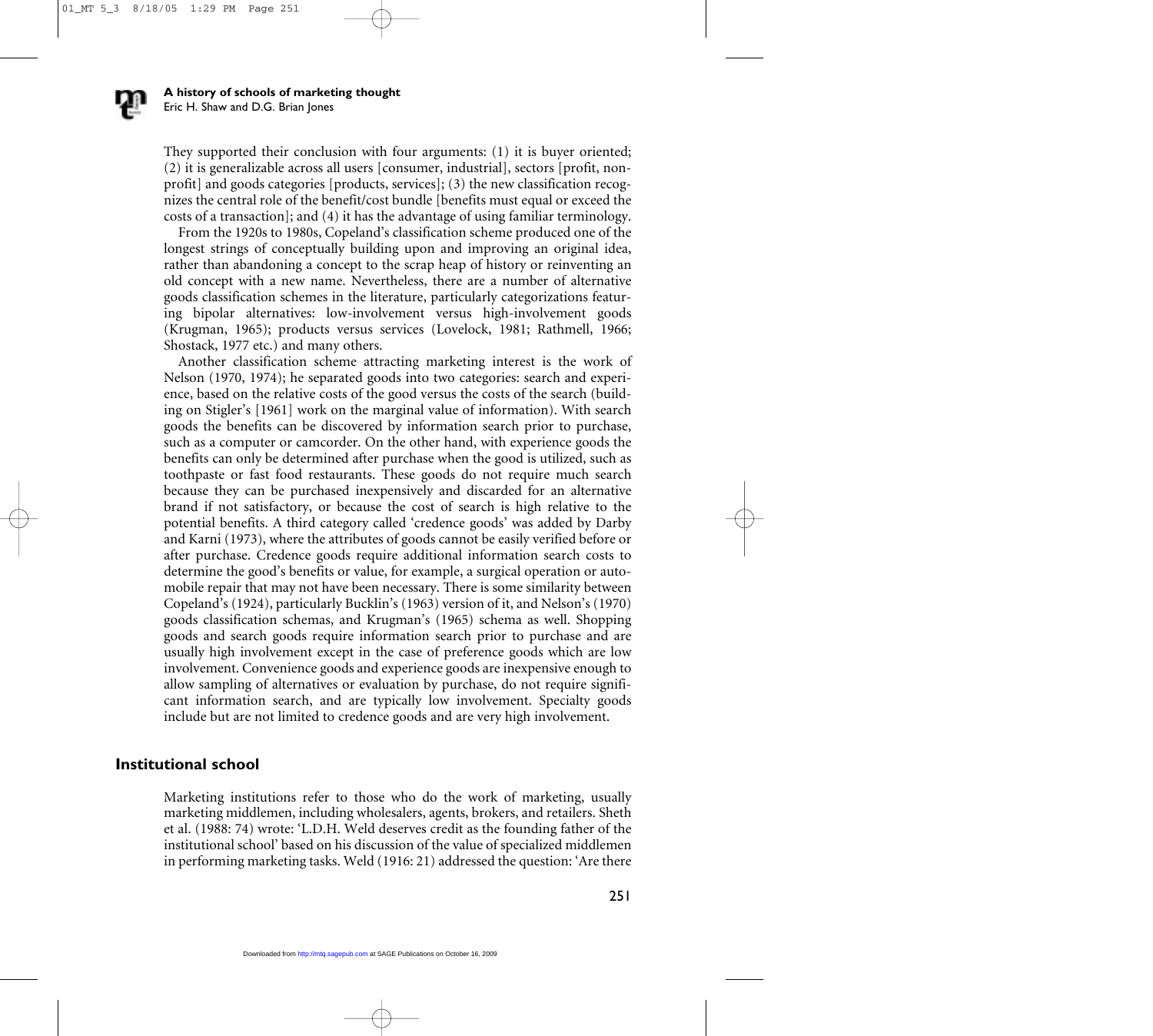

too many middlemen?' The foundation of the institutional school is the emphasis on describing and classifying various types of marketing institutions, and later explaining their interactions in what Clark (1922) termed a 'channel of distribution' (Clark, 1922: 8).

Nystrom's *Economics of Retailing* in 1915 provided the marketing discipline with the earliest discussion of the development of retailing institutions (Bartels, 1988: 91). Nystrom (1915: 11) wrote that one major purpose of the book is to describe 'one link of the distributing system – retailing . . . to determine the most economical routes through which the goods may be transferred from producers to consumer'. Beckman's (1927) *Wholesaling* is credited as the marketing discipline's earliest book on wholesaling institutions (Bartels, 1988: 114). Beckman (1927: v) stated: 'wholesaling occupies a strategic position in the distribution of goods . . . the goal of which is a more efficient marketing system'. While retailing and wholesaling middlemen are major links in channels of distribution, both books focused primarily within the institution rather than discussing the linkages between institutions. Further, marketing institutions involve more than retailing and wholesaling middlemen.

Butler and Swinney (1918: 9) defined middlemen to 'include everyone who stands between the prime producer and the ultimate consumer and takes a profit for the risk he runs in addition to being compensated for the cost of his services'. This notion requires a distinction between marketing institutions and middlemen that has often been lost in historical discussions of the institutional approach. The distinction involves the idea of 'functional specialists'. Early on, Duncan (1920: 7) stated that 'functionalized middlemen, or those men, such as railroad men, insurance men, wholesalers, retailers, bankers, who devote their effort to a specialized phase of business activity . . . may be called an institution'. Thus, marketing institutions combine what would today be regarded as middlemen (wholesalers, agents, brokers, retailers, etc.) with what was termed functional specialists or facilitating institutions. Clark (1922: 89) dismissed this notion by including only middlemen in marketing institutions and excluding facilitating institutions: 'Functional specialists are agencies which specialize entirely in transportation, storage, risk-taking, and financing. These are not middlemen'. Breyer (1934, 1964) similarly distinguished between:

trading concerns engaged primarily in selling and buying – producers, wholesalers, retailers, brokers, selling agents, commission houses, etc. . . . in contrast to non-trading concerns engaged in [facilitating] marketing activity, commercial banks, transportation and storage companies, insurance companies, and so on. (1964: 163)

The institutional school originally emphasized the description and classification of middlemen. Beckman and Engle (1937) and Beckman et al. (1973: 205) may be credited with the most enduring definitions and taxonomy.

Middlemen stand between prime producers and ultimate consumers . . . All middlemen can be divided into merchant and functional middlemen . . . Merchant middlemen buy the goods outright and necessarily take title to them [e.g. wholesalers and retailers] . . . Functional middlemen assist directly in a change of ownership, but do not take title to the goods [e.g. auctions, brokers, manufacturers' agents, and selling agents].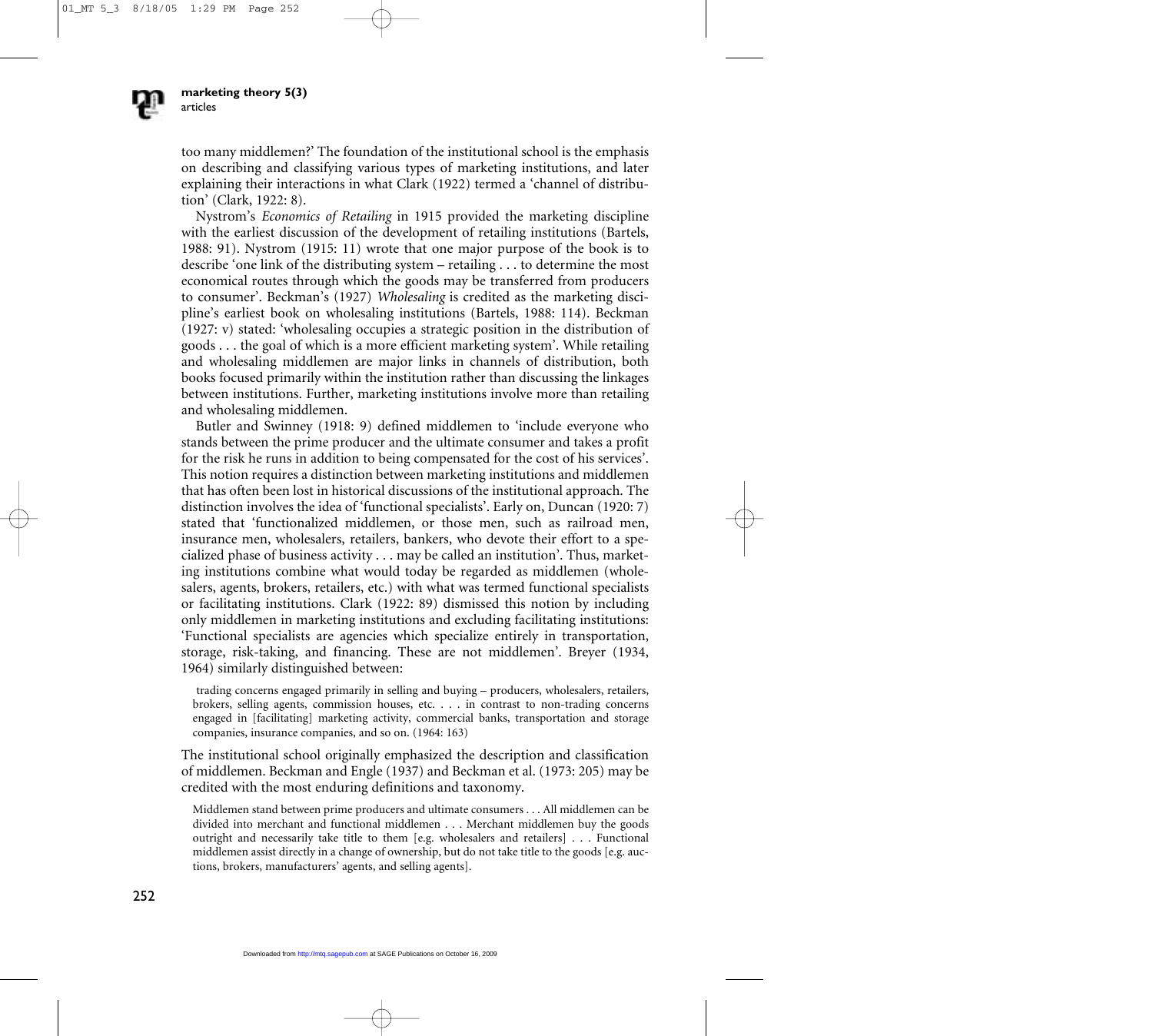

There are clear definitions for each of the bracketed types of middlemen, and various types of wholesalers, retailers, and functional middlemen are further classified and defined. The Beckman and Engle distinction between wholesale and retail is a classic:

Wholesaling includes all market transactions in which the purchaser is actuated by a profit or business motive in making the purchase, except for transactions that involve a small quantity of goods purchased from a retail establishment for business use, which transactions are considered as retail. (1937: 25)

There were few improvements on Beckman's original definitions and categorization schema, and the school evolved from description and classification of marketing institutions to explaining the economics and behavioral dimensions of channels of distribution.

Clark (1922) appears to have coined the term 'channel of distribution'. Breyer (1934, 1964: 163) characterized the channel as 'the elemental structure' of the marketing institution. Study of channels grew in popularity as several excellent books of readings appeared: Mallen's (1967a) *The Marketing Channel: A Conceptual Viewpoint*; Stern's (1969) *Distribution Channels: Behavioral Dimensions*; and Bucklin's (1970) *Vertical Marketing Systems*, among others. A number of economic and behavioral concepts, such as profit and non-financial rewards, power and dependence, conflict and cooperation, trust and commitment, are found in this rich literature. Several of these concepts are linked in a metaanalysis by Geyskens et al. (1999).

In a foundational theoretical analysis, Lewis (1968) identifies seven theories of marketing channels:

- 1 McInnes' (1964) 'Theory of Market Separations';
- 2 Vaile et al.'s (1952) 'Marketing Flows Theory';
- 3 Aspinwall's (1958a) 'Parallel Systems Theory';
- 4 Aspinwall's (1958b) 'Depot Theory';
- 5 Bucklin's (1965) 'Theory of Postponement and Speculation';
- 6 Alderson's (1965) 'Theory of Transactions and Transvections';
- 7 Alderson's (1957) 'Theory of Sorting'.

Unfortunately, Lewis did not integrate them in a meta-theoretical analysis.

Some of these represent mid-range theories that are subsumed under higherlevel theories. Through much of the discipline's history, scholars have contributed to a rudimentary general theory of the marketing process based on channels of distribution. Although various authors explain it more or less clearly using a variety of differing terminology, the underlying constructs are fundamentally the same. The terms include: 'maladjustments' by Shaw (1916) and Clark (1922); 'obstacles,' 'resistances,' and 'channel circuits' by Breyer (1934); 'flows' by Vaile et al. (1952), Fisk (1967), and Dixon and Wilkinson (1982); 'discrepancies' by Alderson (1957, 1965); and 'separations' by McInnes (1964).

The terminology by McInnes (1964) and Alderson (1965) are easiest to follow. These authors begin with the relationships between makers and users of goods. It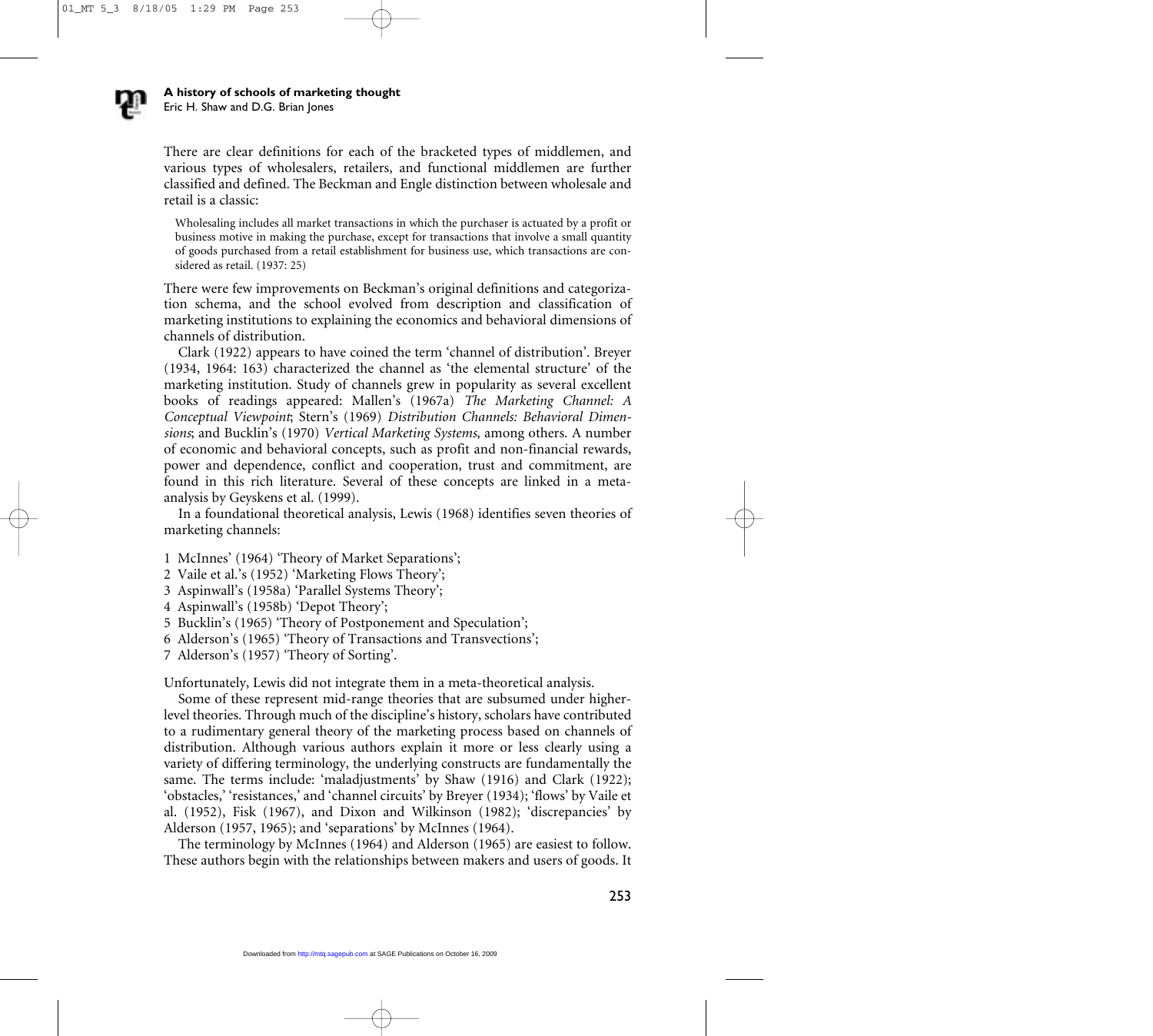

is argued that the potential for market interaction is created when producers become separated from consumers by the division of labor. As specialization increases, the division of labor becomes greater, the gaps created become wider, and the network of potential trading relationships becomes more complex. The potential for exchange, however, is not the same as an actual market transaction. Discrepancies (maladjustments, obstacles, resistances, separations) provide the opportunity for market activity to be performed by middlemen to bridge the gaps (close channel circuits, connect flows) separating original sellers from final buyers, thereby transforming transactional potentialities into actualities.

Simply stated, flows overcome separations. The gaps in the market include: 'space, time, perception (information), ownership and value' (McInnes, 1964: 57–8), and assortments (Alderson, 1965: 78). The flows bridging these gaps are, unfortunately, far more varied. Vaile et al. (1952: 113) proposed eight: three from seller to buyer (possession, ownership, promotion), three reciprocal flows between the parties (negotiation, financing, risking), and two flows from buyer to seller (ordering, payment). Fisk (1967) suggested five flows: communication, ownership, finance, physical distribution, and risk. Dixon and Wilkinson (1982) reduced the number to three fundamental flows: contact (information), contract (negotiation), and material fulfillment (physical distribution).

How fast do flows move to overcome separations and match a seller's small segment of supply with a buyer's small segment of demand? According to Aspinwall's (1958b) Depot Theory, goods move toward consumption at a rate established by the final consumer's need for replacement. As detailed in Aspinwall's (1958a) Parallel Systems Theory (discussed in the commodity school), replacement rate is inversely related to gross margin, services required, search time and consumption time. Thus, knowing replacement rate provides knowledge of the other characteristics determining rate of flow. The question of which institutional depot (manufacturer, wholesaler, retailer, household, etc.) in the channel will hold and modify inventory is addressed by Bucklin's (1965) 'Theory of Postponement and Speculation'. Alderson (1957) developed the postponement part, arguing that changes in modifying products and stocking inventory should be postponed to the latest possible point in the marketing flow because of reduced risk. Bucklin (1965) added the corollary theory of speculation that changes in form and holding inventory should be made at the earliest possible point in the marketing flow to take advantage of economies of scale. Thus, speculation takes advantage of the lower costs of modifying goods early to obtain economies of scale resulting in mass production, while postponement deals with reducing risk by modifying goods at the latest point for segmented demand resulting in today's mass customization.

Alderson's (1965) transvection represents one of the most powerful but underutilized constructs in marketing thought. A transvection includes all purchases and sales from the original seller, through intermediary purchases and sales to the final buyer of a finished product. That is, it links all the institutions (depots) in a channel. Alderson (1957, 1965) described what takes place in a channeltransvection in terms of 'Sorts and Transformations'. At each institutional depot,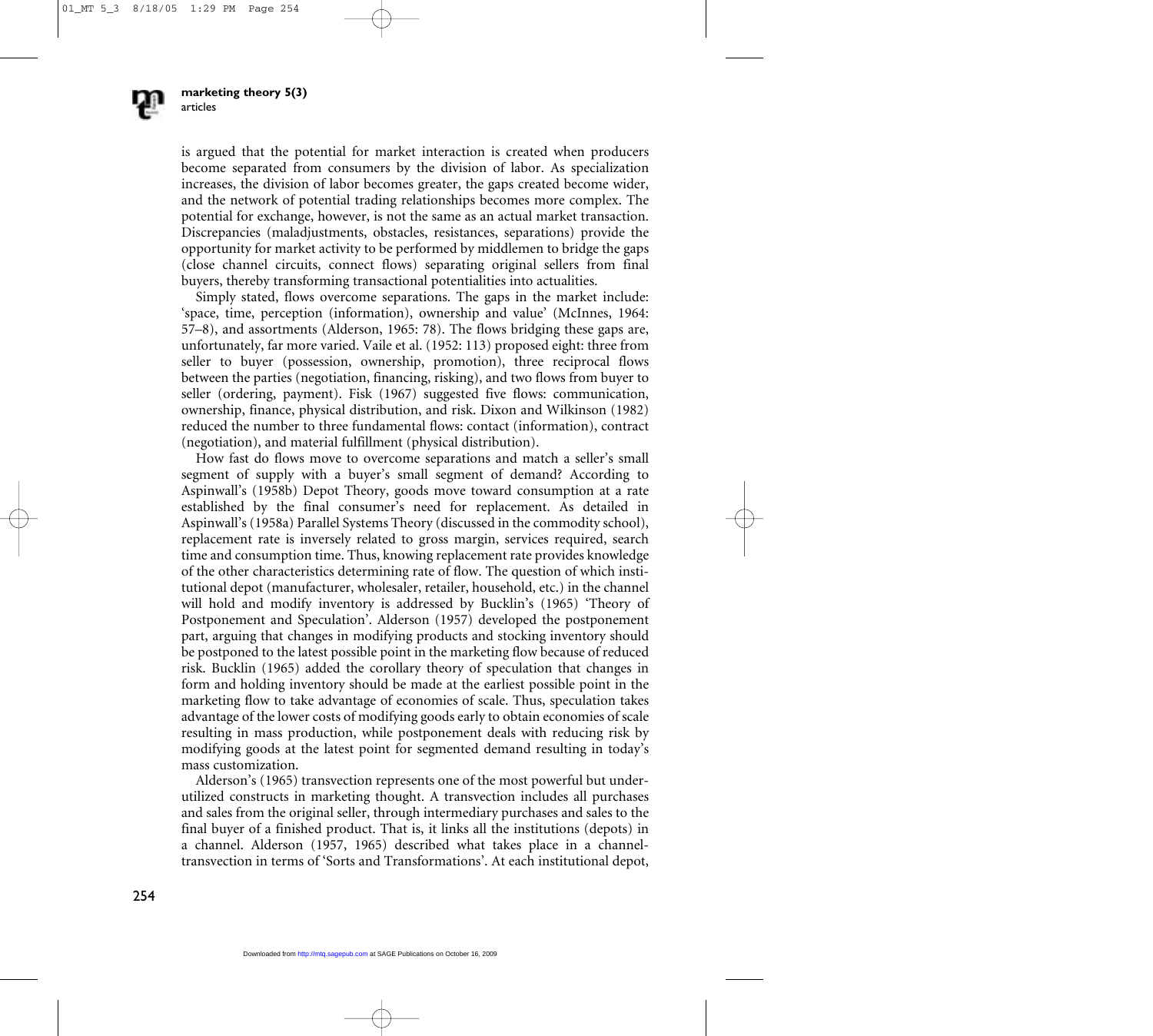

goods are alternatively sorted (sorted-out, accumulated, allocated or assorted) and transformed (modified, merchandised, stored, transported, or used). If the channel is regarded as structure, such as the banks of a river, then the transvection represents process, the flow of the river. Therefore, aggregating the set of parallel channel-transvections taking place in a particular economy, such as the USA, for a given time frame, say a year, provides 'an exhaustive description of the marketing process' (Alderson and Miles, 1965: 122). Thus, most fundamental theories of channels of distribution can be synthesized into a logically coherent whole.

#### **Interregional trade school**

There are two approaches to interregional trade, one quantitative and the other conceptual. Their common denominator is a concern with the question of 'where' marketing takes place. The quantitative approach follows Sir Issac Newton's 1687 'Universal Law of Gravitation'. One body (stars, planets, etc.) is attracted to another by a force that is directly proportional to the masses of the two bodies and inversely proportional to the square of the distance separating them. Using this insight, William Reilly's (1931) book, *The Law of Retail Gravitation*, provides the impetus for bridging the spatial gap in marketing. Following Newton, Reilly's Law states that given a small town between two large cities, the cities would attract customers from the small town in direct proportion to the populations [the mass factor] of the two cities and inversely proportional to the square of the distances separating the two cities from the intermediate town.

Converse (1949) made numerous tests of Reilly's formula. Then he extended Reilly's work to define the boundaries of a given trading area:

A trading center and a town in . . . its trade area divide the trade of the town approximately in direct proportion to the population of the two areas and inversely as the square of the distance factors [distance weighted by an empirically determined inertia factor]. (1949: 382)

Converse's modification in the distance factor is significant, making it possible to determine the breaking point between two competing trading centers (and could in principle conceptually include cities, shopping malls, stores, etc.).

Huff (1964) expanded Converse's work to explain how a buyer chooses among several distant trading centers to purchase products and services. Huff refined both measures in Reilly's and Converse's formulas. He enriched the metric used for the 'size' or 'mass' of the trading center from population to square footage of selling area. He also improved the measurement for 'distance' from miles to time traveled.

Finally, Huff transformed the standard definition of a trading area from a seller's to a buyer's perspective. Huff criticized the AMA definition of 'trading area' as 'a district whose size is usually determined by the boundaries within which it is economical in terms of volume and cost for a marketing unit to sell and/or deliver a good or service', because it provided 'little insight concerning the nature and scope of a trading area' (1964: 19). Huff's (1964: 18) definition of a trading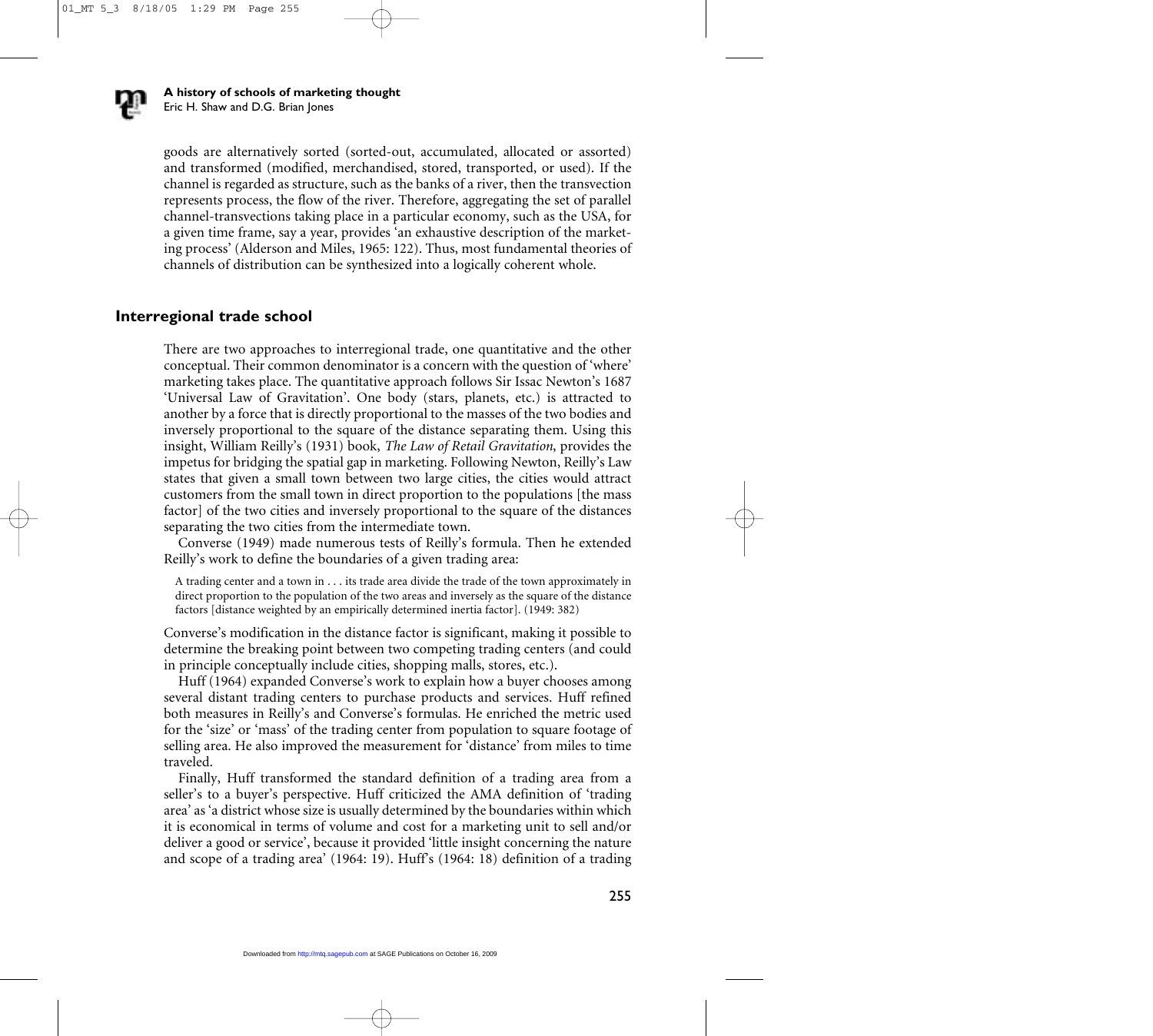area resolves the issue of nature and scope: 'A geographically delineated region, containing potential customers for whom there exists a probability greater than zero of their purchasing a given class of products or services offered for sale by a particular firm or by a particular agglomeration of firms'. Apparently, Huff's work was regarded as definitive, because there have been virtually no additions or criticisms to gravitation models in the marketing literature since his 1964 article.

E.T. Grether is credited as the major developer of the conceptual side of interregional trade (Savitt, 1981; Sheth et al., 1988). Grether (1950: 509) explored regional exporting and importing based on four factors: (1) resource scarcity; (2) regional affluence; (3) reciprocal demand among regions; and the (4) relative competition within regions. Subsequently, in a section of his co-authored book (Vaile et al., 1952: 487–569), Grether refined the characteristics of different geographical regions and their impact on the export and import of products and services. He defined an economic region as a relatively large geographical area with four characteristics: (1) it has more than one center of economic control; (2) it has greater internal homogeneity (than other areas); (3) it exports a characteristic group of products to other areas; and (4) it imports the characteristic products of other areas (Vaile et al., 1952: 487).

Revzan (1961) provided a number of factors that impact the size of a wholesaler's trade area, such as high product value relative to bulk, transportation rates, and available channels of distribution. Savitt (1981: 231) regarded the core of interregional trade as recognition of the importance and interdependence of social and geographic factors that affect a firm and its relationship in channels. Based on the foundation laid by Grether, Revzan and Savitt, the factors affecting interregional trade in today's global economy could easily be replaced by international trade without any loss of conceptual continuity.

The 'where' of the interregional school of thought, along with the 'what', 'how', and 'who' of the functions, commodities, and institutions, were largely shoved aside by the paradigm shift creating new schools of thought in the 1950s, particularly the 'how to' emphasis of marketing management.

#### **Marketing management school**

Marketing management addresses the question: how should organizations market their products and services? The school focuses on the practice of marketing viewed from the sellers' perspective. The school originally limited the sellers' perspective to manufacturers, but now includes retailers, service providers and all other types of businesses; and with the paradigm broadening has been extended to all forms of non-business entities as well. This school so dominates the marketing field, it must be included as a school of thought rather than a sub-area even though it has only a micro-marketing focus (i.e. perspective of an individual unit of analysis). The impetus for a managerial perspective to marketing occurs in a book by Alexander et al. (1940), simply named *Marketing*, which was revised several times until 1953. Fundamentally, books in this genre are organized around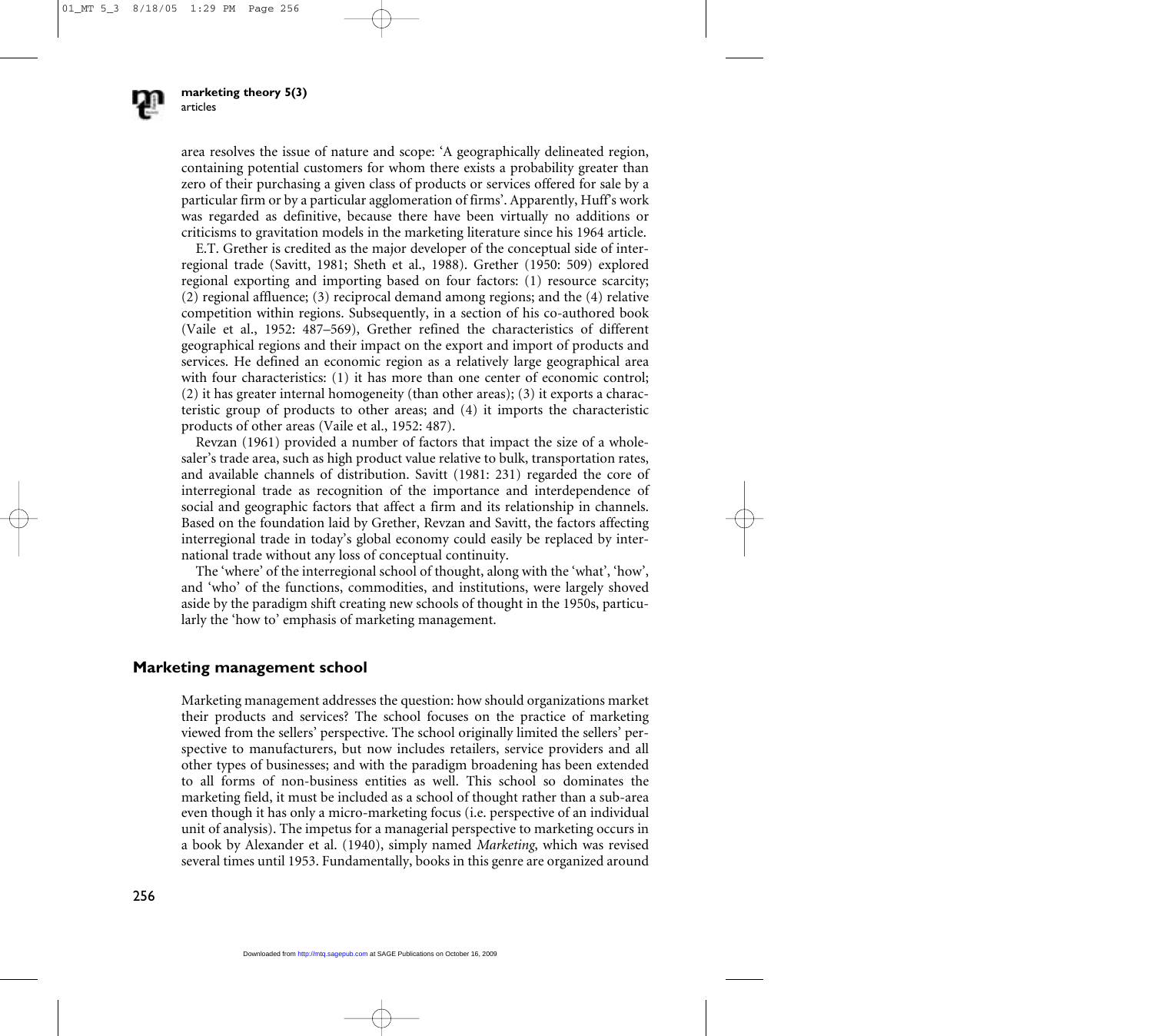

the notion of a marketing mix. Although less pronounced in this book compared to those that followed, most elements of the marketing mix appear: distribution channels, price, product planning, selling, and advertising.

Several emerging concepts in the 1950s and early 1960s form the core of ideas leading to the rapid growth of this new school: Wendell Smith's (1956) notion of 'product differentiation and market segmentation as alternative marketing strategies'; Chester Wasson's (1960) idea of the 'product life cycle'; and Robert Keith's (1960) perspective of a consumer orientation known as the 'marketing concept'. Probably the most important concept, given that books in this school center on it, is Neil Borden's (1964) expression of the 'marketing mix'. In his classic article of its history, Borden credited James Culliton (1948) with describing the marketing executive as a 'decider', a 'mixer of ingredients'. The notion led Borden, in the 1950s, to the insight that what this mixer of ingredients decided upon was a 'marketing mix'. McCarthy (1960: 52) credited A.W. Frey's *The Effective Marketing Mix* in 1956 with the first marketing mix checklist.

Some of the earliest books titled *Marketing Management* were written by D. Maynard Phelps (1953), and Keith R. Davis (1961), although both focused on sales management. Another similarly titled book was *Management in Marketing* written by Lazo and Corbin (1961), but it focused on the management functions of planning, organizing and controlling as applied to marketing. None of these books, despite their titles, fit the emerging genre centered on the marketing mix and each soon went out of print. But the marketing management title remained.

Wroe Alderson's (1957) *Marketing Behavior and Executive Action* largely dealt with science, theory, and systems, but he devoted the last third of the book to executive decision-making in marketing. It had a monumental impact on the field. According to Bartels (1988: 178), 'Alderson with one sweeping stroke created a new pattern for considering marketing management'. Also influential, and published in the same year as Alderson's work, John Howard's (1957) book, entitled *Marketing Management*, emphasized elements of the marketing mix he called 'decision' areas: 'product', 'marketing channel', 'price', 'promotion – advertising', 'promotion – personal selling', and 'location' decisions. This was followed by Kelley and Lazer's (1958) *Managerial Marketing*; *a* book of readings organized around marketing mix elements termed 'strategic' areas: 'product', 'price', 'distribution channels', and 'communications'. In both books, the basic elements of the marketing mix are now in place. It was Gene McCarthy's (1960) textbook, *Basic Marketing: A Managerial Approach*, creating the marketing mix four P's mnemonic for 'product', 'price', 'promotion', and 'place', however, that swept the field and vanquished all marketing management texts before it.

Kelley and Lazer (1958) argued that the title managerial marketing makes more sense, because management modifies the subject of marketing, suggesting a subarea of marketing, rather than the reverse that suggests marketing is a sub-area of management. Nonetheless, the title 'Marketing Management' emerged as the namesake for this new area of study. Taken together, Alderson, Howard, Kelly and Lazer, and McCarthys' books provided the critical mass that resulted in market-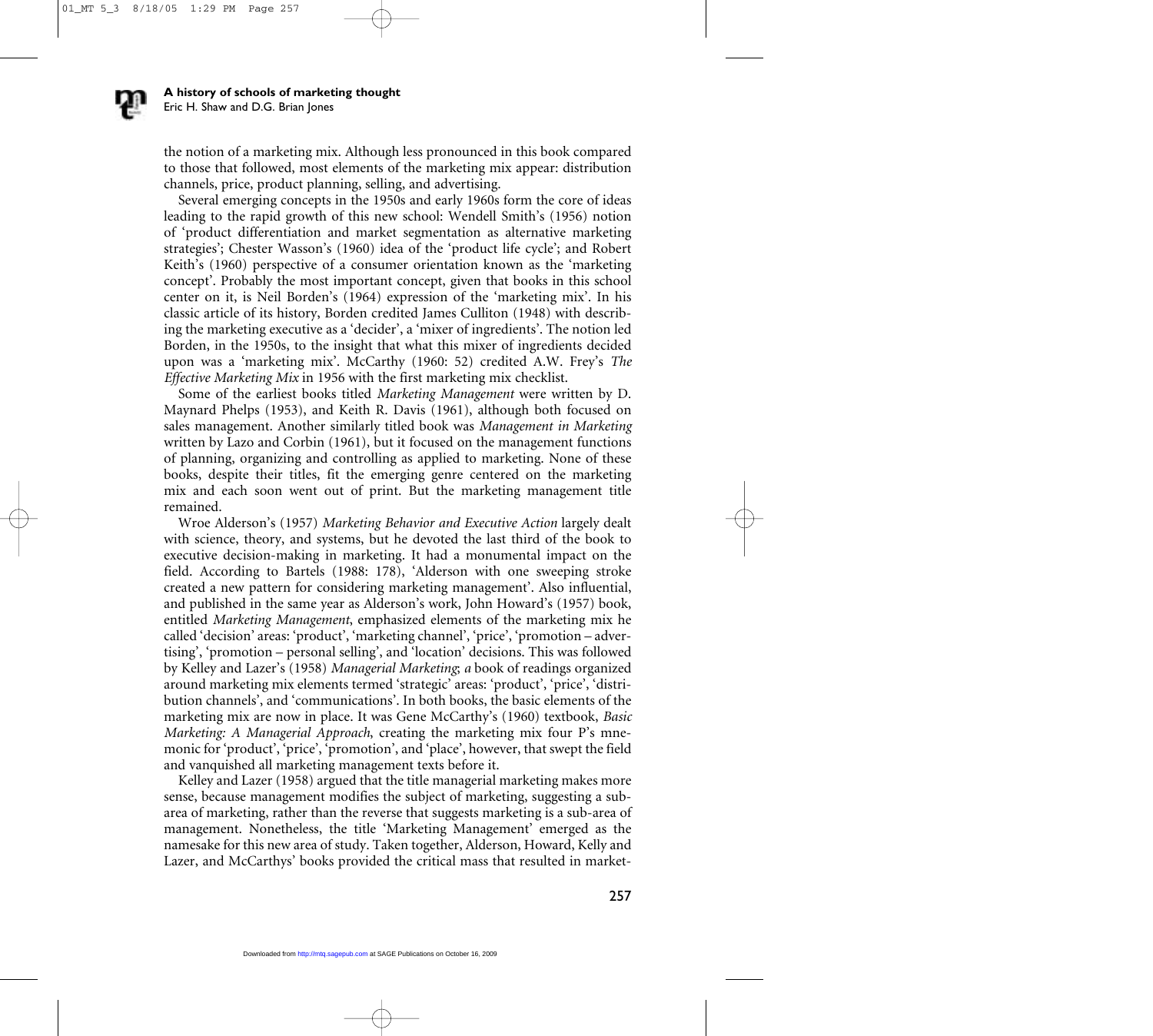

ing management becoming the core course in the marketing curriculum and the dominant school of marketing thought.

Kotler's (1967) sales response model, termed the 'fundamental theorem of market share', provided a logically coherent rationale for the marketing mix. There are two conceptual points. First is the idea that a firm's sales are a direct response to changes in its marketing mix, ceteris paribus. The second idea is that a firm's market share responds directly to the effectiveness of its marketing mix and inversely to the marketing mix of the industry (or direct competition). Thus, a firm with an improved product, a reduced price, or more effective promotion or distribution, relative to the industry, will experience an increase in its sales response, and market share. Thus, the marketing manager's job is to find an optimal marketing mix, relative to competition, for a given customer segment.

A major development in conceptual thought occurred when Kotler and Levy (1969: 10) proposed broadening marketing (management) from its historical business context to the application of marketing mix techniques to non-profit organizations. Interestingly, in the same journal, Lazer (1969: 3) also proposed broadening marketing management, but in a different direction, to include its societal impact, noting 'that marketing must serve not only business but also the goals of society' (see macromarketing school). Although both approaches involve broadening marketing, Kotler's version refers to applying management techniques outside the conventional business arena, while Lazer's approach involves the social impact of conventional business (discussed in the macromarketing section). It is the Kotler approach that is discussed here under the rubric of marketing's broadened paradigm.

The issues as to whether marketing was a set of marketing management techniques applicable to all organizations and individuals or rather an economic institution designed to achieve social goals was debated during the following decades in various journals and proceedings (e.g. Arndt, 1978; Bartels, 1988; Kotler, 1972, 1975; Luck, 1969, 1974; Sweeney, 1972). But marketing management textbooks also affected academic opinion. During the 1980s, Kotler's *Marketing Management* surpassed McCarthy's *Basic Marketing* for largest share in the textbook market. Thus, in the competition for students' minds, Kotler's line of books came to dominate all segments of the marketing management text market. (Cunningham, 2003). This is noteworthy because McCarthy's book retained marketing's conventional business context, while Kotler's textbooks broadened marketing in the sense of application of marketing mix techniques to deal with any social or personal cause.

This paradigm broadening dramatically redraws the subject matter of the discipline, because marketing management for laymen and many academics is synonymous with marketing. And the broadened position, according to Kotler, is indeed expansive: 'The marketer is a specialist at understanding human wants and values and determining what it takes for someone to act' (1972: 53). This applies marketing management techniques to any organization or person with something to 'sell', at least in the secondary dictionary meaning of sell 'to persuade or influence' (Merriam-Webster, 1994: 1062). Given this view of marketers, the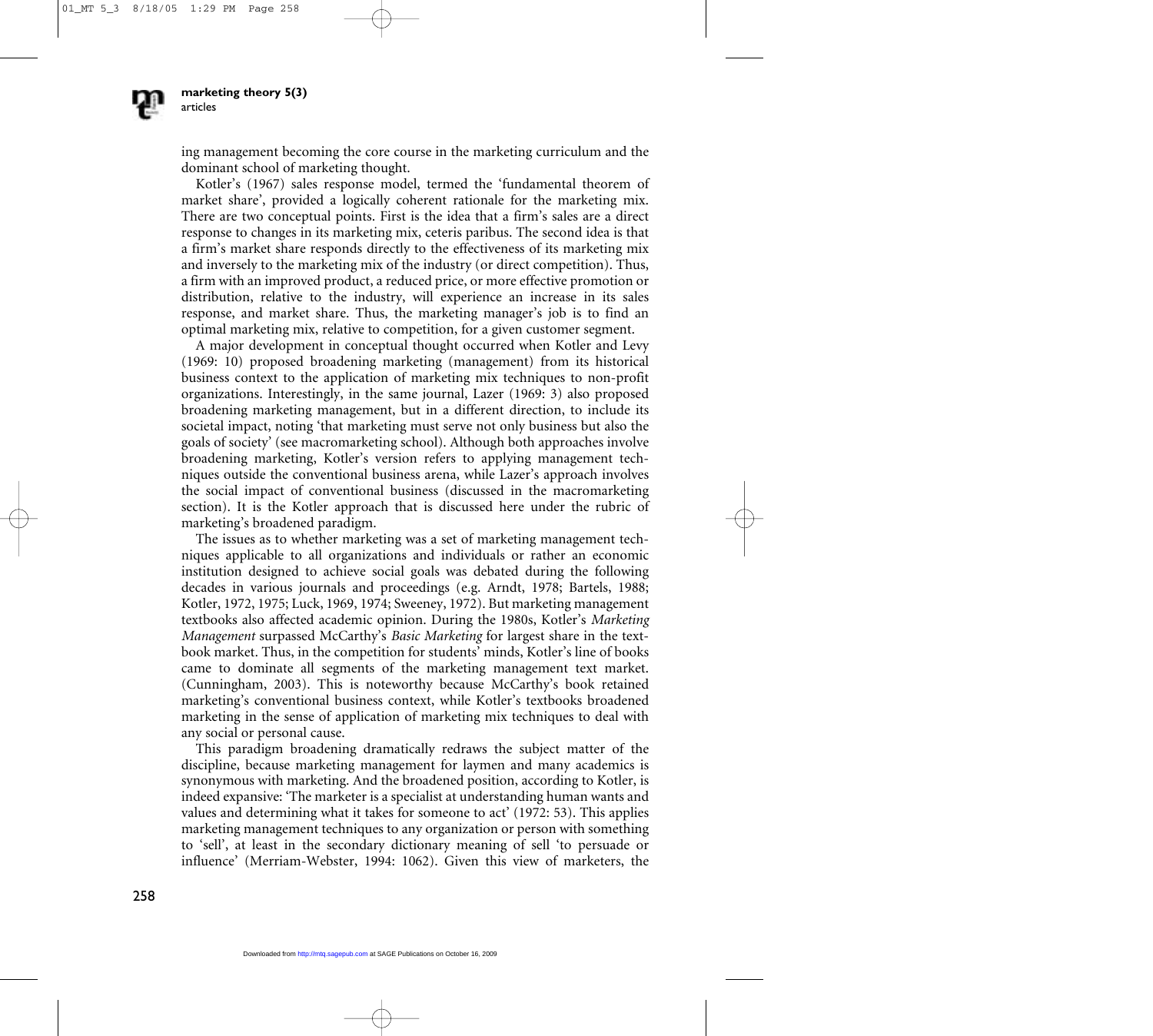

broadened marketing paradigm was anticipated by Dale Carnegie (1964, i) who advised individuals to employ every word and act to 'win friends, clients and customers' and 'influence people to your way of thinking'.

There is a cost to the broadening paradigm. While the discipline appears broadened by transferring management technology to non-profit entities, Bartels (1988) believed its scope has actually narrowed, by limiting the perspective to individual gain rather than social impact beyond the parties. Sheth and Garrett (1986: 1) concurred with the limiting marketing to marketing management view: 'The boundary expansions of marketing [management] have resulted in limiting our perception of marketing to selling and promotion'. As these historians remind us, there are more schools to marketing thought than just the single perspective of marketing management, even if many, if not most writers, regard it synonymously with marketing.

In his review of marketing management, Webster (1992) also emphasized broadening marketing management, but in another direction than Kotler's version. 'An expanded view', wrote Webster (1992: 13), that addresses 'the role of marketing in firms that go to market through multiple partnerships [channels, strategic alliances, and relationships]'. Webster's expansion retains marketing's conventional business context and also links marketing management to the institutional school. Nevertheless, Kotler's version of the broadening concept remains the dominant perspective.

Research in marketing management, despite the popularity of the paradigm broadening, is primarily business oriented and focuses mostly on marketing strategy, segmentation and targeting, or elements of the marketing mix: product, price, promotion, place, and market research. One sub-area of the mix receiving much research attention is the product 'P'. Ironically, in early definitions of marketing, products were defined out of the field. For example, a fairly common early definition of marketing is 'the creation of place, time, and possession utility' (Converse and Huegy, 1930); and 'form utility' or product is explicitly excluded from marketing and relegated to production (farming or manufacturing). Another irony in the product P is that most related research today is centered on services rather than products (see Fisk et al., 1993; Vargo and Lusch, 2004) as a distinct sub-area of marketing management study. Indeed, Vargo and Lusch (2004) made a robust argument that services are more fundamental because consumers only want the service benefits a product offers. This view – that products only provide a delivery vehicle for service benefits – is a position likely to stir considerable debate, an analysis of which will have to await future historical hindsight. In any case, marketing management has become so large a school of thought that the number of researchers in some of its sub-areas such as services or advertising exceed the number of researchers in most of the other schools. Of the first two marketing schools created by Alderson's paradigm shift, management and systems, the latter represents the road less traveled.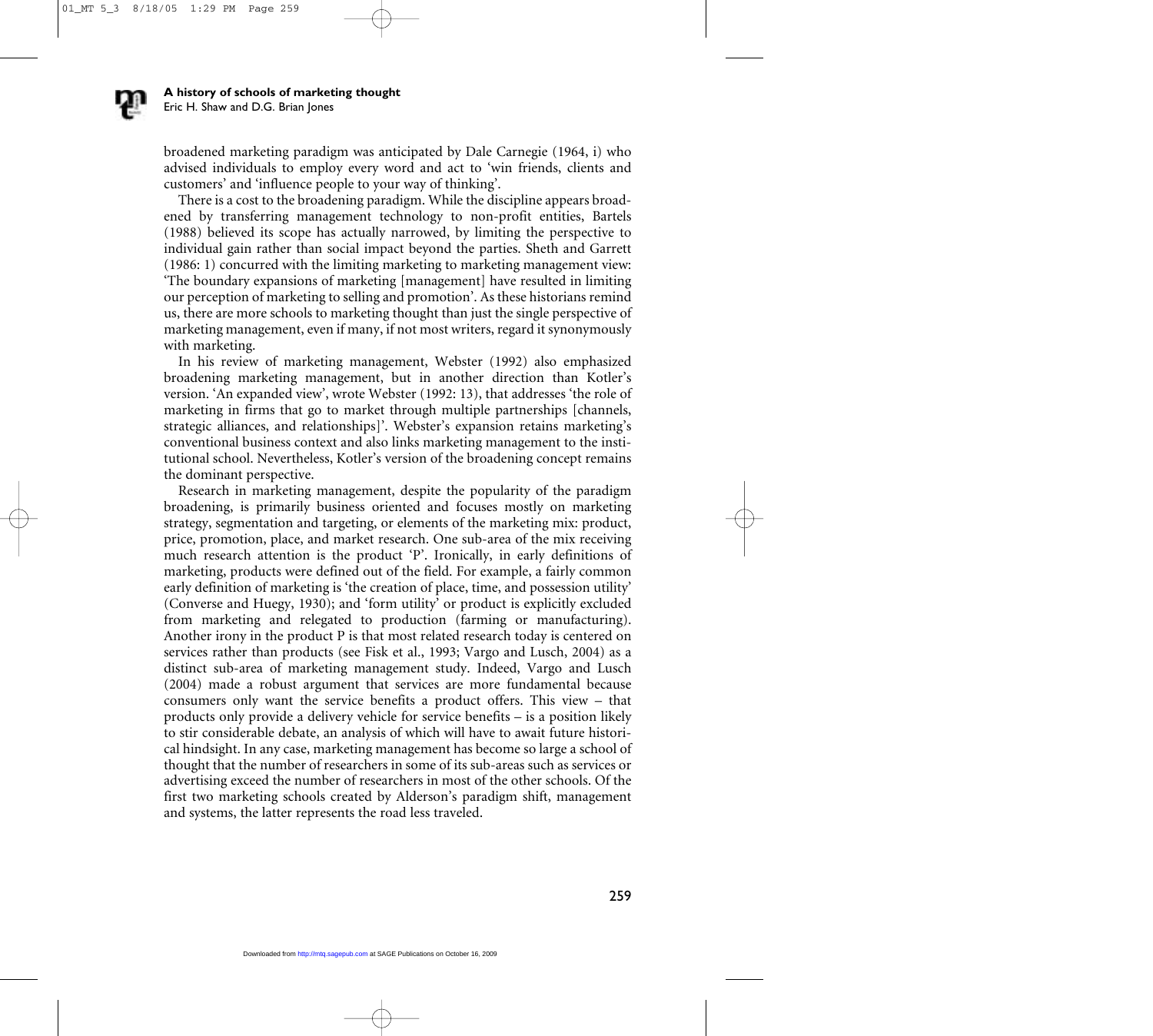

#### **Marketing systems school**

Marketing systems addresses all questions of marketing. For example, what is a marketing system? Why does it exist? Who engages in marketing? Where and when is marketing performed? How does it work? How well is the marketing system performing? The first author to use systems terminology in marketing was Wroe Alderson (1957), whose book *Marketing Behavior and Executive Action*  discussed: 'organized behavior systems' (1957: 35) 'survival and growth of systems' (1957: 52) 'input – output systems' (1957: 65) among some four dozen references to systems concepts. Although not cited, Alderson was clearly influenced by Kenneth Boulding's (1956) 'General Systems Theory – The Skeleton of Science'. Boulding popularized the notion of a system of systems and specifically credited the name 'General Systems Theory' and the core of his ideas to its founding father – Ludwig von Bertalanffy's (1951) *General Systems Theory: A New Approach to a Unity of Science*.

Alderson (1957, 1965) termed his scientific approach to marketing thought as 'Functionalism' but it is better described as 'Systems', even by him:

Functionalism is that approach to science which begins by identifying some *system* of action [e.g. marketing] and then tries to determine how and why it works as it does. Functionalism stresses the whole *system* and undertakes to interpret the parts in terms of how they service the *system*. Some writers . . . prefer to speak of the holistic approach because of the emphasis on the *system* as a whole. (Alderson, 1957: 16–17; italics added)

Almost every Alderson reference to the term functionalism uses systems concepts to explain it. Unfortunately, in 1965, Alderson passed away four months prior to the publication of his definitive work, *Dynamic Marketing Behavior*, which was mostly pieced together by colleagues from rough drafts and loose notes (1965: v). It is interesting to speculate that had he lived longer, given his forward thinking, Alderson himself might have shifted conceptually from functionalism (entering the decline stage of its life cycle in the social sciences) to general systems theory (beginning its growth stage). There is some basis for this speculation; in one of his last sole authored writings: 'A Normative Theory of Marketing Systems', functionalism is only mentioned briefly in a few sentences, apparently as an afterthought, while Alderson (1964: 105) expresses his 'commitment to the total systems approach'.

While Alderson developed the foundations of marketing systems thinking in his articles, books, and marketing theory seminars, the work was carried forward by his students and colleagues. Fisk's (1967) textbook, *Marketing Systems: An Introductory Analysis*, delineated micro- and macro-marketing systems. Dixon (1967), taking a macro perspective, showed how the marketing system was integrated into the larger society of which it forms a part. Boddewyn (1966) developed a framework for comparative marketing systems research focusing on the structure, function, process, and environment in which actors engage in marketing. Between the macro and micro, Bucklin's (1970) 'Vertical Marketing Systems' described the economics of channels as systems, Stern (1969) described their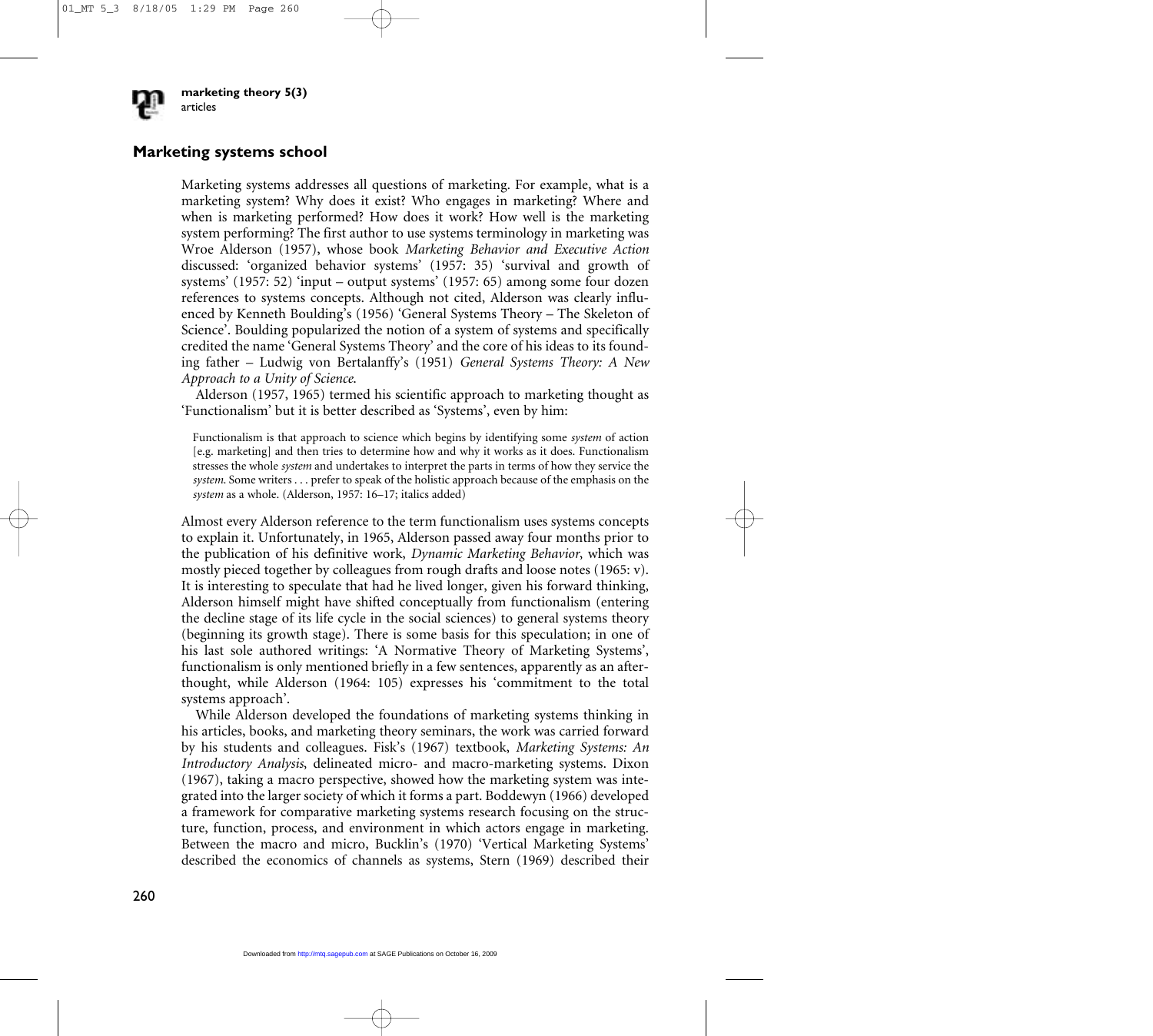

behavioral dimensions, and Mallen (1967b) worked on channel interrelationships as 'management decision systems. At the other end of the spectrum, taking a micro perspective, Lazer (1971) used a systems approach to analyse marketing management. And, of course, Alderson (1957, 1965) originally identified households, as well as firms, as organized behavior systems.

It appears obvious that any attempt to synthesize schools of marketing thought, or develop a general theory of marketing, must include systems thinking at least as a superstructure. Nevertheless, discussions of marketing systems, per se, declined during the 1970s (although partially reemerging in macromarketing below) with the rise of marketing management and consumer behavior.

#### **Consumer behavior school**

Because it deals with human behavior, consumer behavior is one of marketing's most eclectic schools of thought. The school initially dealt with questions of buying (search and selection) and consuming (use and disposal). Although buyer and consumer are usually lumped together, it is sometimes more fruitful to view them as different roles people play because there are some notable distinctions between them. For example, a product or service may be bought by one individual and consumed by another, requiring the buyer to anticipate the user's likely satisfaction. The buyer evaluates the deal made for a product or service and the consumer evaluates the satisfaction received, either a bad deal or unsatisfactory experience is less likely to result in repurchase and use (Assael, 1998). Despite the distinctions, buying and using are generally subsumed under the term consumer behavior, which has also broadened far beyond this traditional domain.

Originally drawing from economics 'consumer as utility maximizer', consumer behavior extended to Freudian psychology 'consumer manipulated by subliminal messages', to Pavlovian psychology 'consumer conditioned by repetitive advertising', to psychophysics 'consumer sensory thresholds sensitized by just noticeable differences', to cognitive psychology 'consumer overwhelmed by information processing and risky decision making', to social psychology 'consumer swayed by opinion leadership and social influence', to sociology 'consumer immersed in social class and subcultures', and even to anthropology 'consumer subject to folklore, ritual, myth, and symbolism'.

Prior to the 1950s, there were numerous psychologists, social psychologists, sociologists and economists whose work influenced the early development of CB in marketing thought. Sheth et al. (1988) mention such well known names as Maslow, Festinger, Homans, Rodgers, Osgood, Simon, Katona, Katz and Lazerfield, among many others. Around the 1950s, motivation researchers in marketing, such as Ernest Dichter, followed a Freudian bent. They suggested, for example, that women buying cake ingredients rather than pre-mixed were subconsciously giving rise to birth; and men buying red convertibles rather than more traditional cars were subconsciously acquiring mistresses (Bartos, 1977). Although leading to some useful psychological methods such as in-depth inter-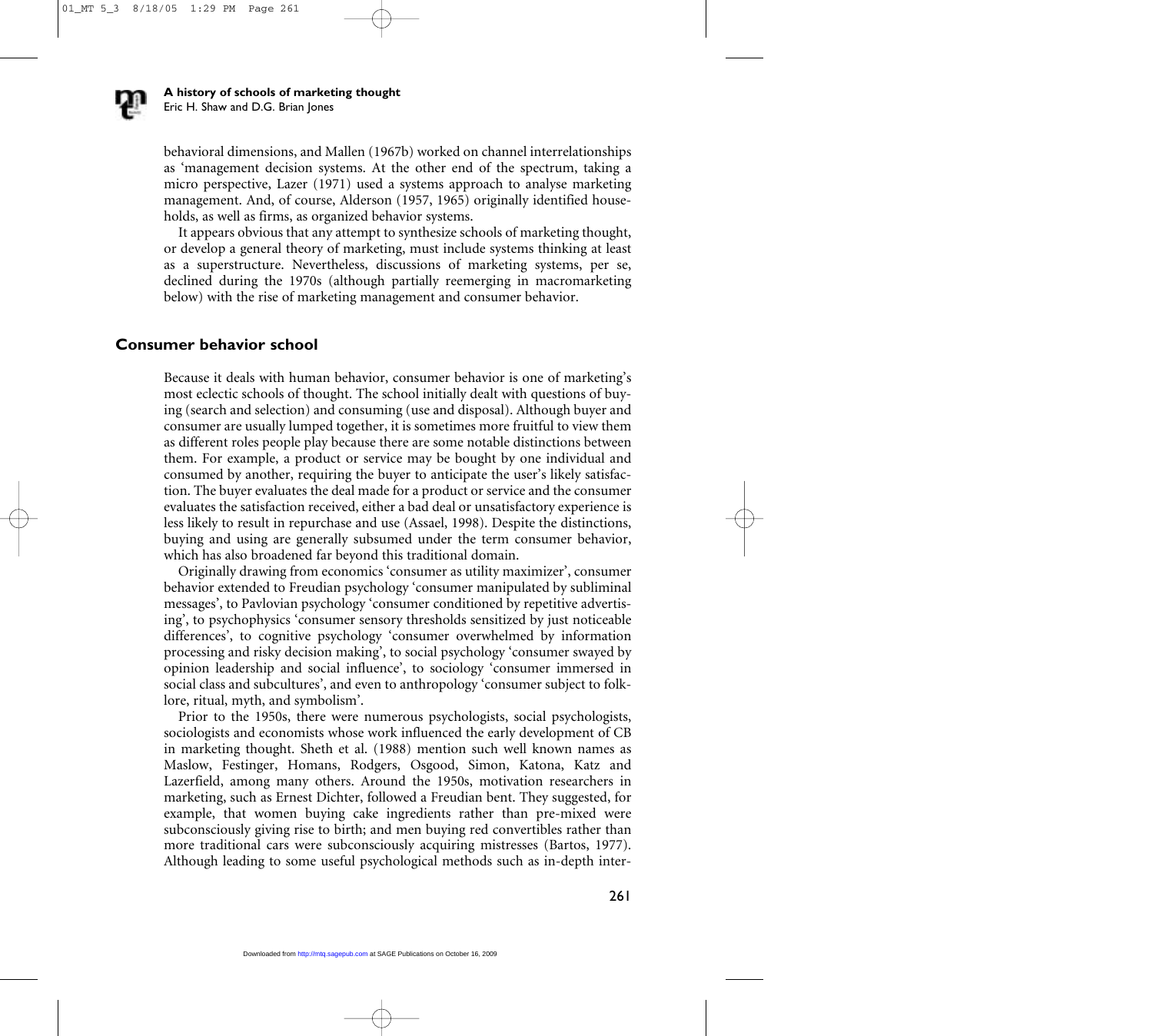

views, projective techniques, and focus groups, conceptually this research largely turned into a dead end, and most subsequent scholars prefer to forget the early emphasis on subconscious motivation.

As a school of marketing thought, consumer behavior began its growth stage in the 1960s with the integration of concepts (including cognitive psychology, risk taking, opinion leadership, information processing and other ideas from psychology to sociology) into comprehensive models of buyer behavior. These models include environmental and marketing stimuli as inputs, affective and cognitive mental processing, a hierarchy of behavioral outputs leading to purchase, and learning providing feedback. Although Nicosia (1966) produced the first model, the two most well-developed models are those in Engel et al.'s *Consumer Behavior* (1968) and Howard and Sheth's (1969) *The Theory of Buyer Behavior*. As the foundation of their textbook, Engel et al.'s model was used mostly for pedagogical purposes. Howard and Sheth's model was more research oriented, was actually tested, received some empirical support (Farley and Ring, 1970), and a partial formalization of constructs was made by Hunt (1976). A metatheoretical analysis of all three models along 16 subjective criteria was made by Zaltman et al. (1973). Despite their lack of clear operational definitions and specification of functional relationships, the component parts of these models provided fertile grounds for subsequent research in consumer behavior.

The popularity of consumer behavior spread as several books of readings appeared: Kassarjian and Robertson's *Perspectives in Consumer Behavior* in 1968, Holloway et al.'s *Consumer Research: Contemporary Research in Action* in 1971*,* and Cohen's *Behavioral Science Foundations of Consumer Behavior* in 1972, to mention a few. In 1969 a Workshop on Consumer Behavior became the Association for Consumer Research (ACR), and in 1974 the ACR published its first *Journal of Consumer Research* (*JCR*). Having its own association provided researchers cohesion and networking capability, the conference and journal offered publication outlets and these events spurred even more research in consumer behavior.

Designed as a 'medium for interdisciplinary exchange', the *JCR* broadened the boundaries of consumer behavior far beyond 'purchase, consumption or usage' to virtually any human behavior, including: 'family planning behavior, occupational choices, mobility, determinants of fertility rates', among many other non-market related topics (Frank, 1974: iv). With this broadening, a substantial number of non-business researchers from across the behavioral sciences, particularly psychology, have published in the journal and entered the marketing field. Most of these researchers were not particularly interested in the managerial implications of persuading consumers to purchase products or services. They were more concerned with consumer behavior as an *end* of study in itself, whether resulting from market purchases or not, rather than a marketing management *means* to a sale (Sheth, 1992). This created another bifurcation in marketing thought. A schism so severe that leading scholars such as Kotler (1973) felt compelled to write an article titled: 'Buying is Marketing Too!'; and Sheth and Garrett predicted a 'divorce between marketing and consumer behavior' (1986: 221).

Holbrook noted: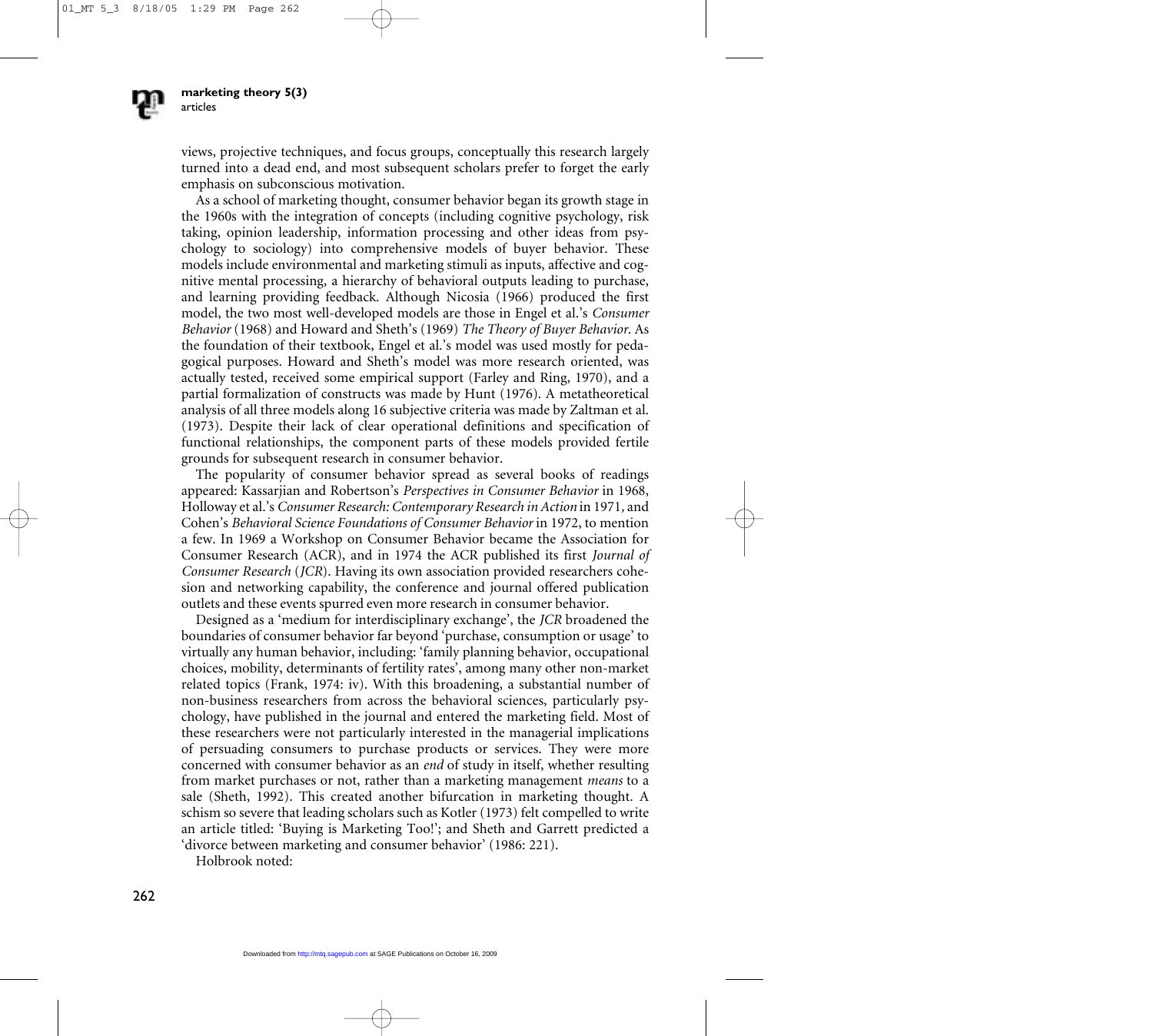The field of consumer research . . . currently find themselves in a crisis of identity . . . [The] *JCR* has lately come to embrace a variety of topics once thought too arcane or abstruse for a scholarly publication devoted to the study of consumer behaviour . . . It has grown so encrusted with connotations arising from its association with other disciplines that, by now, it stands for everything, which in this case tantamounts to nothing. (1987: 128)

As an indication of how far consumer behavior has withdrawn from marketing, Wilkie and Moore (2003: 133) stated, 'our count of the nearly 900 articles published by the *Journal of Consumer Research* in its first 20 years showed that the word "marketing" appeared only three times in an article's title'. A fraction of a percent is avoidance behavior. Apparently, marketing was not acceptable to nonbusiness researchers because marketing was not respectable (but this perception is changing; see the exchange school below). Thus, consumer behavior, like marketing management, has broadened beyond the traditional marketing domain to include all behavior related to consumption from any source, including self production, gift giving, government largess, charity, theft, etc., not just purchase behavior; even though Kotler (1980: 20) himself regarded only acquisition from exchange as giving rise to marketing.

After the comprehensive models of the late 1960s, the creation, change, consistency and complexity of attitude, particularly Fishbein's (1967) 'attitude choice model', became the hot topic area during the 1970s. From the 1980s through the 1990s, information processing appears the most pervasive topic of interest (based on the JCR index of Volumes 1–20), although CB concepts are so numerous that none comes close to dominating.

With its broadening far beyond purchasing and even consumption, consumer research now covers the spectrum of the social sciences, and has almost become an academic college of thought in itself rather than a school of marketing thought. An illustrative, but non-exhaustive set of popular topics of this school include: motivation; personality; influence; selective attention; perception and retention; needs hierarchy; classical and operant learning; emotions; information processing; opinion leadership; hierarchy of effects; diffusion and adoption of innovation; subcultures and cross-cultures; joint decision-making; household gift-giving; buying and consuming; family life cycle; social influence; affect; cognition; intentions and choice; signs; semiotics and symbolism; information search; involvement; memory; persuasion theory; hedonics; imagery; prospect theory; judgment; variety seeking; polarization; and deviant behavior; among others. Among marketing academics, the study of consumer behavior appears second only to marketing management in popularity.

#### **Macromarketing school**

With the overwhelming popularity of marketing management and consumer behavior, interest waned in the general systems approach. In reaction to the growing micro-oriented schools, and driven by a desire to resurrect Alderson's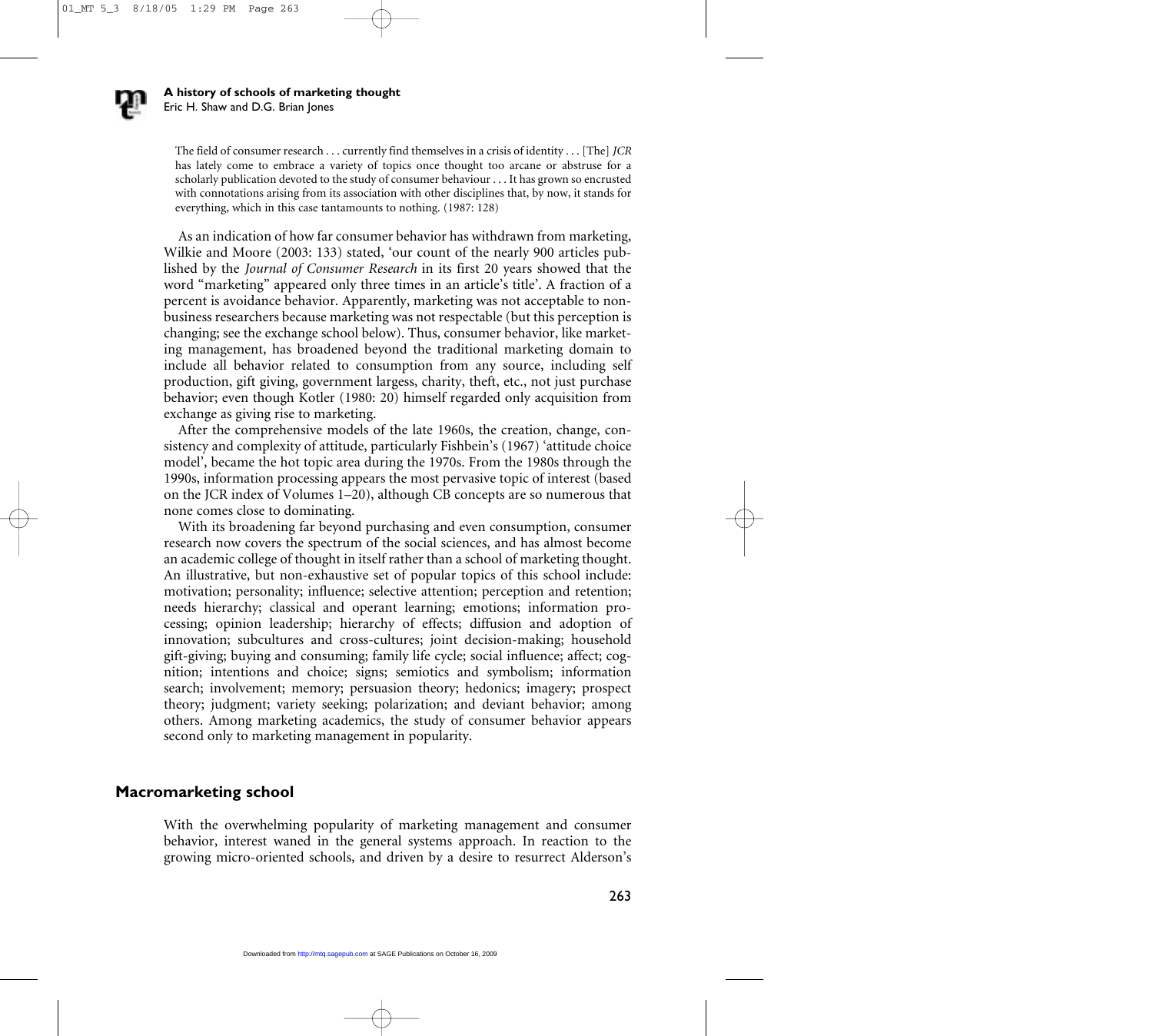

systems thinking, several scholars sought a return to the larger dimensions of marketing and focused on the part of Fisk's (1967) system's schema involving macromarketing. This school addresses big picture questions, such as how does the marketing system impact society? Or how does society impact the marketing system? Or how productive is the aggregate marketing system?

Although the terminology was different, the fundamental concept of viewing interacting parts in terms of their contribution to the whole, characteristic of macromarketing systems, is anticipated in the works of Breyer's (1934) *The Marketing Institution*, Duddy and Revzan's (1947) *Marketing, An Institutional Approach*, and Vaile et al.'s (1952) *Marketing in the American Economy.* For example, Breyer spoke of the need for a 'unified study of marketing . . . not as a device for garnering individual profit but as a social instrument designed to serve the best interests of the public at large' (1934: vi). Duddy and Revzan viewed the 'marketing structure as an organic whole made up of interrelated parts, subject to growth and change and functioning in a process of distribution that is coordinated by economic and social forces' (1947: vi). But these were voices in the wilderness, outside mainstream marketing thought which at that time was concerned with functions, commodities, and institutions. It took Alderson, who dominated marketing thinking, to bring these ideas to the forefront of marketing thought. But even Alderson (1957), who devoted two thirds of his pioneering book to science, theory, and systems, was recognized by Bartels (1988) for the part devoted to marketing management.

In contrast to micromarketing, which he viewed as individual firms or households, Fisk (1967, iv) regarded macromarketing as representing an aggregation of these units; and he dedicated his book, the first titled *Marketing Systems*, to Alderson, Breyer and Cox 'who taught the ABC's of marketing to many grateful students'. Lazer (1969) and also Kelley (1969) argued for a greater focus on marketing management's impact on society, because both believed marketing should not be conceived narrowly in terms of individual profit, but in the larger context of social benefit. Subsequently, Bartels and Jenkins emphasized that macromarketing:

has meant marketing *in general* . . . the marketing process *in its entirety*, and the *aggregate* mechanism of institutions performing it. It has meant *systems* and *groups* of micro institutions, such as channels, conglomerates, industries, and associations in contrast to their individual component units . . . it has meant the *social context* of micromarketing . . . It has also meant the *uncontrollable environment* of micro firms. (1977: 17; original emphasis)

The first macromarketing conference was held in 1977, during which an association was formed and soon followed by the *Journal of Macromarketing* (JMM) in 1981. As in consumer behavior, the conferences and association generated awareness and offered networking opportunities; additionally the journal provided research outlets in this new field of not-micro marketing. But issues immediately arose as to what subject matter constituted macromarketing. In reflecting on the first macromarketing seminar, White (1980: 11) points out the importance of systems: 'Use of the term marketing systems or aggregate marketing systems was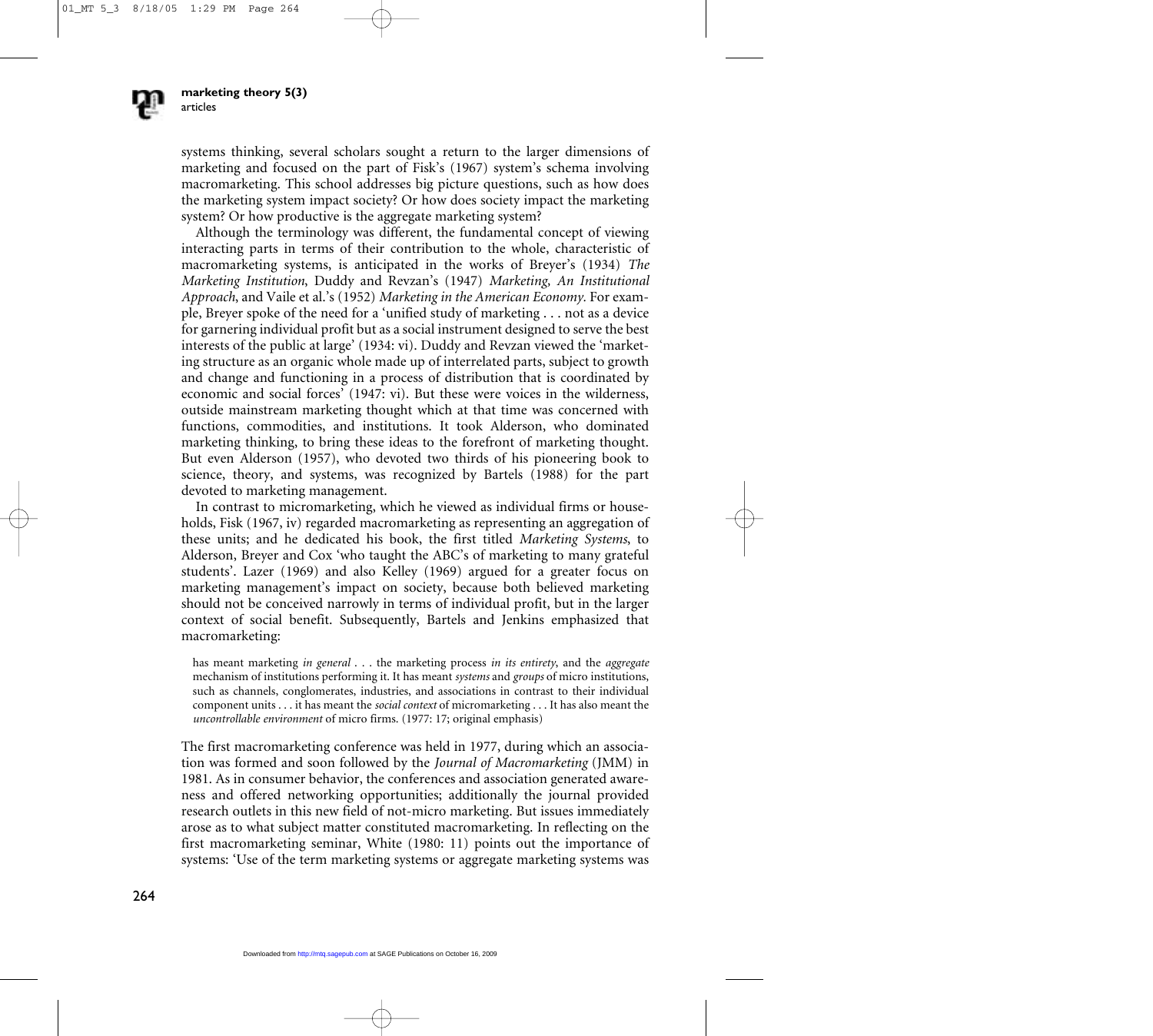intended to distinguish macromarketing which involves groups, networks or subsystems of firms from micromarketing as the study of the firm'.

Perhaps the most widely accepted view of what constitutes its subject matter was Hunt's (1981: 8) definition of macromarketing as the study of marketing systems, their impact on society, and society's impact on marketing systems. An extensive examination into what is or should be included in macromarketing, in contrast to micromarketing (marketing management and consumer behavior), was made by Hunt and Burnett (1982: 24). Based on respondent definitions, it was thought macromarketing should include one or more of: a societal perspective; a high level of aggregation; the consequences of marketing on society; the consequences of society on marketing; and anything involving marketing systems (in the aggregate). Currently, the *Journal of Macromarketing* includes such topical areas as: competition and markets; global policy and environment; marketing and development; marketing history; and quality of life.

Many scholars noting the academic popularity of the micro areas of marketing management and consumer behavior decry this lack of attention to bigger societal issues and argue this area of marketing is too important to ignore. After a comprehensive historical analysis of the marketing societal interface, Wilkie and Moore (2003: 142) closed with the comment, almost lament: 'the questions, insights, principles, and discoveries that constitute marketing and society should not be left out of the minds of future marketing thought leaders'.

#### **Exchange school**

This school focuses on such questions as: who are the parties to an exchange? What is the motivation of the parties to reach agreement? What is the context of exchange? Most marketing theoreticians have argued that exchange is the heart of marketing (Alderson, 1965; Bagozzi, 1975, 1978; Hunt, 1976; Kotler, 1972; McGarry, 1950; McInnes, 1964; Sheth and Garrett, 1986). As Adam Smith (1776/1937: 17) keenly observed long ago, the division of labor is the fundamental organizing principle of groups and society, and 'given a division of labor there must be exchange'. Given the pervasiveness of exchange in human interactions, marketing thinkers have raised questions about its nature. As with broadened marketing management and consumer behavior, the exchange school has also bifurcated along two divergent paths: the traditional one focusing on marketing transactions (i.e. buying and selling) and the broadened path based on generic or social exchange (i.e. generalized giving and receiving).

The initial impetus for the exchange school of marketing was Alderson and Miles' (1965) article (reprinted as a chapter in Alderson's 1965 book) titled: 'Transactions and Transvections'. Alderson (1965: 83) argued: 'The transaction is a fundamental building block which suggests possibilities for a more rigorous type of marketing theory'. Alderson extended Breyer's (1934) notion of the purchasesale transaction. Breyer's conception was, in turn, built on arguments of 'business practice and legal grounds' developed by Commons (1924: 245), who argued: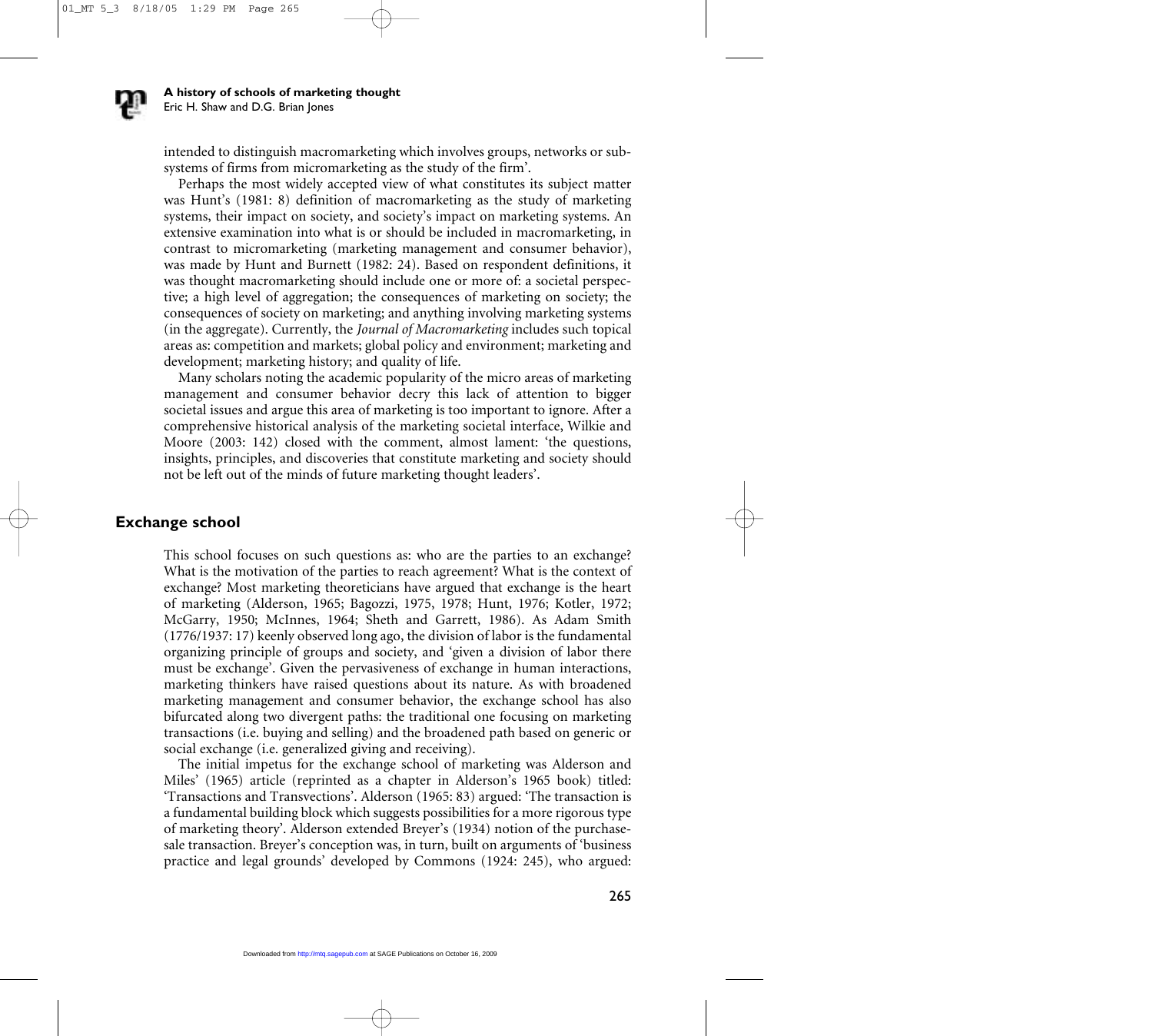

'Marketing is not an *exchange* of commodities – it is a *purchase and sale*' (original emphasis). Commons made the point that marketing is far more than a general exchange of one thing for another; market exchange involves an institutional process of great social value (Shaw, 1995).

Alderson went on to expand the concept of a purchase and sale in an individual market transaction into a theory of market transvections. He regarded the transvection as the set of market transactions from the original seller of raw materials, through all intermediate purchases and sales, to the final buyer of a finished product (see theoretical linkages in institutional school). Aggregating the set of transvections for a given time period, say a year, in a given place, say the USA, provides an exhaustive description of a society's aggregate marketing process. Although there were a few incremental developments along this route, with the death of Alderson the idea of market or contractual exchange morphed into generic (or social) exchange. That is, the focus of exchange shifted from contractually-oriented market transactions, removed from its institutional framework of channel – transvection, to any form of human exchange, irrespective of context, including gift-giving, the exchange of votes for political promises, or exchanging donations to religious organizations for promises of salvation. According to Kotler's (1972: 48) generic view: '*A transaction is the exchange of values between two parties.* The things-of-value need not be limited to goods, services and money; they include other resources such as time, energy, and feelings' (original emphasis). Four necessary, but not sufficient, conditions for exchange are proposed:

- 1 at least two parties;
- 2 each with something of value to the other;
- 3 capable of communicating;
- 4 and accepting or rejecting the exchange.

Generic exchange deals with 'how' some marketing management techniques, particularly persuasive communication, can be used in a non-business setting, such as social, political, religious or even personal causes. It goes beyond the profit motive or economic value, to encompass any motivations and any values between any parties, including exchanging beliefs, feelings and opinions. The problem posed for marketing thought is that there can be no distinct subject matter without disciplinary boundaries. It appears obvious that almost all human interactions affect people's feelings or opinions to some degree. Consequently, Sheth and Garrett (1986: 773) pointed out: 'marketing must limit itself to exchanges of economic values . . . [or] it is likely to be blurred with other disciplines, such as social psychology and group dynamics'. As an illustration of blurring marketing's subject matter Laczniak and Michie (1979: 220) listed: 'the exchange of wedding vows', 'plea bargaining by a felon', and 'a phone call' among other forms of generic exchanges. According to these critics, such examples of exchange make marketing's subject matter and disciplinary boundaries ambiguous at best and incomprehensible at worst.

Bagozzi (1975, 1978, 1979) undertook the most extensive theoretical work in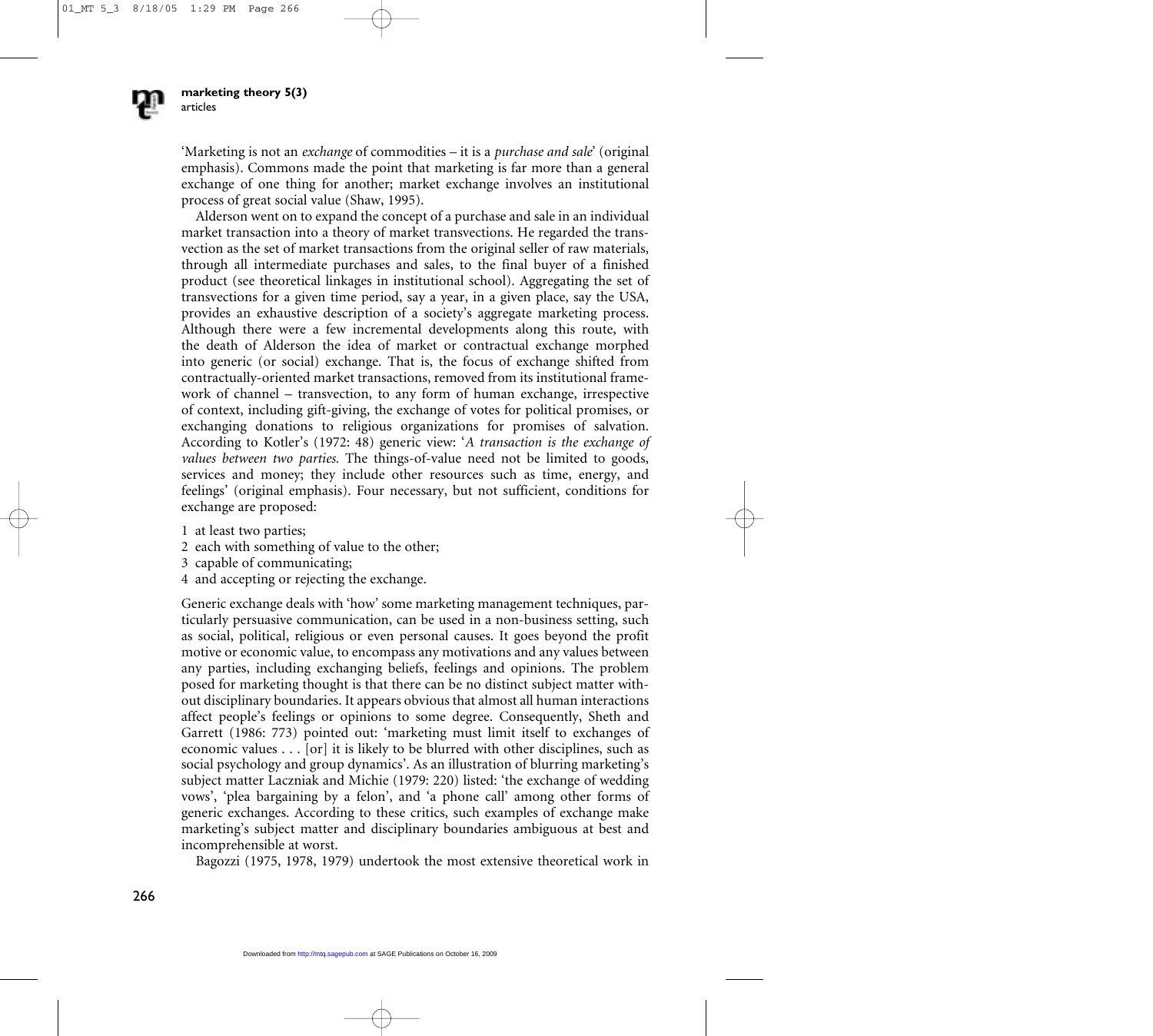explaining Kotler's generic exchange concept. The culmination of Bagozzi's work was an attempt to formalize a generic theory of exchange. He conceptualized three dependent variables (1979: 435–6): 'outcomes, experiences and actions' and four determinants (the first three from his 1978 article): social influence, social actor characteristics, social contingencies, and third party effects. Following the conceptualization, Bagozzi formalized his theory with a series of structural equations. The formal theory was criticized on several grounds by Ferrell and Perrachione (1980: 158–9). It 'relies on standard economic equations that few, if any, economists have ever been able to empirically test' . . . it 'restates exchange theories of other disciplines' but it 'does not qualify as a formal theory (or even the basis for a formal theory) of marketing exchanges . . . what Bagozzi has developed is a conceptual framework and some loosely related functional equations'. Essentially, they said there was a disconnection between Bagozzi's conception and formalization. When translating his conceptualization into formal theory, the richness of the concepts are lost, on the one hand, and there is little gain from formalizing economic maximization equations that bear scant resemblance to marketing behavior, on the other.

In attempting a more scientific approach, Hunt (1983: 13) proposed: 'marketing is the behavioral science that seeks to explain exchange relationships'. From this definition he deduced four fundamental explananda (phenomena to be explained) 'directed at facilitating or consummating exchanges'. These include: the behavior of  $(1)$  buyers and  $(2)$  sellers,  $(3)$  the institutional framework in which exchange between buyers and sellers occur, and (4) the consequences on society of the behaviors of 1, 2, and 3. Hunt's four explananda has avoided the criticisms of other conceptual approaches to exchange because of excessive inclusion (all forms of exchange) or critical exclusion (the institutional and social setting for market exchange).

Broadening the notion of a market offering from 'goods and services', Houston and Gassenheimer (1987: 16–17) included: 'ideas, personalities, organizations, media of exchange, places, exchange experiences, and exchange consequences' as potential values in a generic exchange. They concluded: 'exchange can and should serve as the theoretical hub around which other marketing theories connect to form an integrated structure'. Except for goods and services moving through channels, this hub appears to involve any pair of actors, irrespective of the institutional context and social impact, and therefore does not seem to require much other marketing theory than persuasive communication to describe a generic exchange.

Like broadened marketing management, there has also been criticism of generic exchange (e.g. Arndt, 1978; Ferrell and Zey-Ferrell, 1977; Laczniak and Michie, 1979; Luck, 1974; Shaw and Dixon, 1980). Nevertheless, by the early 1980s significant debate was over, social exchange had won hands down (Hunt, 1988), and new generations of marketing students learn the generic concept of exchange as dogma. It is now largely taken for granted, an accepted and powerful idea among students of marketing thought.

Moreover, by applying marketing across the social spectrum, no other idea has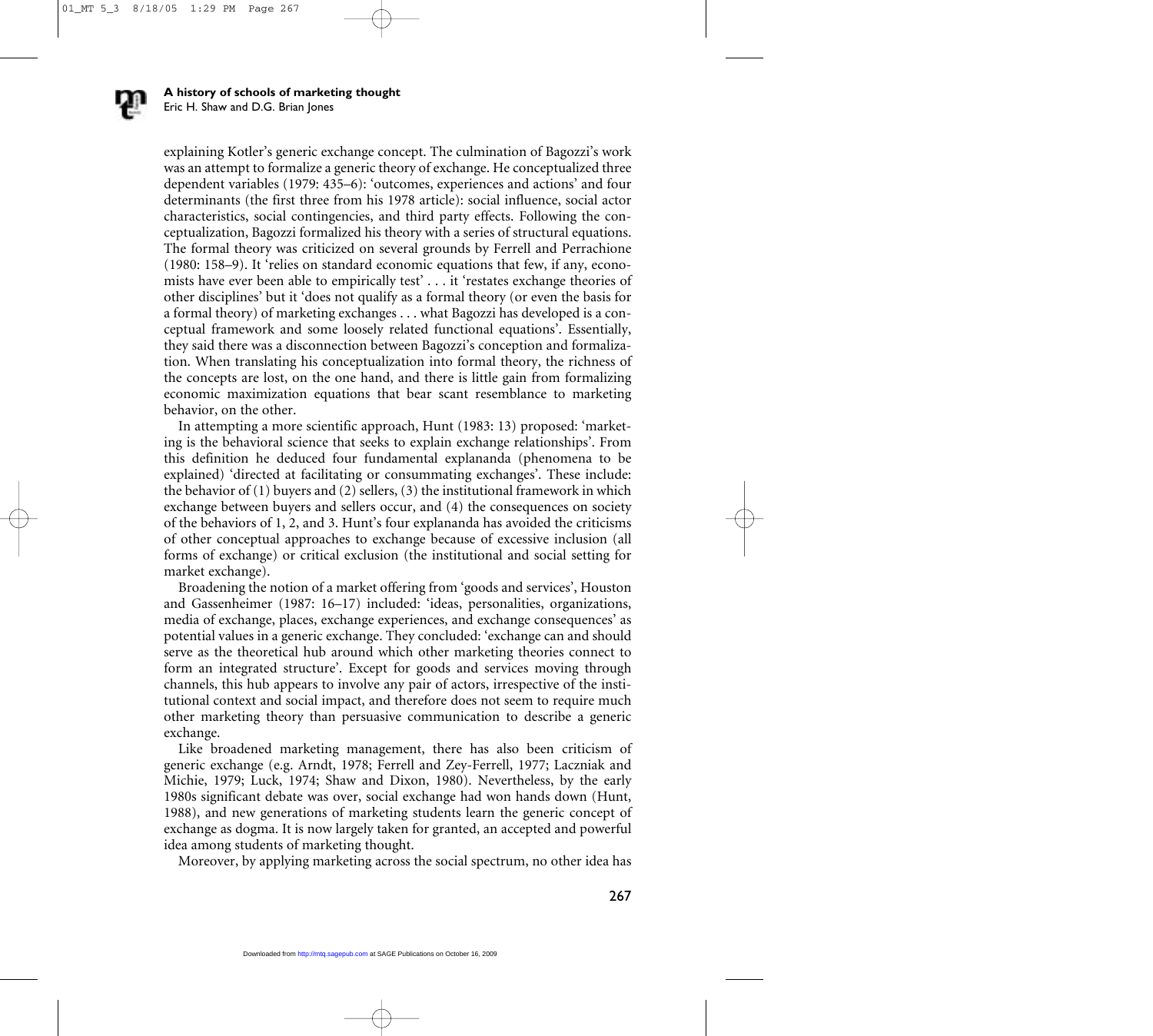

changed the popular perception of marketing so much as the concept of generic exchange. Many writers have spoken about the low esteem, if not contempt, in which marketers were held throughout history (Cassels, 1936; Kelley, 1956; Steiner, 1976). The tag line attached to the tradesman was epitomized in the title of Farmer's (1967) article: 'Would You Want Your Daughter to Marry a Marketing Man?' The answer was a resounding 'No' because marketing did not appear respectable. Certainly that perception has changed with broadened marketing management and generic exchange. Nowadays your daughter might well be a highly regarded marketer employed by either a business firm or charitable organization. By popularizing the notion of marketing (shorthand for marketing management techniques) for all causes, issues, and situations, marketing has gone from being bad-mouthed to being highly praised. The marketer charged with drumming-up clients, patients, and patrons, often in fund-raising for various causes, is usually named the development officer and applauded for their marketing abilities.

The positive aspect of generic exchange is giving marketers a respectable character rather than being regarded as corrupt or immoral. On the other hand, by expanding marketing practice to virtually all social activity, generic exchange does not fit within the historical context of marketing. Generic exchange might serve as a basis for a general theory of sociology or social psychology, but excluding core business concepts of sellers and buyers, profit motivation, and economic valuation, it is hard to conceive of social exchange, per se, serving as the foundational hub for a general theory of marketing.

#### **Marketing history school**

Marketing history addresses questions of when practices and techniques, concepts and theories were introduced and developed over time, as well as their interactions with each other. The first writer to suggest marketing history as a school of thought was E.T. Grether (1976). He examined the *Journal of Marketing* from its origin in 1936 through four decades of publication and divided it into 12 categories, including marketing history. Given its origins in the German Historical School of Economics (Jones and Monieson, 1990), it could be argued that an historical approach existed in marketing before any other school of thought. Yet, it is only during the past 20 years or so that marketing history has developed a critical mass of active scholars and research publications.

Between 1930 and 1960, historical research in marketing dealt with the development of the discipline (Bartels, 1962; Converse, 1933, 1945, 1959; Hagerty, 1936; Litman, 1950; Maynard, 1941a, 1941b; Weld, 1941) as well as with retailing and wholesaling history (Barger, 1955; Beckman and Engle, 1937; Jones, 1936; Marburg, 1951; Nystrom, 1951). There was one general history of marketing distinctive for its scope and historical perspective during this early period, Hotchkiss' (1938) *Milestones of Marketing*.

During the 1960s there was a transition towards more integrative histories of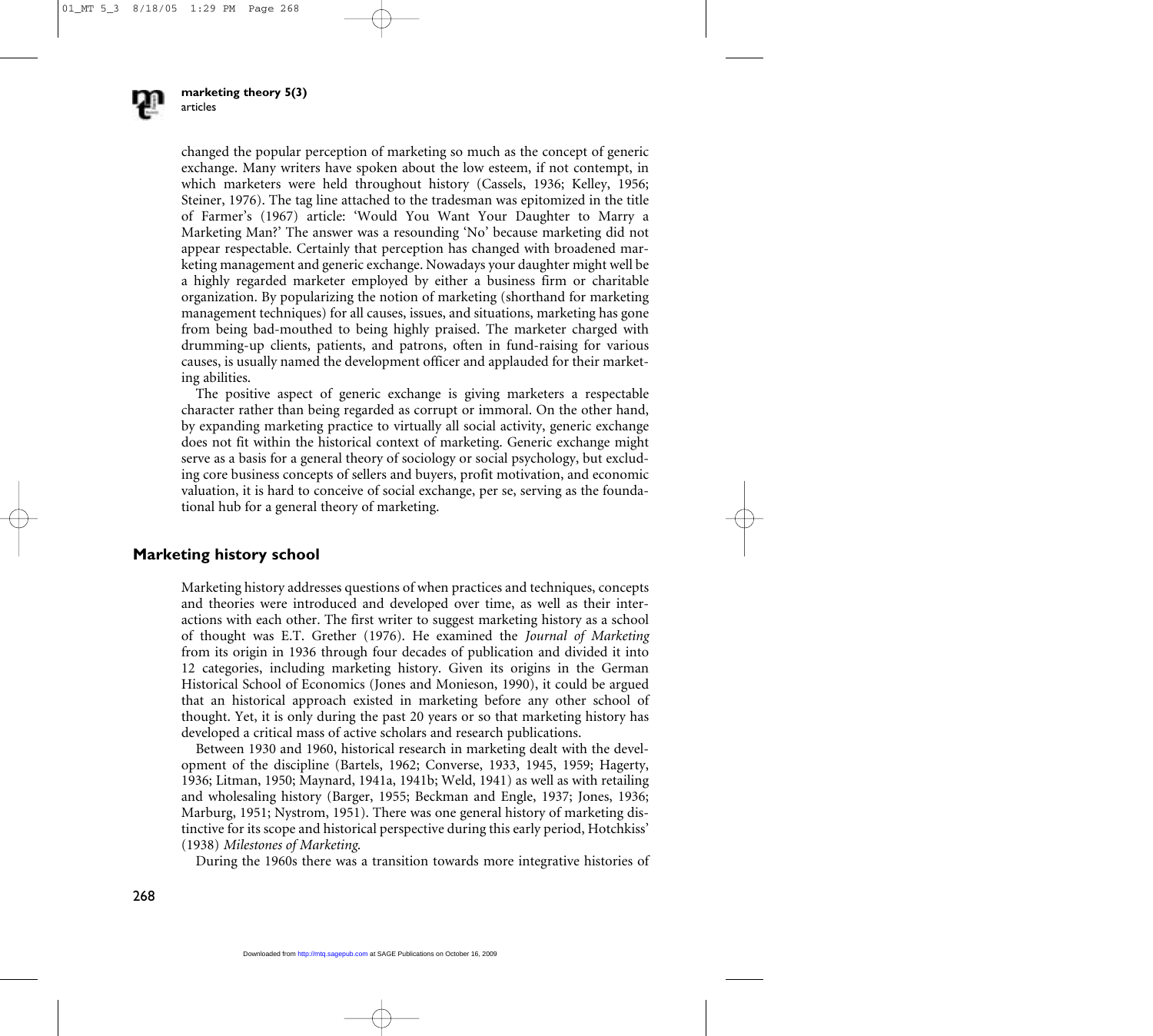

practice and thought (Converse, 1959; Hollander, 1960, 1966) and the publication of more substantive works (Bartels, 1962; Schwartz, 1963; Shapiro and Doody, 1968) that seemed to signal a maturing and growth of interest. It was sporadic, however, and it was not until the early 1980s, under the leadership of Stan Hollander that historical research in marketing developed the numbers and quality warranting recognition as a school of thought. In 1983, the first North American Workshop on Historical Research in Marketing took place at Michigan State University and has been held biennially since then. By 1989, the proceedings title of the conference proclaimed marketing history as an 'emerging discipline'. This may have been premature, but only by a decade. By the late 1990s, the research presented at the renamed 'CHARM' (Conference on Historical Analysis and Research in Marketing) has generated a growth of publications in scholarly books and in leading academic journals, as well as a regular section in the *Journal of Macromarketing.* It has also resulted in the formation of an Association for Historical Research in Marketing in 1999. Attendance at the CHARM meetings increasingly represents a broader range of scholars than those working in business schools as marketing historians build a dialogue with social, economic, and business historians. In addition to CHARM, there are parallel history associations, such as the United Kingdom-based CHORD (Center for the History of Retailing and Distribution) and the Business History Conference which includes historical research in marketing.

Historical research in marketing has matured methodologically (Brown et al., 2001; Golder, 2000; Jones, 1993; Nevett, 1991; Smith and Lux, 1993; Witkowski, 1993); and it has broadened to encompass a wide range of marketing thought and practices (although not nearly so far as the broadened concept, which would make marketing history virtually indistinguishable from social history). Historical research extends beyond North American borders to describe marketing thought and practice in other countries, and reaches back prior to the 20th century to describe the ideas of early thinkers and techniques of early practitioners from ancient civilizations to the present. There is also increasing recognition of the way in which marketing was shaped by practitioners, critics, and regulators, in addition to scholars. In exploring its past, historical research appears to have a growing future as a school of marketing thought.

#### **Conclusion**

During the early 20th century, marketing developed from individual concepts to theories, into streams of research, and onto common approaches to subject matter, now termed schools of marketing thought. Each of the schools described in this article addresses one or more perspectives to marketing thought by raising fundamental questions the school seeks to answer: What functions or activities make up marketing? How are various commodities marketed? Who performs marketing activities? How should marketers' manage their marketing mix? Why do consumers' buy one brand versus another? Where do marketing activities take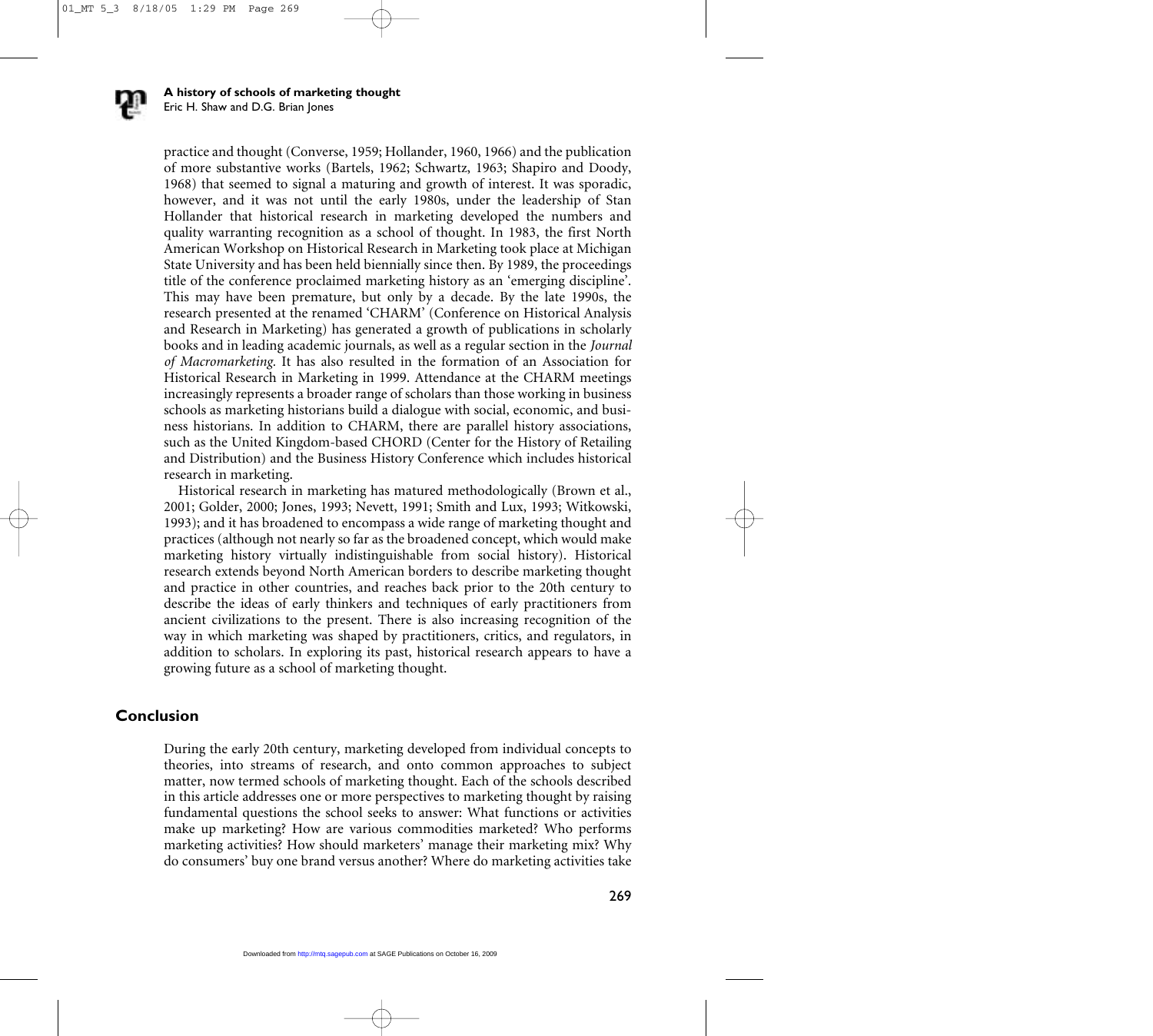

place? When does marketing occur? Why does marketing exist? What is marketing's impact on society? How well does the marketing system work?

Researchers within a school seldom recognize the existence of other marketing schools, let alone the relationship of one to another. And yet, as Hollander (1980) observed, no single school by itself provides a satisfactory analysis to the whole of marketing thought. Studying each school of marketing thought independently to grasp the totality is like each of the six blind men examining an elephant and thinking their particular part represents the whole. So, what is the status of marketing thought as a whole? How do these bodies of knowledge called schools relate to each other? Why is marketing thought at a crossroads? Which path will resolve the fundamental problem? History provides a guide.

At the dawn of the 20th century, pioneers of marketing thought sought to carve out distinct subject matter for the newly emerging academic discipline of marketing. These early thinkers worked within a common framework of functions, institutions, commodities, and later interregional trade, approaches that were considered integral parts of the marketing whole. The paradigm shift of the 1950s brought about a proliferation of new schools: marketing management; marketing systems; consumer behaviour; macromarketing; exchange; and marketing history. As the discipline fragmented most schools have developed a life of their own as scholars narrowly focus within their own specialty without regard to other schools or their integration into a unified whole (Bartels, 1988). Despite the impressive accumulation of knowledge within particular schools during the past 100 years, the status of marketing thought taken as a whole appears in more disarray at the beginning of the 21st century than at the beginning of the 20th century.

And yet, the schools are complementary; therefore early and modern schools may be linked together in at least a rudimentary framework. The marketing functions school identifies the work performed in channels of distribution between firms and firms and firms and households. The commodity approach categorizes products and services as the objects of market exchange. The institutional school describes the types and behavior of marketing middlemen (exchange specialists), standing between original producers and final consumers in channels, which in the aggregate provides the institutional context of the marketing system. Marketing management deals with the work of an individual firm in creating profitable sales of products and services. Consumer behavior includes an individual household's search and selection activities in purchasing assortments of products and services for consumption. The interregional and marketing history schools relate the spatial and temporal aspects of marketing activities, describing places where and occasions when market exchanges occur on a micro scale between individual segments of supply and demand up to the macro scale of aggregate supply and demand. Macromarketing concerns the bi-directional impacts of marketing as an institution with the social system. Marketing systems provides a hierarchical superstructure to integrate firms and households working toward achieving some of their goals through the process of creating stable market transactions and transvections within the institutional channel structure of the aggregate marketing system and the sanctions of society. The exchange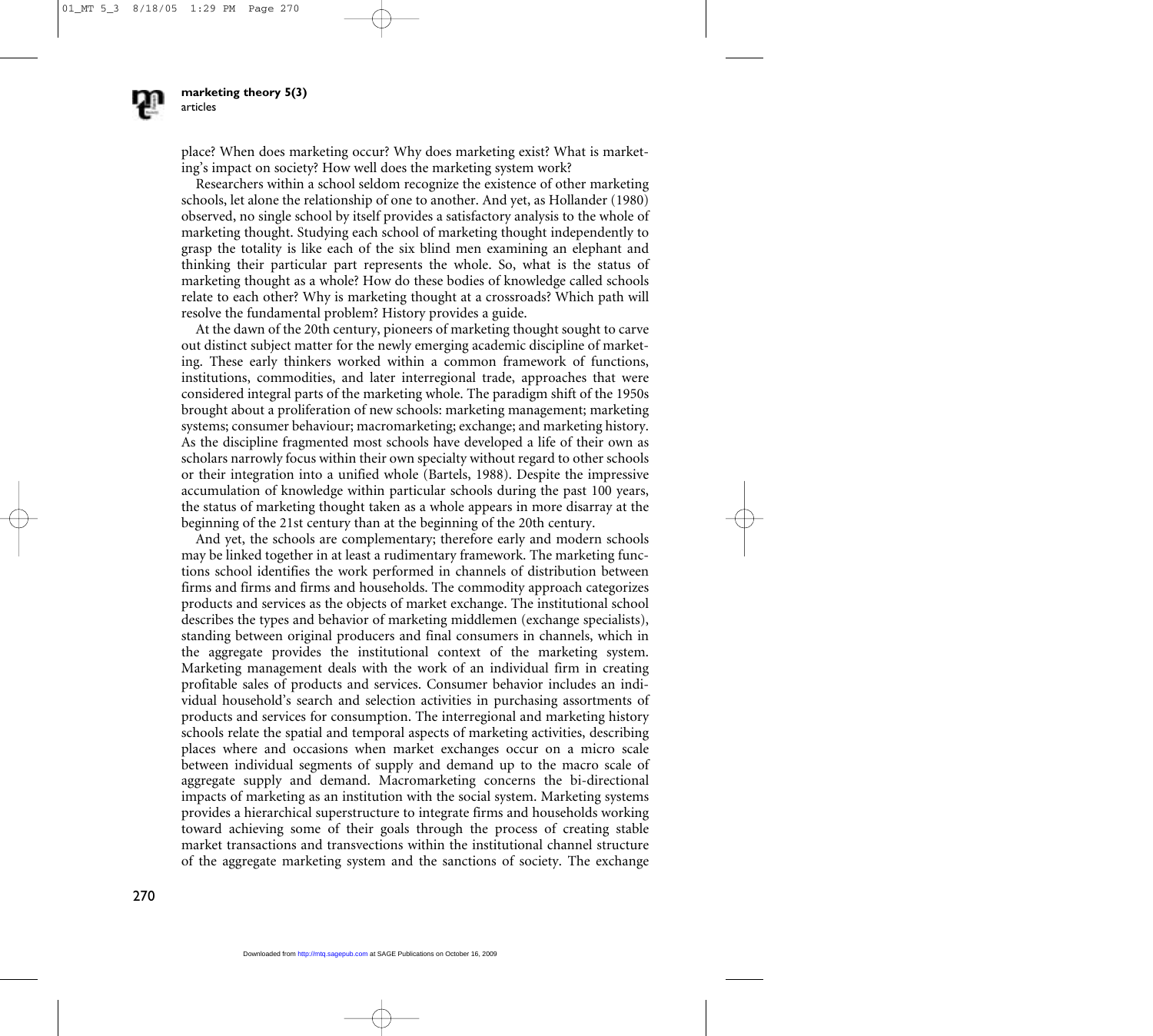school provides a hub linking the elements of the marketing system together in a whole: firms and households as actors playing selling and buying roles directed toward creating market transactions and transvections, linking the objects, locations and occasions for exchange within the institutional channel setting, nested within the aggregate marketing system, which in turn interchanges with other institutions of the total social system. Of course, the more difficult task is formalizing the conceptual linkages among the schools of marketing; a task for future research.

But first there is a more fundamental problem for marketing thought. Unfortunately, much of the useful knowledge gained in the paradigm shift of the 1950s is obscured by the vague and general nature of the paradigm broadening of the 1970s. Although it may not appear quite so alarming when viewed within a single school, taken together, the broadened paradigm in three schools (marketing management, consumer behavior and exchange) subsume all social interactions, relationships and exchanges among humans, thereby obscuring the subset of human social activity uniquely related to the marketing system.

The marketing management school, originally dealing with how a business firm targeted customer segments with a marketing mix (i.e. the seller side of the market equation), has broadened to include almost any social or personal cause using marketing mix-like persuasive communication techniques. The consumer behavior school, originally emphasizing how want satisfying products and services were purchased (i.e. the buyer side of market exchanges), has broadened to include virtually all aspects of obtaining and using anything whether market related or not. The exchange school, originally focusing on sellers and buyers engaged in market transactions and transvections, has broadened to include any parties giving and receiving anything in a generic exchange relationship irrespective of roles, motives or values. That is, the clear and concise construct of a market transaction has been replaced by the ambiguous and encrusted notion of generic exchange. Thus, at the beginning of the 21st century, the identity, distinctive subject matter, and boundaries of marketing as a discipline are vague and ambiguous.

The expansion of these three major schools beyond the business domain leaves marketing thought at a crossroads. This is a particularly crucial juncture because the marketing management and consumer behavior schools include the overwhelming majority of marketing researchers, and the exchange school represents the commonly acknowledged core subject matter for a general theory of marketing. Unfortunately, this bifurcation problem is confounded by not being recognized. 'Being the dominant world view', the broadened paradigm Arndt (1983: 52) astutely observed, 'tends to remain unquestioned and assumes the status of being real and routine'. Consequently, the vast majority of researchers focusing within a particular school are unaware or unappreciative of the criticality of boundaries for marketing thought as a whole. Therefore the fundamental problem at the crossroads is a choice between the unquestioned answer: to continue broadening marketing without asking if it is logical to do so, or to deal with the unanswered question: is it more rational for marketing to return to its institutional boundaries?

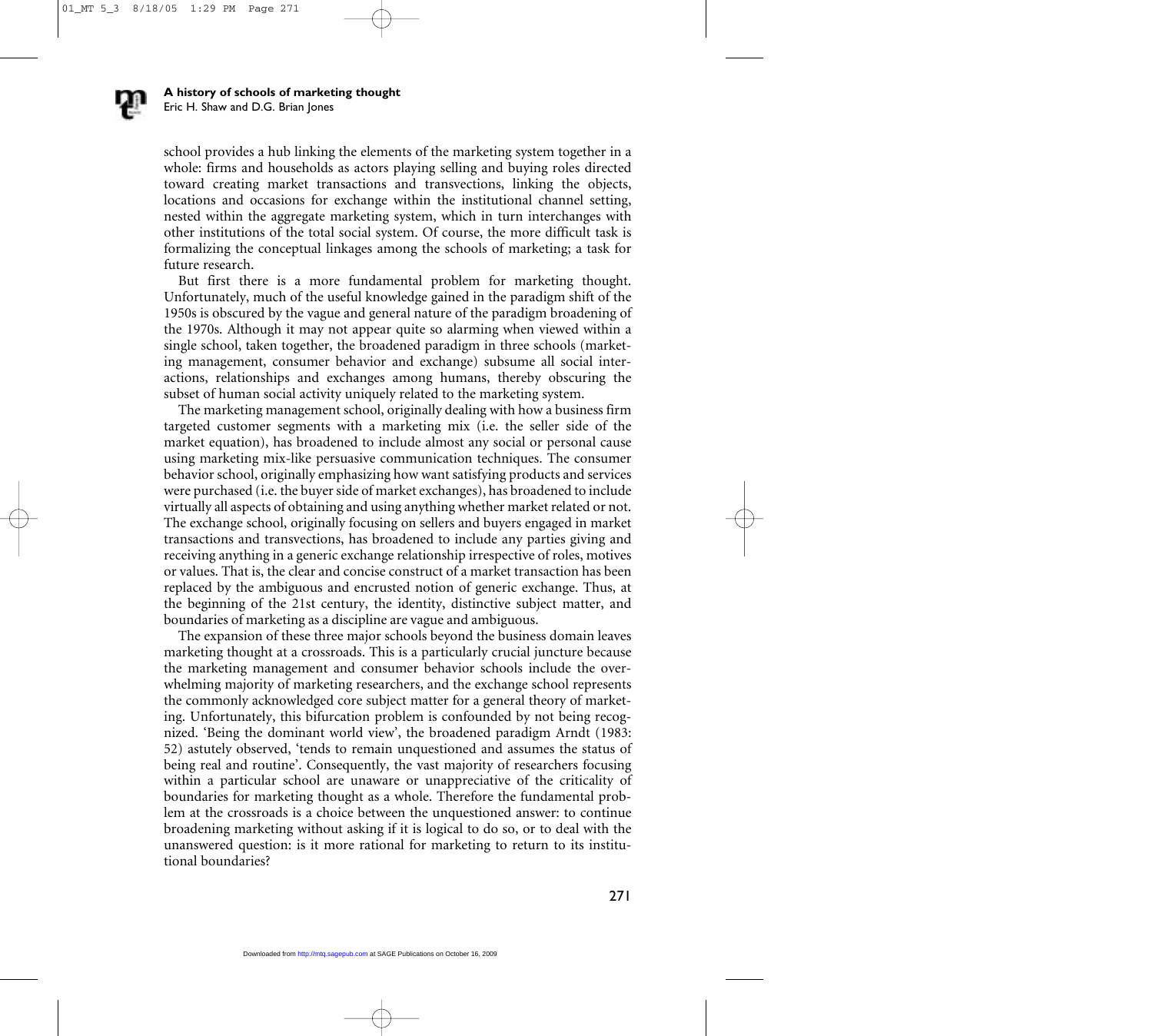It will be recalled that Commons (1924), Breyer (1934), and Alderson (1965) emphasized that marketing involves more than merely trading or bartering of one thing for another; marketing is an integral societal institution in which the actors play well defined social roles – seller and buyer, have clearly delineated motives – profitability and utility/benefit, and have precisely stated values – expressed in monetary terms. Generic exchange based on the murky and excessive notion of all exchanges by any parties with any motives for any values appears as a huge step backward from the construct of a market transaction, which clearly and lucidly specifies the parties, motives and values. The importance of this distinction cannot be overstated. Going back in history, philosophers and scholars from Plato (427–348 BCE) to Alderson (1965) have examined the significant distinction between trading based on mere barter agreements, commonly found among primitive tribes and less developed countries, compared with market transactions as a cornerstone of trade in an advanced civilization, such as 5th century Athens or 21st century America (Shaw, 1995).

The fundamental difficulty with broadening marketing/generic exchange is that except for a few isolated hermits, human behavior is inherently social, and social behavior includes all human roles and exchange relationships. Marketing management techniques can be applied to political campaigns, religious organizations, social or personal causes without broadening the conceptual domain of marketing to contain political science, theology, sociology and social psychology. Marketing research uses statistical techniques, but is not part of, nor does it claim, the discipline of statistics. Application of practical techniques should not be confounded with disciplinary conceptual domain. Broadened marketing/generic exchange includes: teacher and student exchanging ideas, fighters exchanging blows, boy and girl exchanging kisses, or mother and child exchanging feelings of affection. These are not outlandish examples; the concept of 'intimate marketing', for instance, was proposed to include marital and family exchange relationships (Levy and Zaltman, 1975: 42). What is the benefit? As discussed previously, broadly defining everyone with something to gain as a marketer has brought greater respectability to marketing practitioners. Broadened marketing also provides some interesting practical applications of marketing techniques. But the benefits are not without costs.

The main cost is the loss of identity, vagueness of subject matter and lack of disciplinary boundaries. 'By broadening its horizons through the concepts of exchange of value and taking broader social perspectives, marketing is beginning to blur its boundaries', and Sheth and Gardner (1982: 220) concluded this broadening should be reversed, 'before the crisis of identity threatens the existence of marketing'. Several scholars also note the first axiom (Bartels, 1988) or criteria for a science of marketing requires that it 'must have a distinct subject matter' (Hunt, 2002: 20). Thus, broadening the discipline and generic exchange obfuscates marketing's unique identity, calling into question its status as a social science.

Moreover, the generic exchange concept already exits in another social science, where it more appropriately bounds its subject matter. Sociologist George Homans (1950, 1958), for example, recognized there were costs and benefits in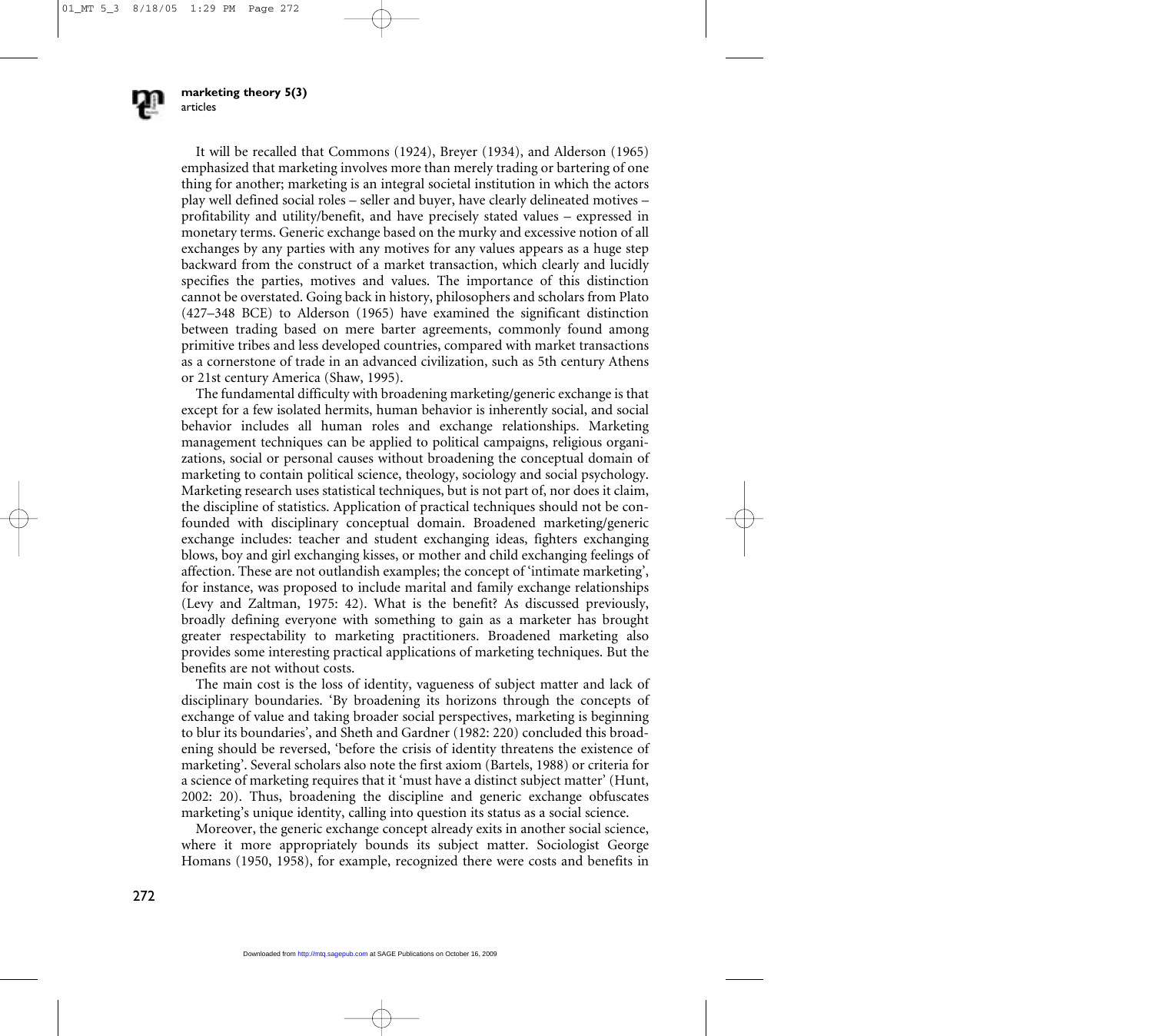the interaction between and among individuals and groups and defined social exchange using a business analogy: 'profit  $=$  reward  $-$  cost'. It is clear that social behavior contains the set of all marketing behavior, but does the reverse obtain: does marketing behavior contain the set of all social behavior? Is a person saying 'hello' in exchange for another individual's 'hi' engaged in marketing or social activity? Holbrook's (1987) observation about broadening consumer behavior is easily extended to broadened marketing/generic exchange: by attempting to encompass virtually everything, marketing represents almost nothing.

How far can generic exchange be broadened? The answer is ad infinitum. The earliest sages of ancient Greek philosophy conceptually searched for the primordial element of nature causing harmony in the cosmos. Heracleitus (c540–475 BCE) concluded the fundamental element was fire (for reasons that need not detain us, except to note his metaphorical use of market exchange). Since retailing had recently been introduced to Greece by the Lydians and was spreading like wildfire (Jones and Shaw, 2002), Heracleitus employed a marketing metaphor: 'There is an exchange: all things for fire and fire for all things, like goods for money and money for goods.' Humans not only exchange with each other, but also provide care in exchange for affection or work from pets and domesticated animals. And people also exchange with their physical environment, such as in sowing and reaping. Indeed, everything in the universe consists of matter and energy in a continuous process of exchange. Are all interchanges in the universe market exchanges? If not, is all human behavior directed toward social exchanges marketing? If not, academics should draw a boundary to clearly identify marketing's distinct subject matter. If not, marketing is just 'blowing in the wind'.

After a quarter of a century, broadened marketing's legacy is many practical applications but few if any theoretical implications. It has confused the subject matter and boundaries of marketing, and generic exchange has even been used in other social sciences. This research argues it is time for the discipline to question the paradigm broadening and reconsider the conventional business domain as the conceptual foundation for contemporary marketing thought.

#### References

- Alderson, W. (1957) *Marketing Behavior and Executive Action.* Homewood. IL: Richard D. Irwin.
- Alderson, W. (1964) 'A Normative Theory of Marketing Systems', in R. Cox, W. Alderson and S.J. Shapiro (eds) *Theory in Marketing.* Homewood. IL: Richard D. Irwin.

Alderson, W. (1965) *Dynamic Marketing Behavior.* Homewood. IL: Richard D. Irwin.

- Alderson, W. and Miles, M.W. (1965) 'Toward a Formal Theory of Transactions and Transvections', *Journal of Marketing Research* 2 (May): 117–27.
- Alexander, R.S. (1951) 'Goods for the Market: Industrial Goods', in C.F. Phillips (ed.) *Marketing by Manufacturers*, pp. 34–58. Homewood, IL: Richard Irwin.
- Alexander, R.S., Surface, F.M., Elder, R.F. and Alderson, W. (1940) *Marketing*. New York: Ginn & Company.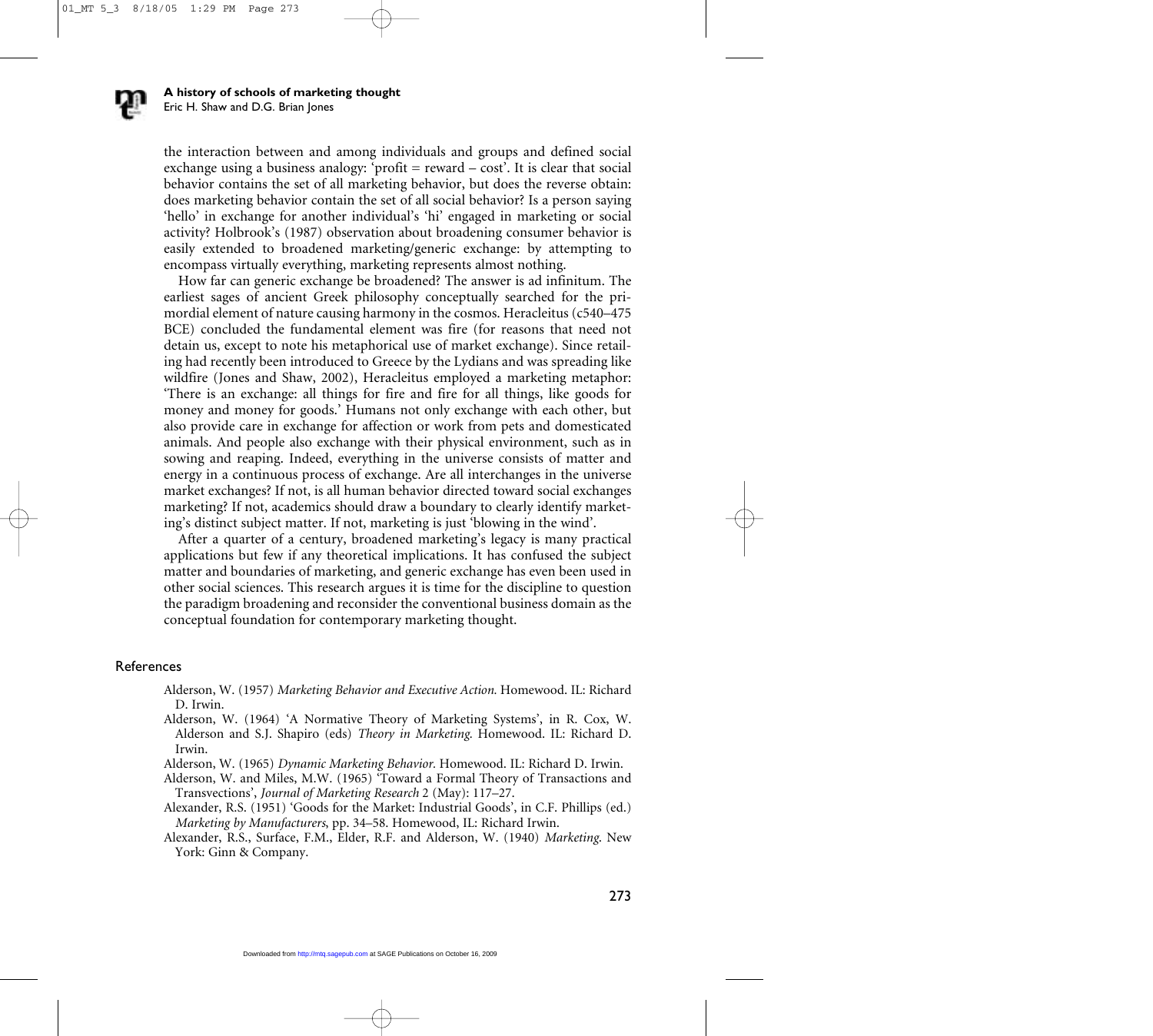

- Arndt, J. (1978) 'How Broad Should the Marketing Concept Be?', *Journal of Marketing* 42 (January):101–3.
- Arndt, J. (1983) 'A Critique of Marketing and Broadened Marketing', in P. D. White and C. Slater (eds) *Macromarketing: Distributive Processes from a Societal Perspective*, pp. 7–28. Boulder, CO: University of Colorado Business Research Division.
- Aspinwall, L. (1958) 'The Characteristics of Goods and Parallel Systems Theories', in E.J. Kelley and W. Lazer (eds) *Managerial Marketing*, pp. 434–50. Homewood, IL: Richard D. Irwin.
- Aspinwall, L. (1962) 'The Depot Theory', in W. Lazer and E.J. Kelley (eds) *Managerial Marketing*, pp. 652–59. Homewood, IL: Richard D. Irwin.
- Assael, H. (1998) *Consumer Behavior.* Cincinnati, OH: Southwestern.
- Bagozzi, R.P. (1975) 'Marketing as Exchange', *Journal of Marketing* 39 (October): 32–9.
- Bagozzi, R.P. (1978) 'Marketing as Exchange: A Theory of Transactions in the Marketplace', *American Behavioral Scientist* 21 (March/April): 535–56.
- Bagozzi, R.P. (1979) 'Toward a Formal Theory of Market Exchanges', in O.C. Ferrell, S. Brown and C. Lamb, Jr. (eds) *Conceptual and Theoretical Development in Marketing*, pp. 431–47. Chicago, IL: American Marketing Association.
- Barger, H. (1955) *Distribution's Place in the American Economy Since 1869*. Princeton, NJ: Princeton University Press.
- Bartels, R. (1962) *The Development of Marketing Thought.* Homewood, IL: Richard D. Irwin.
- Bartels, R. (1988) *The History of Marketing Thought.* Columbus, OH: Publishing Horizons.
- Bartels, R. and Jenkins, R. (1977) 'Macromarketing', *Journal of Marketing* 41 (October): 17–20.
- Bartos, R. (1977) 'Ernest Dichter: Motive Interpreter', *Journal of Advertising Research*  $17(3)$ : 3–9.
- Beckman, T.N. and Engle, N.H. (1937) *Wholesaling.* New York: Ronald Press.
- Beckman, T.N., Davidson, W.R. and Talarzyk, W.W. (1973) *Marketing*. New York: Ronald Press.
- Berry, L.L. (1995) 'Relationship Marketing of Services', *Journal of the Academy of Marketing Science* 23 (Fall): 346–5.
- Boddewyn, J. (1966) 'A Construct for Comparative Marketing Research', *Journal of Marketing Research* 3 (May):149–53.
- Borden, N.H. (1964) 'The Concept of the Marketing Mix', *Journal of Advertising Research* 4 (June): 2–7.
- Boulding, K.E. (1956) 'General Systems Theory: The Skeleton of Science', *Management Science* 2 (April): 197–208.
- Brown, S., Hirschman, E. and Maclaren, P. (2001) 'Always Historicize! Researching Marketing History in a Post-Historical Epoch', *Marketing Theory* 1(1): 49–90.
- Breyer, R.F. (1931) *Commodity Marketing.* New York: McGraw-Hill.
- Breyer, R.F. (1934) *The Marketing Institution.* New York: McGraw-Hill.
- Breyer, R.F. (1964) 'Some Observations on "Structural" Formation and the Growth of Marketing Channels', in R. Cox, W. Alderson, and S. Shapiro (eds) *Theory in Marketing*, pp. 163–75. Homewood, IL: Richard D. Irwin.
- Bucklin, L.P. (1963) 'Retail Strategy and the Classification of Consumer Goods', *Journal of Marketing* 3 (January): 50–5.
- Bucklin, L.P. (1965) 'Postponement, Speculation and the Structure of Distribution Channels', *Journal of Marketing Research* 2 (February): 26–31.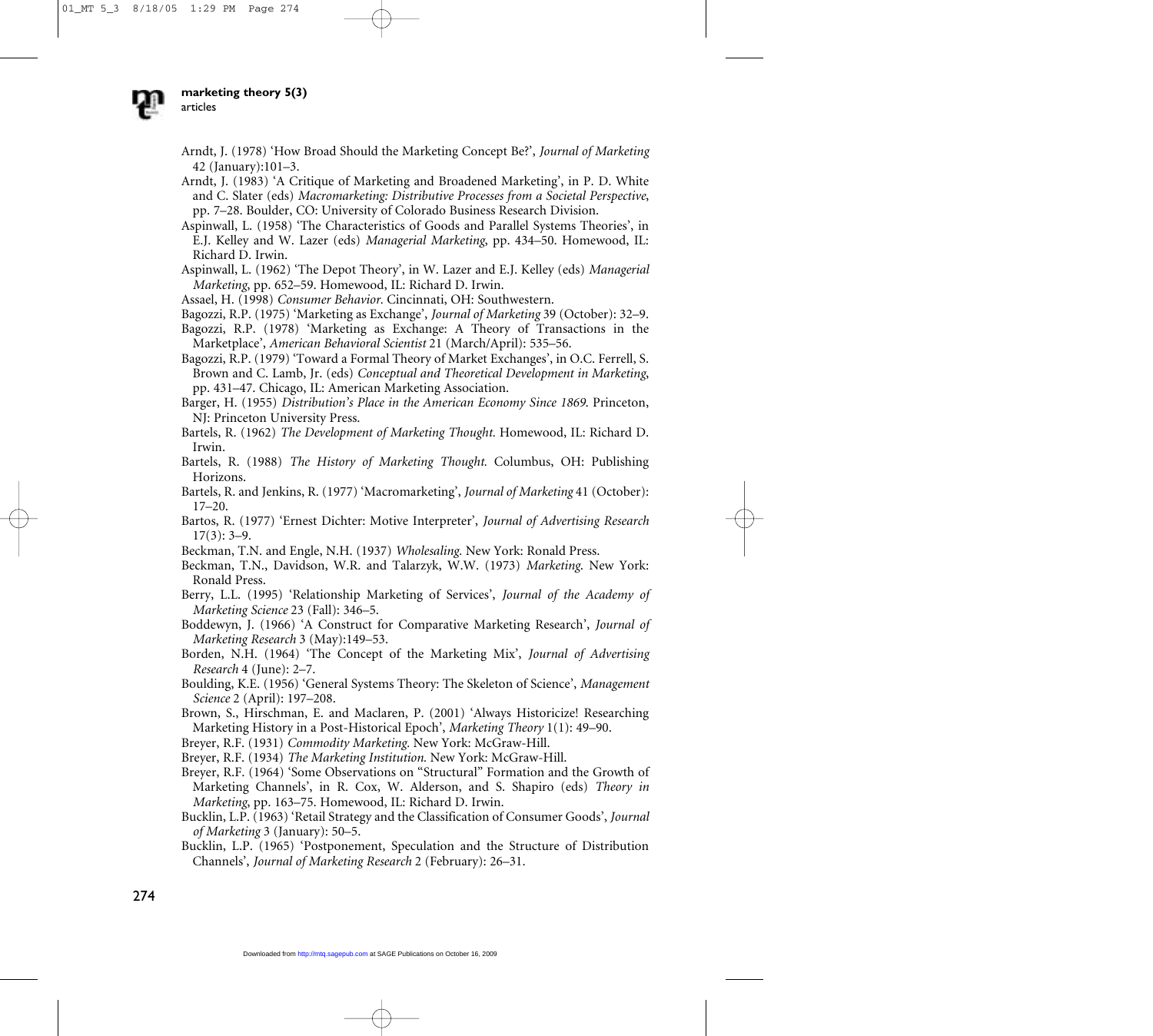

Bucklin, L.P. (1970) *Vertical Marketing Systems.* Glenview, IL: Scott Foresman.

- Bucklin, L.P. (1976) 'Retrospective Comment on Retail Strategy and the Classification of Consumer Goods', in H.A. Thompson (ed.) *The Great Writings in Marketing*, pp. 474–80. Plymouth, MI: The Commerce Press.
- Butler, R.S. and Swinney, J.B. (1918) *Marketing and Merchandising*. New York: Alexander Hamilton Institute.
- Carnegie, D. (1964) *How to Win Friends and Influence People*. New York: Simon and Schuster.
- Cassels, J.M. (1936) 'The Significance of Early Economic Thought on Marketing', *Journal of Marketing* 1 (October): 129–33.
- Cherington, P.T. (1920) *The Elements of Marketing*. New York: Macmillan.

Clark, F. (1922) *Principles of Marketing.* New York: Macmillan.

- Cohen, J. (1972) *Behavioral Science Foundations of Consumer Behavior.* New York: The Free Press.
- Commons, J.R. (1924) *Institutional Economics.* New York: Macmillan.
- Converse, P.D. (1921) *Marketing Methods and Policies.* Englewood Cliffs, NJ: Prentice-Hall.
- Converse, P.D. (1933) 'The First Decade of Marketing Literature', *NATMA Supplemental Bulletin* (November): 1–4.
- Converse, P.D. (1945) 'The Development of the Science of Marketing An Exploratory Survey', *Journal of Marketing* 10 (July): 14–23.
- Converse, P.D. (1949) 'New Laws of Retail Gravitation', *Journal of Marketing* 14 (October): 379–84.
- Converse, P.D. (1959) *The Beginnings of Marketing Thought in the United States*. Austin, TX: Bureau of Business Research, University of Texas.
- Converse, P.D. and Huegy, H.W. (1930) *Elements of Marketing*. New York: Prentice-Hall. Copeland, M.T. (1924) *Principles of Merchandising.* Chicago, IL: A.W. Shaw.
- Cox, R., Goodman, C.S. and Fichandler, T.C. (1965) *Distribution in a High-Level Economy*. Englewood Cliffs, NJ: Prentice-Hall.
- Culliton, J.W. (1948) *The Management of Marketing Costs*. Cambridge, MA: Harvard University Press.
- Cunningham, P. (2003) 'The Textbooks of Philip Kotler: Their Role in Defining Marketing Thought and Practice', *Journal of the Academy of Marketing Science* 31(2): 201–12.
- Darby, M.R. and Karni, E. (1973) 'Free Competition and the Optimal Amount of Fraud', *Journal of Law and Economics* 16 (April): 67–86.
- Davis, K.R. (1961) *Marketing Management*. New York: Ronald Press.
- Dixon, D.F. (1967) 'A Social Systems Approach to Marketing', *Social Science Quarterly* 48 (September): 164–73.
- Dixon, D.F. and Wilkinson, I.F. (1982) *The Marketing System*. Sydney, Australia: Longman Cheshire.
- Duddy, E.A. and Revzan, D.A. (1947) *Marketing: An Institutional Approach*. New York: McGraw-Hill.
- Duncan, C.S. (1920) *Marketing Its Problems and Methods*. New York: D. Appleton & Co.
- Engel, J.F., Kollat, D.T. and Blackwell, R.D. (1968) *Consumer Behavior*. New York: Holt, Rinehart & Winston.
- Enis, B.M. and Roering, K.J. (1980) 'Product Classification Taxonomies: Synthesis and Consumer Implications', in C. Lamb, Jr. and P.M. Dunne (eds) *Theoretical*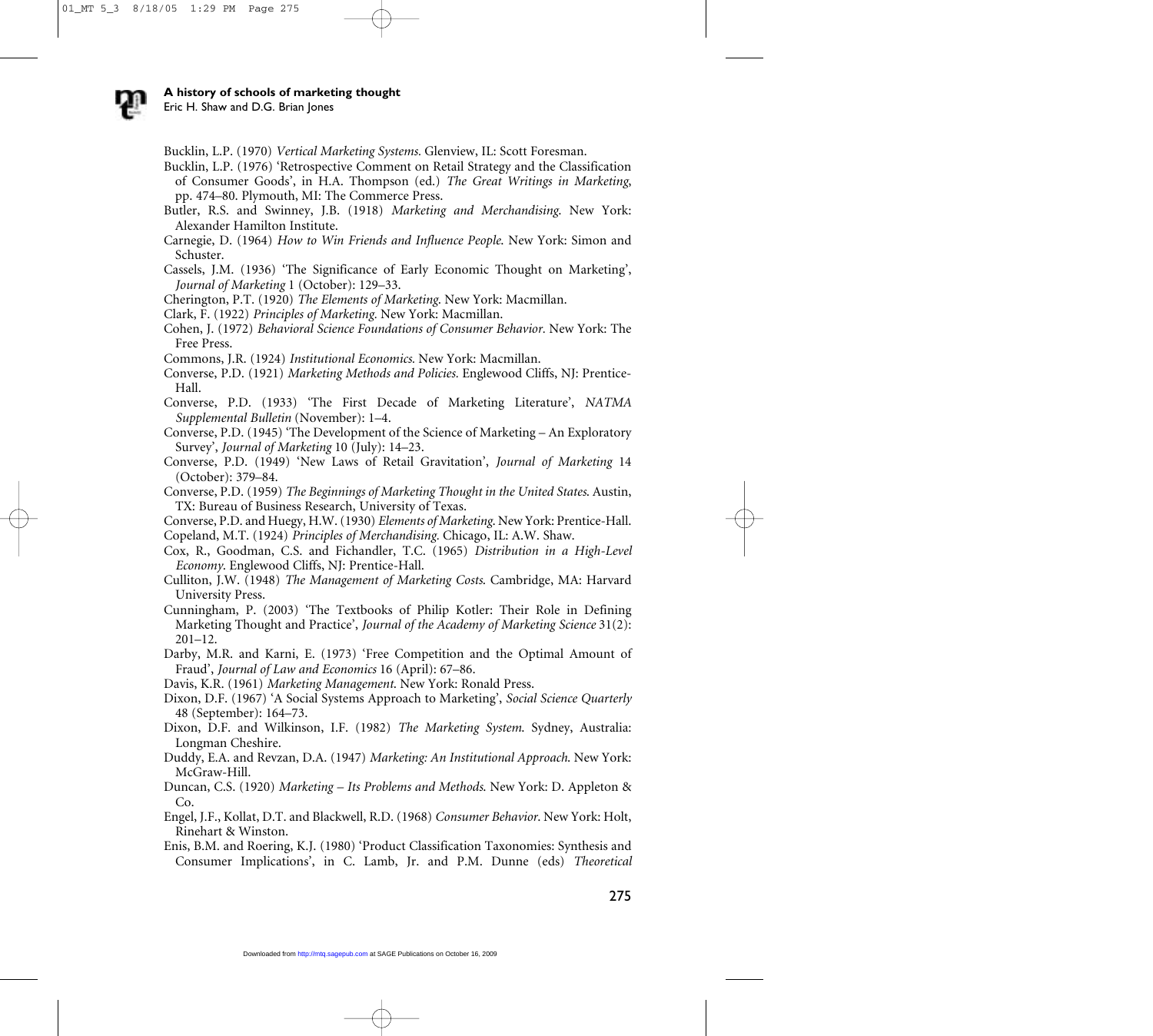

*Developments in Marketing*, pp.186–9. Chicago, IL: American Marketing Association.

Faria, A.J. (1983) 'The Development of the Functional Approach to the Study of Marketing to 1940', in S.C. Hollander and R. Savitt (eds) *First North American Workshop on Historical Research in Marketing*, pp. 160–9. Lansing, MI: Michigan State University.

Farley, J.U. and Ring, L.W. (1970) 'An Empirical Test of the Howard Sheth Model of Buyer Behavior', *Journal of Marketing Research* 7 (November): 28–33.

- Farmer, R.N. (1967) 'Would You Want Your Daughter to Marry a Marketing Man?', *Journal of Marketing* 31 (January): 1–10.
- Ferrell, O.C. and Perrachione, J.R. (1980) 'An Inquiry into Bagozzi's Formal Theory of Marketing Exchanges', in C. Lamb, Jr and P.M. Dunne (eds) *Theoretical Developments in Marketing*, pp. 158–61. Chicago, IL: American Marketing Association.
- Ferrell, O.C. and Zey-Ferrell, M. (1977) 'Is All Social Exchange Marketing?', *Journal of the Academy of Marketing Science* 5(4): 307–14.

Fishbein, M. (1967) 'Attitude and the Prediction of Behavior', in Martin Fishbein (ed.) *Readings in Attitude Theory and Measurement*, pp. 477–92. New York: John Wiley.

Fisk, G. (1967) *Marketing Systems.* New York: Harper & Row.

Fisk, R.P., Brown, S.W. and Bitner, M.J. (1993) 'Tracking the Evolution of the Services Marketing Literature', *Journal of Retailing* 69 (Spring): 61–103.

- Frank, R.E. (1974) *Journal of Consumer Research* 1(1): iv.
- Frey, A.W. (1956) *The Effective Marketing Mix.* Hanover, NH: Dartmouth College.
- Gardner, E.H. (1945) 'Consumer Goods Classification', *Journal of Marketing* 9 (January): 275–6.
- Geyskens, I., Steenkamp, J.E.M., Kumar, N. (1999) 'A Meta-Analysis of Satisfaction in Marketing Channel Relationship', *Journal of Marketing Research* 36 (May): 223–39.
- Gilbreth, F.B. (1911) *Motion Study: A Method for Increasing the Efficiency of the Workman.* New York: D. Von Nostron.
- Golder, P. (2000) 'Historical Method in Marketing Research with New Evidence on Long-term Market Share Stability', *Journal of Marketing Research* 37 (May): 156–72.
- Grether, E.T. (1950) 'A Theoretical Approach to the Study of Marketing', in R. Cox and W. Alderson (eds) *Theory in Marketing*, pp. 113–23. Homewood, IL: Richard D. Irwin.
- Grether, E.T. (1976) 'The First Forty Years', *Journal of Marketing* 40 (July): 63–9.
- Hagerty, J.E. (1936) 'Experiences of an Early Marketing Teacher', *Journal of Marketing* 1(20): 27.
- Holbrook, M.B. (1987) 'What is Consumer Research?', *Journal of Consumer Research* 14 (June): 128–32.
- Holbrook, M.B. and Howard, J.A. (1977) 'Frequently Purchased Nondurable Goods and Services', in Robert Ferber (ed.) *Selected Aspects of Consumer Behavior*, pp. 189–222. Washington, DC: NSF.

Hollander, S.C. (1960) 'The Wheel of Retailing', *Journal of Marketing* 25 (July): 37–42.

- Hollander, S.C. (1966) 'Note on the Retailing Accordion', *Journal of Retailing* 42 (Summer): 29–40.
- Hollander, S.C. (1980) 'Some Notes on the Difficulty of Identifying the Marketing Thought Contributions of the Early Institutionalists', in C. Lamb and P. Dunne (eds) *Theoretical Developments in Marketing*, pp. 45–6. Chicago, IL: American Marketing Association.
- Hollander, S.C. (1983) 'Who and What are Important in Retailing and Marketing History: A Basis for Discussion', in S.C. Hollander and R. Savitt (eds) *First North*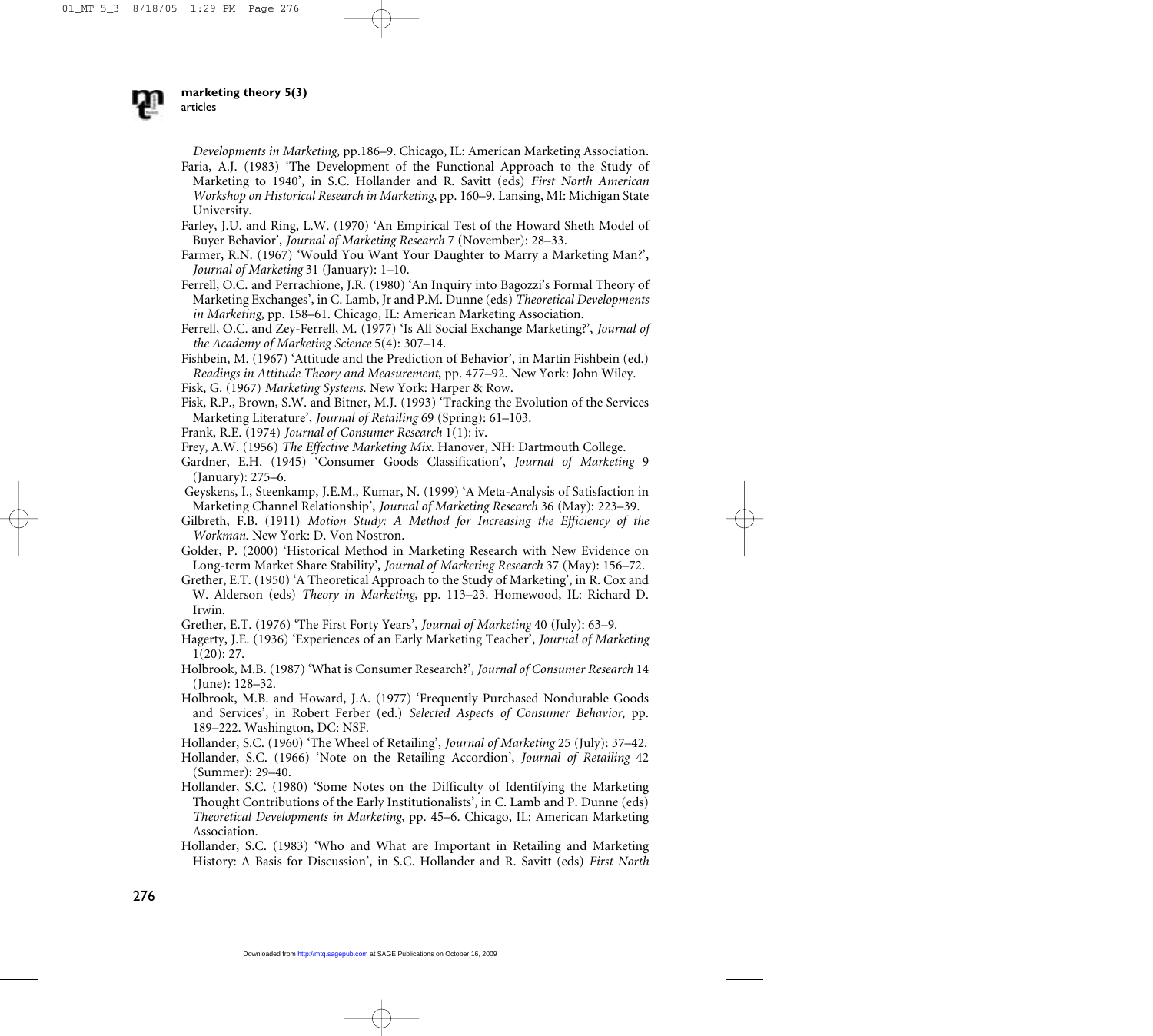

*American Workshop on Historical Research in Marketing*, pp. 35–40. Lansing, MI: Michigan State University.

Holloway, R.J., Mittelstaedt, R.A., and Venkatesan, M. (1971) *Consumer Research: Contemporary Research in Action*. Boston, MA: Houghton Mifflin Co.

Holton, R.H. (1958) 'The Distinction Between Convenience Goods, Shopping Goods and Specialty Goods', *Journal of Marketing* 23 (July): 53–6.

Homans, G.C. (1950) *The Human Group*. New York: Harcourt, Brace and Jovanovich.

Homans, G.C. (1958) 'Social Behavior as Exchange', *American Journal of Sociology* 63 (May): 597–606.

Hotchkiss, G.B. (1933) *An Outline of Advertising*. New York: Macmillan.

Hotchkiss, G.B. (1938) *Milestones of Marketing*. New York: Macmillan.

- Houston, F.S. and Gassenheimer, J.B. (1987) 'Marketing and Exchange', *Journal of Marketing* 51 (October): 3–18.
- Howard, J.R. (1957) *Marketing Management: Analysis and Decision*. Homewood, IL: Richard D. Irwin.

Howard, J.R. and Sheth, J.N. (1969) *The Theory of Buyer Behavior*. New York: John Wiley.

- Huff, D.L. (1964) 'Defining and Estimating a Trading Area', *Journal of Marketing* 28 (July): 34–8.
- Hunt, S.D. (1976) *Marketing Theory: Conceptual Foundations of Research in Marketing*. Columbus, OH: Grid.
- Hunt, S.D. (1981) 'Macromarketing as a Multidimensional Concept', *Journal of Macromarketing* 1 (Spring): 7–8.
- Hunt, S.D. (1983) 'General Theories and the Fundamental Explananda of Marketing', *Journal of Marketing* 47 (Fall): 9–17.
- Hunt, S.D. (1988) *Foundations of Marketing Theory: Toward a General Theory of Marketing*. London: M.E. Sharpe.
- Hunt, S.D. (2002) *Foundations of Marketing Theory*. Armonk, NY: M.E. Sharpe.
- Hunt, S.D. and Burnett, J.J. (1982) 'The Macromarketing-Micromarketing Dichotomy: A Taxonomical Model', *Journal of Marketing* 46 (Summer): 11–26.
- Hunt, S.D. and Goolsby, J. (1988) 'The Rise and Fall of the Functional Approach to Marketing: A Paradigm Displacement Perspective', in T. Nevett and R. A. Fullerton (eds) *Historical Perspectives in Marketing: Essays in Honor of Stanley C. Hollander*, pp. 35–52. Lexington, CT: Lexington Books.
- Ivey, P.W. (1921) *Principles of Marketing*. New York: Ronald Press.
- Jones, D.G. B. (1993) 'Historiographic Paradigms in Marketing', in S.C. Hollander and K. Rassuli (eds) *Marketing, Volume I*, pp. 136–145. Brookfield, VT: Edward Elgar Publishing.
- Jones, D.G.B. and Monieson, D.D. (1990) 'Early Development of the Philosophy of Marketing Thought', *Journal of Marketing* 54(1): 102–113.
- Jones, D.G.B. and Shaw, E.H. (2002) 'A History of Marketing Thought', in B.A. Weitz and R. Wensley (eds) *Handbook of Marketing*, pp. 39–66. London: Sage.
- Jones, F. (1936) 'Retail Stores in the United States, 1800–1860', *Journal of Marketing* 1 (October): 135–40.
- Judd, R.C. (1969) *'*The Case for Redefining Services', *Journal of Marketing* 28 (January): 58–9.
- Kaish, S. (1967) 'Cognitive Dissonance and the Classification of Consumer Goods', *Journal of Marketing* 31 (October): 28–31.
- Kassarjian, H.H. and Robertson, T.S. (1968) *Perspectives in Consumer Behavior*. Glenview, IL: Scott, Foresman.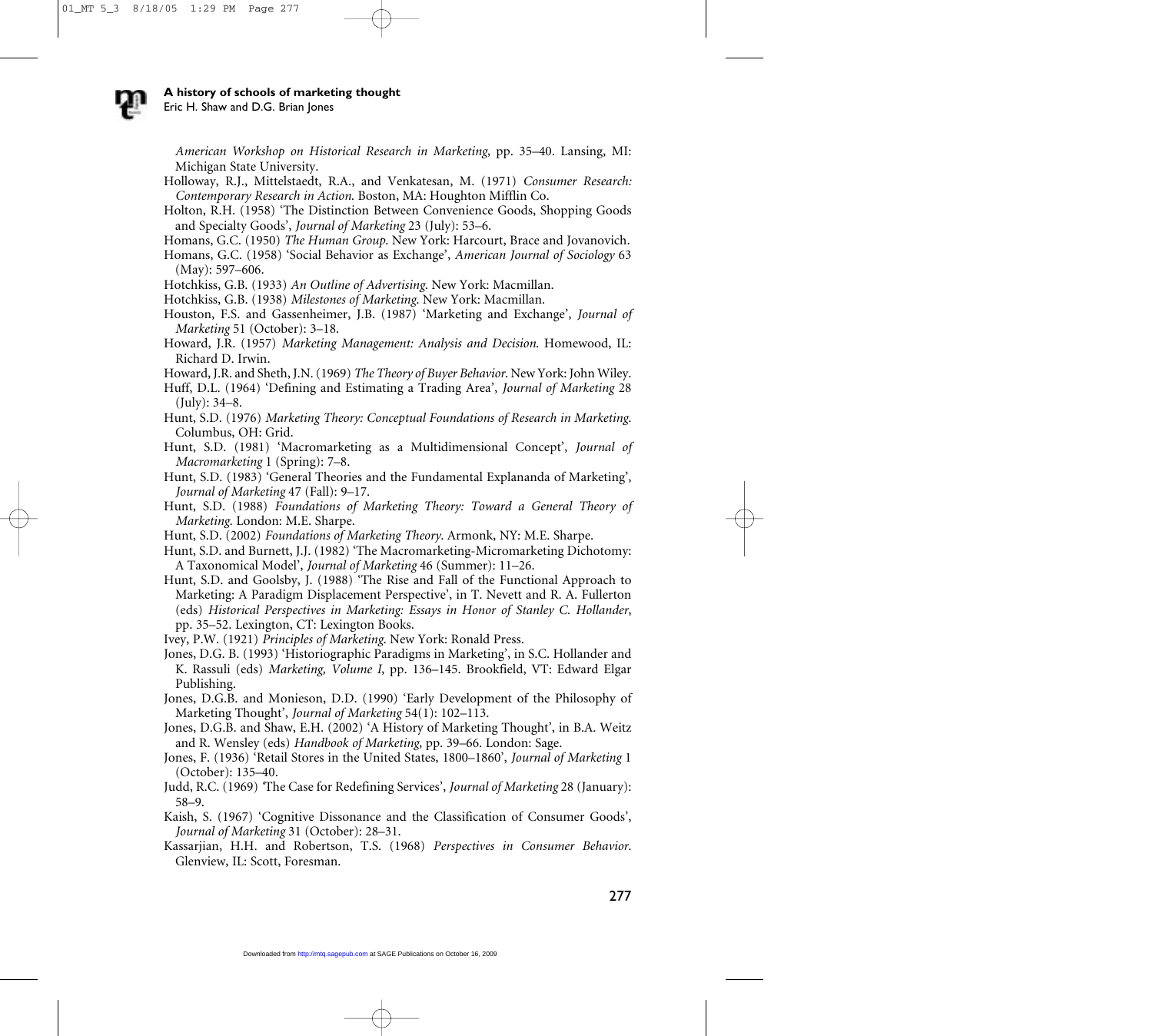

Keith, R.J. (1960) 'The Marketing Revolution', *Journal of Marketing* 24(1): 35–8.

Kelley, E.J. (1969) 'From the Editor', *Journal of Marketing* 33 (January): 1–2.

Kelley, E.J. and Lazer, W. (1958) *Managerial Marketing: Perspectives and Viewpoints*. Homewood, IL: Richard D. Irwin.

Kelley, W.T. (1956) 'The Development of Early Thought in Marketing', *Journal of Marketing* 20 (July): 62–7.

Kotler, P. (1967) *Marketing Management: Analysis, Planning, and Control*. Englewood Cliffs, NJ: Prentice-Hall.

Kotler, P. (1972) 'A Generic Concept of Marketing', *Journal of Marketing* 36 (April): 46–54.

Kotler, P. (1973) 'Buying is Marketing Too!', *Journal of Marketing* 37 (January): 54–9.

- Kotler, P. (1975) *Marketing for Non Profit Organizations*. Englewood Cliffs, NJ: Prentice-Hall.
- Kotler, P. (1980) *Marketing Management: Analysis, Planning, and Control*. Englewood Cliffs, NJ: Prentice-Hall.
- Kotler, P. and Levy, S.J. (1969) 'Broadening the Concept of Marketing', *Journal of Marketing* 33 (January): 10–15.
- Kotler, P. and Zaltman, G. (1971) 'Social Marketing: An Approach to Planned Social Change', *Journal of Marketing* 35 (July): 3–12.
- Krugman, H.E. (1965) 'The Impact of Television Advertising: Learning Without Involvement', *Public Opinion Quarterly* 29 (Fall): 349–56.
- Laczniak, G.R. and Michie, D.A. (1979) 'The Social Disorder of the Broadened Concept of Marketing', *Journal of Academy of Marketing Science* 7 (Summer): 214–29.
- Lazer, W. (1969) 'Marketing's Changing Social Relationships', *Journal of Marketing* 33 (January): 3–9.
- Lazer, W. (1971) *Marketing Management: A Systems Approach*. New York: John Wiley.

Lazo, H. and Corbin, A. (1961) *Management in Marketing*. New York: McGraw-Hill.

- Levy, S.J. and Zaltman, G. (1975) *Marketing, Society, and Conflict*. Englewood Cliffs, NJ: Prentice-Hall.
- Lewis, E.H. (1968) *Marketing Channels: Structure and Strategy*. New York: McGraw-Hill.
- Litman, S. (1950) 'The Beginnings of Teaching Marketing in American Universities', *Journal of Marketing* 15 (October): 220–3.
- Lovelock, C.H. (1981) 'Classifying Services to Gain Strategic Marketing Insight', *Journal of Marketing* 47 (July): 9–20.
- Luck, D.J. (1959) 'On the Nature of Specialty Goods', *Journal of Marketing* 24 (July): 61–4.
- Luck, D.J. (1969) 'Broadening the Concept of Marketing Too Far', *Journal of Marketing* 33 (July): 53–5.
- Luck, D.J. (1974) 'Social Marketing: Confusion Compounded', *Journal of Marketing* 38 (October): 70–1.
- Mallen, B.E. (1967a) 'Interaction of Channel Selection Policies in the Marketing System', in B.E. Mallen (ed.) *The Marketing Channel: A Conceptual Viewpoint*, pp. 99–107. New York: John Wiley.
- Mallen, B.E. (1967b) *The Marketing Channel: A Conceptual Viewpoint*. New York: John Wiley.
- Marburg, T. (1951) 'Domestic Trade and Marketing', in H.F. Williamson (ed.) *The Growth of the American Economy*, pp. 551–3. Englewood Cliffs, NJ: Prentice-Hall.
- Maynard, H.H. (1941a) 'Marketing Courses Prior to 1910', *Journal of Marketing* 5 (April): 382–4.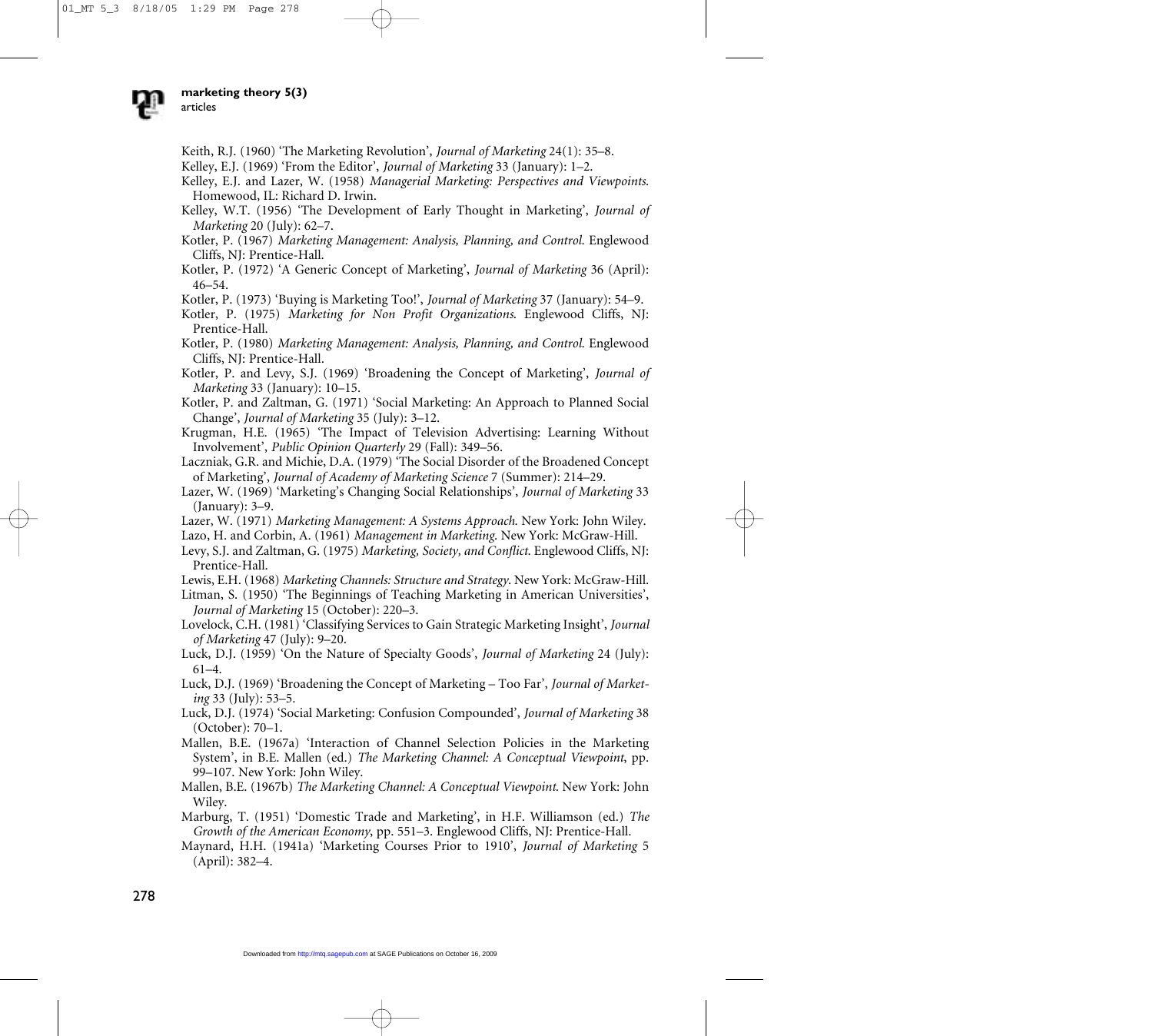

- Maynard, H.H. (1941b) 'Notes and Communications Early Teachers of Marketing', *Journal of Marketing* 7 (October): 158–9.
- Maynard, H.H., Weidler, W.C. and Beckman, T.N. (1927) *Principles of Marketing.* New York: Ronald Press.
- McCarthy, E.J. (1960) *Basic Marketing: A Managerial Approach*. Homewood, IL: Richard D. Irwin.
- McGarry, E.D. (1950) 'Some Functions of Marketing Reconsidered', in R. Cox and W. Alderson (eds) *Theory in Marketing*, pp. 263–79. Homewood, IL: Richard D. Irwin.
- McInnes, W. (1964) 'A Conceptual Approach to Marketing', in R. Cox, W. Alderson, and S. Shapiro (eds) *Theory in Marketing*, pp. 51–67. Homewood, IL: Richard D. Irwin.

Merriam-Webster (1994) *Collegiate Dictionary*. Springfield, MA: Merriam-Webster, Inc.

- Murphy, P.E. and Enis, B.M. (1986) 'Classifying Products Strategically', *Journal of Marketing* 50 (July): 24–42.
- Nelson, P.J. (1970) 'Information and Consumer Behavior', *Journal of Political Economy* 78 (March/April): 311–29.
- Nelson, P.J. (1974) 'Advertising as Information', *Journal of Political Economy* 82 (July/August): 729–54.
- Nevett, T. (1991) 'Historical Investigation and the Practice of Marketing', *Journal of Marketing* 55(3): 13–23.
- Nicosia, F.M. (1966) *Consumer Decision Processes: Marketing and Advertising Implications.* Englewood Cliffs, NJ: Prentice-Hall.
- Nystrom, P.H. (1915) *The Economics of Retailing*. New York: Ronald Press.
- Nystrom, P.H. (1951) 'Retailing in Retrospect and Prospect', in H.G. Wales (ed.) *Changing Perspectives in Marketing*, pp. 117–38. Urbana: University of Illinois Press.
- Parlin, C. (1912) '"Department Store Report" Vol. B, (October) 1912', cited by E.H. Gardner (1945) 'Consumer Goods Classification', *Journal of Marketing* 9 (January): 275–6.
- Parlin, C. (1915) '"The Merchandising of Textiles", A speech delivered to the National Wholesale Dry Goods Association, Philadelphia' in (1964) H.C. Barksdale (ed.) *Marketing and Progress*, pp. 297–312. New York: Holt, Rinehart and Winston.
- Perreault, W.D., Jr. and McCarthy, E.J. (1996) *Basic Marketing: A Global-Managerial Approach*. Homewood, IL: Richard D. Irwin.
- Phelps, D.M. (1953) *Marketing Management*. Homewood, IL: Richard D. Irwin.
- Rathmell, J.M. (1966) 'What is Meant by Services?', *Journal of Marketing* 30 (October): 32–6.
- Reilly, W.J. (1931) *The Law of Retail Gravitation*. New York: John Wiley.
- Revzan, D.A. (1961) *Wholesaling in Marketing Organization*. New York: John Wiley.
- Ryan, F.W. (1935) 'Functional Elements in Market Distribution', *Harvard Business Review* 13 (October): 137–43.
- Savitt, R. (1981) 'The Theory of Interregional Trade', in F. Balderson, J. Carman and F.M. Nicosia (eds) *Regulation of Marketing and the Public Interest*, pp. 229–38. New York: Pergamon Press.
- Schwartz, G. (1963) *Development of Marketing Theory*. Cincinnati, OH: South-Western.
- Shapiro, S. and Doody, A. (1968) *Readings in the History of American Marketing*. Homewood, IL: Richard D. Irwin.
- Shaw, A.W. (1912) 'Some Problems in Market Distribution', *Quarterly Journal of Economics* 26 (August): 706–65.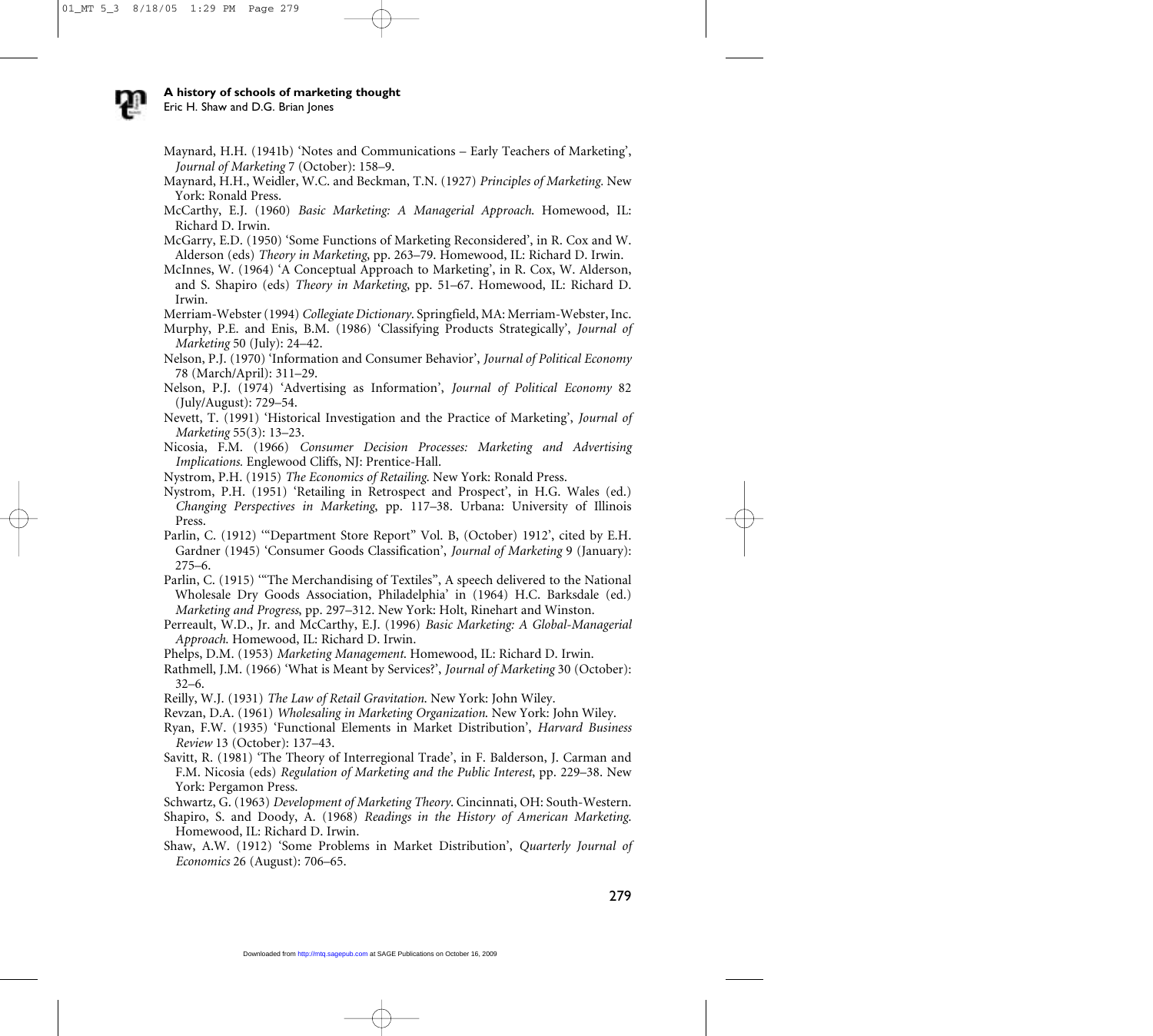

- Shaw, A.W. (1916) *An Approach to Business Problems*. Cambridge, MA: Harvard University Press.
- Shaw, A.W. (1950) 'Correspondence, Arch W. Shaw to Peggy Davies, April 14, Acceptance Speech at the 1950 Converse Award', *Edwin Francis Gay Collection.* San Marino, CA: The Huntington Library.
- Shaw, E.H. (1995) 'The First Dialogue on Macromarketing', *Journal of Macromarketing* 15 (Spring): 7–20.
- Shaw, E.H. and Dixon, D.F. (1980) 'Exchange: A Conceptualization', in C. Lamb, Jr and P.M. Dunne (eds) *Theoretical Developments in Marketing*, pp. 150–3. Chicago, IL: American Marketing Association.
- Sheth, J.N. (1992) 'Acrimony in the Ivory Tower: A Retrospective on Consumer Research', *Journal of the Academy of Marketing Science* 20 (Fall): 345–53.
- Sheth, J.N. and Garrett, D.E. (1986) *Marketing Theory: Classical and Contemporary Readings*. Cincinnati, OH: Southwestern.
- Sheth, J.N. and Gross, B. (1988) 'Parallel Development of Marketing and Consumer Behavior: A Historical Perspective', in T. Nevett and R.A. Fullerton (eds) *Historical Perspectives in Marketing: Essays in Honor of Stanley C. Hollander*, pp. 9–34. Lexington, CT: Lexington Books.
- Sheth, J.N., Gardner, D.M. and Garrett, D.E. (1988) *Marketing Theory: Evolution and Evaluation*. New York: John Wiley.
- Shostack, G.L. (1977) 'Breaking Free from Product Marketing', *Journal of Marketing* 41 (April): 73–80.
- Smith, A. (1776/1937) *An Inquiry into the Nature and Causes of the Wealth of Nations*. New York: Modern Library.
- Smith, R.A. and Lux, D.S. (1993) 'Historical Method in Consumer Research: Developing Causal Explanations of Change', *Journal of Consumer Research* 19(4): 595–610.
- Smith, W.R. (1956) 'Product Differentiation and Market Segmentation as Alternative Marketing Strategies', *Journal of Marketing* 21 (July): 3–8.
- Steiner, R.L. (1976) 'The Prejudice Against Marketing', *Journal of Marketing* 40 (July):  $2 - 42.$
- Stern, L. (1969) *Distribution Channels: Behavioral Dimensions.* New York: Houghton Mifflin.
- Stigler, G. (1961) 'The Economics of Information', *Journal of Political Economy* 69 (June): 213–24.
- Sweeney, D.J. (1972) 'Marketing: Management Technology or Social Process', *Journal of Marketing* 36 (October): 3–10.
- Taylor, F.W. (1903) *Shop Management*. New York: Harper Roe.
- Taylor, F.W. (1911) *Scientific Management.* New York: Harper Roe.
- Vaile, R.S., Grether, E.T. and Cox, R. (1952) *Marketing in the American Economy*. New York: Ronald Press.
- Vanderblue, H.B. (1921) 'The Functional Approach to the Study of Marketing', *Journal of Political Economy* 23 (June): 676–83.
- Vargo, S. and Lusch, R.F. (2004) 'Evolving to a New Dominant Logic for Marketing', *Journal of Marketing* 68(1): 1–17.
- Von Bertalanffy, L. (1951) 'General System Theory: A New Approach to Unity of Science', *Human Biology* 23 (December): 303–61.
- Wasson, C. (1960) 'What is "New" About a New Product'?, *Journal of Marketing* 24 (July): 52–6.